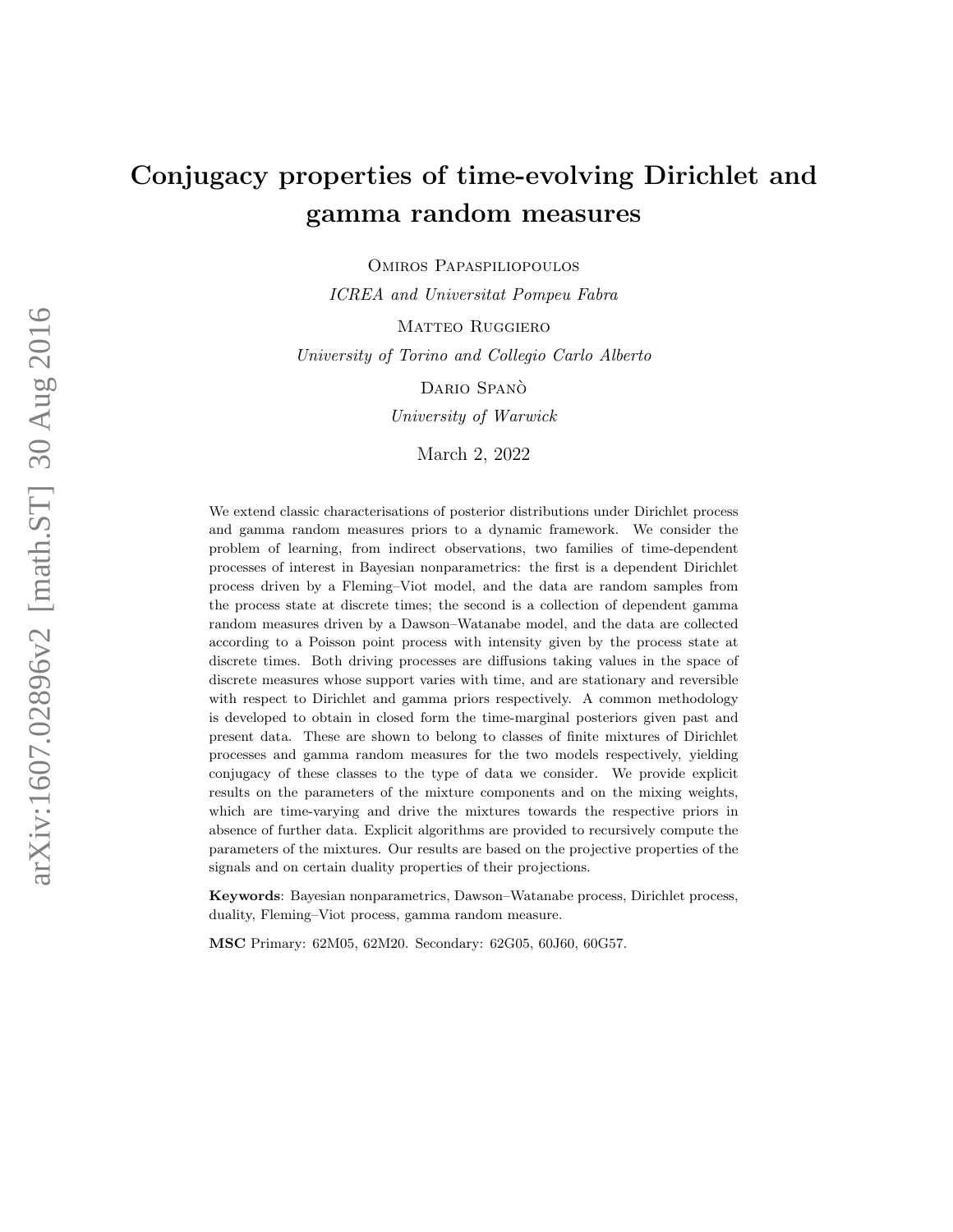## Contents

| $\mathbf{1}$ |                                                                       | Introduction                                                                                   | $\overline{2}$ |
|--------------|-----------------------------------------------------------------------|------------------------------------------------------------------------------------------------|----------------|
|              | 1.1                                                                   |                                                                                                | $\overline{2}$ |
|              | 1.2                                                                   |                                                                                                |                |
|              | 1.3                                                                   | Illustration for CIR and WF signals $\ldots \ldots \ldots \ldots \ldots \ldots \ldots \ldots$  | $\overline{7}$ |
|              | 1.4                                                                   |                                                                                                | 12             |
| $\bf{2}$     |                                                                       | <b>Hidden Markov measures</b>                                                                  | 12             |
|              | 2.1                                                                   |                                                                                                | <b>12</b>      |
|              |                                                                       | The static model: Dirichlet processes and mixtures thereof<br>2.1.1                            | 12             |
|              |                                                                       | 2.1.2                                                                                          | 14             |
|              | 2.2                                                                   |                                                                                                | <b>16</b>      |
|              |                                                                       | The static model: gamma random measures and mixtures thereof $\dots$ .<br>2.2.1                | <b>16</b>      |
|              |                                                                       | 2.2.2                                                                                          | 17             |
| 3            | Conjugacy properties of time-evolving Dirichlet and gamma random mea- |                                                                                                |                |
|              | sures                                                                 |                                                                                                | 18             |
|              | 3.1                                                                   |                                                                                                | 18             |
|              | 3.2                                                                   |                                                                                                | 22             |
| 4            | Theory for computable filtering of FV and DW signals                  |                                                                                                | 25             |
|              | 4.1                                                                   | Computable filtering and duality $\dots \dots \dots \dots \dots \dots \dots \dots \dots \dots$ | <b>25</b>      |
|              | 4.2                                                                   |                                                                                                | 27             |
|              | 4.3                                                                   | Computable filtering for Dawson–Watanabe processes $\ldots \ldots \ldots \ldots \ldots$        | 31             |

## <span id="page-1-0"></span>1 Introduction

#### <span id="page-1-1"></span>1.1 Motivation and main contributions

An active area of research in Bayesian nonparametrics is the construction and the statistical learning of so-called dependent processes. These aim at accommodating weaker forms of dependence than exchangeability among the data, such as partial exchangeability in the sense of de Finetti. The task is then to let the infinite-dimensional parameter, represented by a random measure, depend on a covariate, so that the generated data are exchangeable only conditional on the same covariate value, but not overall exchangeable. This approach was inspired by [MacEachern](#page-39-0) [\(1999;](#page-39-0) [2000\)](#page-39-1) and has received considerable attention since.

In the context of this article, the most relevant strand of this literature attempts to build time evolution into standard random measures for semi-parametric time-series analysis, com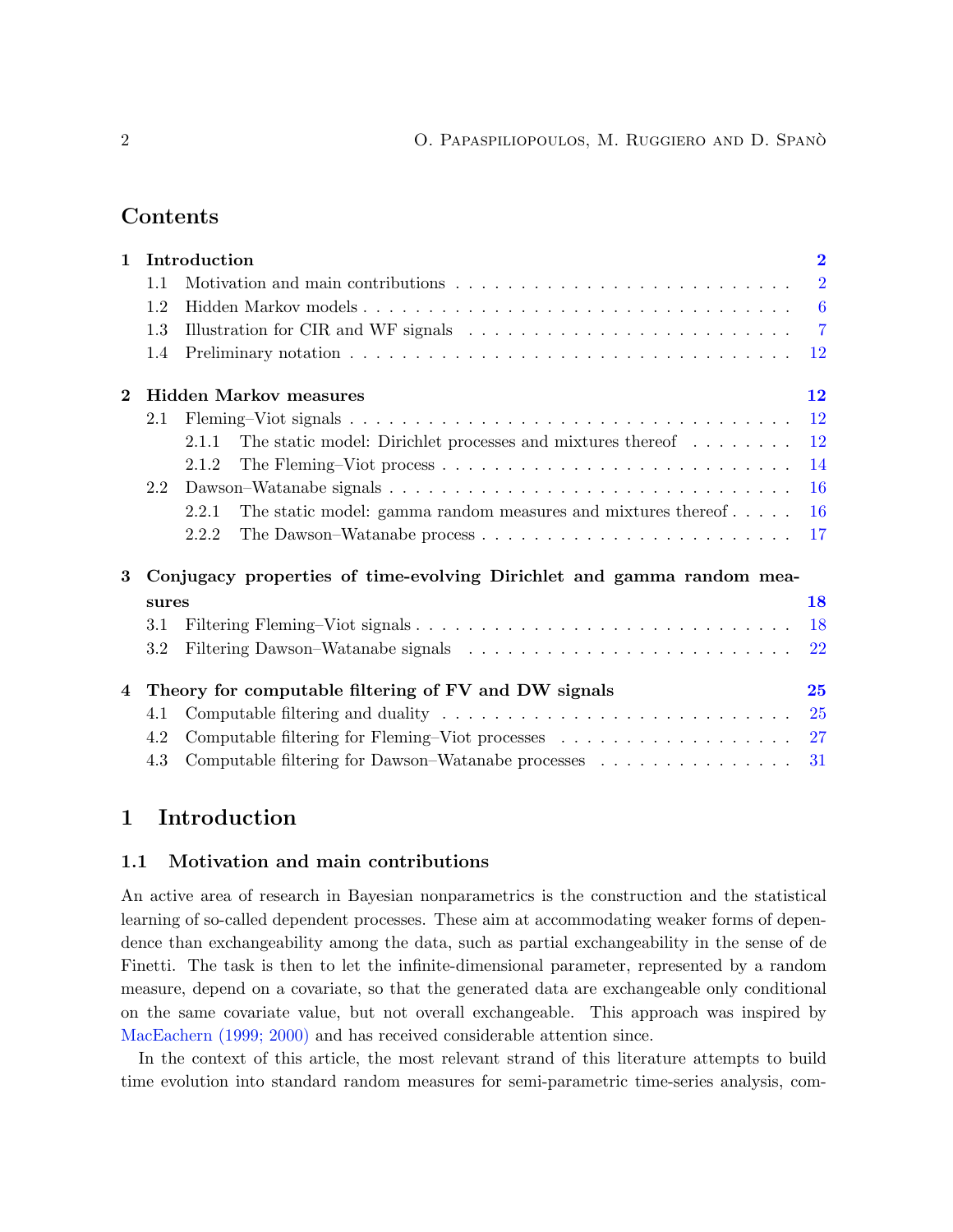bining the merits of flexible exchangeable modelling afforded by random measures with those of mainstream generalised linear and time series modelling. For the case of Dirichlet processes, the reference model in Bayesian nonparametrics introduced by [Ferguson](#page-38-0) [\(1973\)](#page-38-0), the time evolution has often been built into the process by exploiting its celebrated stick-breaking representation [\(Sethuraman,](#page-40-0) [1994\)](#page-40-0). For example, [Dunson](#page-38-1) [\(2006\)](#page-38-1) models the dependent process as an autoregression with Dirichlet distributed innovations, [Caron et al.](#page-37-0) [\(2008\)](#page-37-0) models the noise in a dynamic linear model with a Dirichlet process mixture, [Caron, Davy and Doucet](#page-37-1) [\(2007\)](#page-37-1) develops a time-varying Dirichlet mixture with reweighing and movement of atoms in the stick-breaking representation, [Rodriguez and ter Horst](#page-39-2) [\(2008\)](#page-39-2) induces the dependence in time only via the atoms in the stick-breaking representation, by making them into an heteroskedastic random walk. See also [Caron and Teh](#page-37-2) [\(2012\)](#page-37-2); [Caron et al.](#page-37-3) [\(2016\)](#page-37-3); [Griffin and Steel](#page-38-2) [\(2006\)](#page-38-2); [Gutierrez](#page-39-3) [et al.](#page-39-3) [\(2016\)](#page-39-3); [Mena and Ruggiero](#page-39-4) [\(2016\)](#page-39-4). The stick-breaking representation of the Dirichlet process has demonstrated its versatility for constructing dependent processes, but makes it hard to derive any analytical information on the posterior structure of the quantities involved. Parallel to these developments, random measures have been combined with hidden Markov time series models, either for allowing the size of the latent space to evolve in time using transitions based on a hierarchy of Dirichlet processes, e.g. [Beal, Ghahramani and Rasmussen](#page-37-4) [\(2002\)](#page-37-4), [Van](#page-40-1) [Gael, Saatci, Teh and Ghahramani](#page-40-1) [\(2008\)](#page-40-1), [Stepleton, Ghahramani, Gordon and Lee](#page-39-5) [\(2009\)](#page-39-5) and [Zhang, Zhu and Zhang](#page-40-2) [\(2014\)](#page-40-2), or for building flexible emission distributions that link the latent states to data, e.g. [Yau, Papaspiliopoulos, Roberts and Holmes](#page-40-3) [\(2011\)](#page-40-3), [Gassiat and Rousseau](#page-38-3) [\(2016\)](#page-38-3).

From a probabilistic perspective, there is a fairly canonical way to build stationary processes with marginal distributions specified as random measures using stochastic differential equations. This more principled approach to building time series with given marginals has been well explored, both probabilistically and statistically, for finite-dimensional marginal distributions, either using processes with discontinuous sample paths, as in [Barndorff-Nielsen and Shephard](#page-37-5) [\(2001\)](#page-37-5) or [Griffin](#page-38-4) [\(2011\)](#page-38-4), or using diffusions, as we undertake here. The relevance of measurevalued diffusions in Bayesian nonparametrics has been pioneered in [Walker et al.](#page-40-4) [\(2007\)](#page-40-4), whose construction naturally allows for separate control of the marginal distributions and the memory of the process.

The statistical models we investigate in this article, introduced in Section [2,](#page-11-1) can be seen as instances of what we call hidden Markov measures, since the models are formulated as hidden Markov models where the latent, unobserved signal is a measure-valued infinite-dimensional Markov process. The signal in the first model is the Fleming–Viot (FV) process, denoted  $\{X_t, t \geq 0\}$  on some state space  $\mathcal Y$  (also called type space in population genetics), which admits the law of a Dirichlet process on  $\mathcal Y$  as marginal distribution. At times  $t_n$ , conditionally on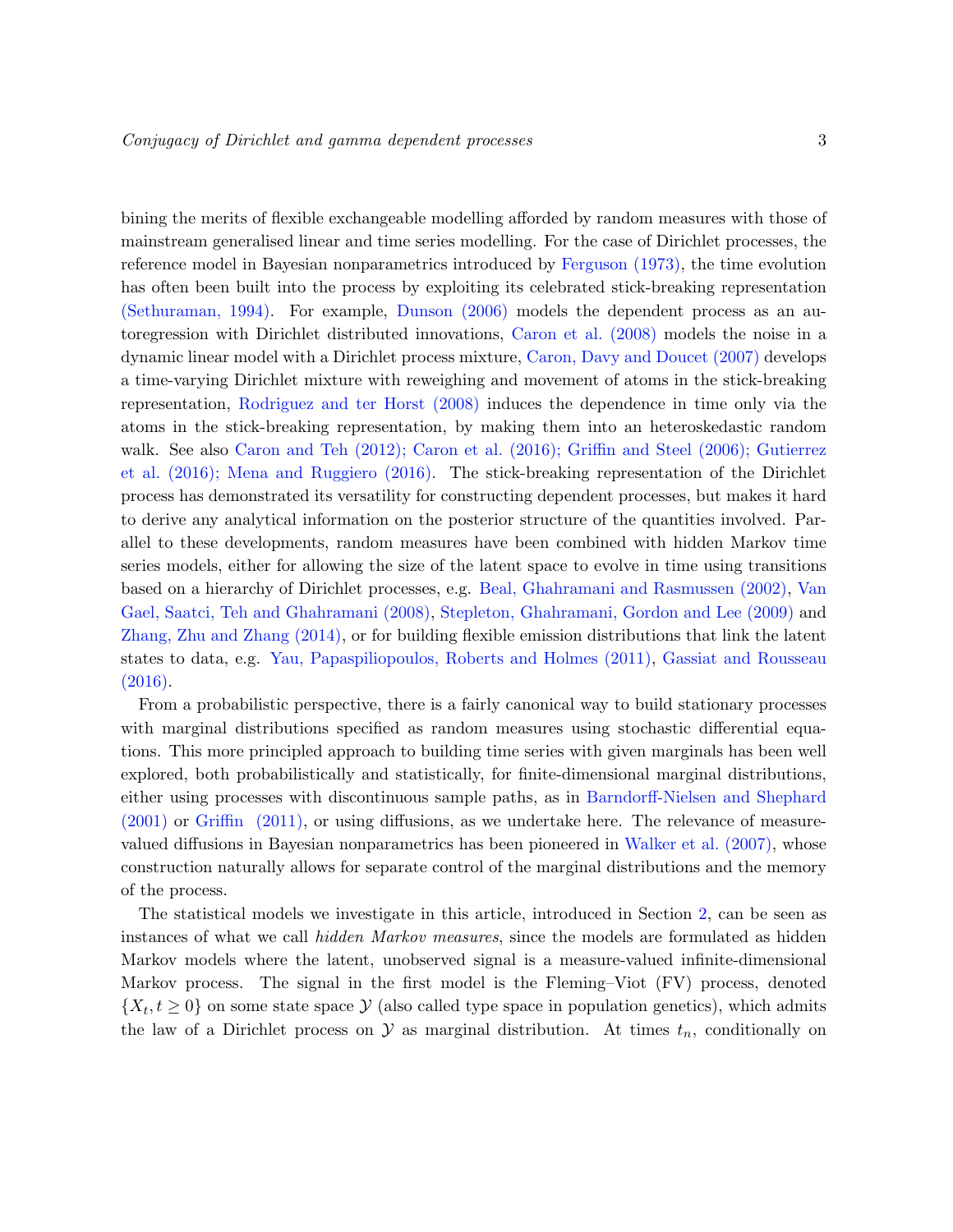$X_{t_n} = x$ , observations are drawn independently from x, i.e.,

<span id="page-3-0"></span>(1) 
$$
Y_{t_n,i} \mid x \stackrel{iid}{\sim} x, \quad i = 1,\ldots,m_{t_n}, \quad Y_{t_n,i} \in \mathcal{Y}.
$$

Hence, this statistical model is a dynamic extension of the classic Bayesian nonparametric model for unknown distributions of [Ferguson](#page-38-0) [\(1973\)](#page-38-0) and [Antoniak](#page-37-6) [\(1974\)](#page-37-6). The signal in the second model is the Dawson–Watanabe (DW) process, denoted  $\{Z_t, t \geq 0\}$  and also defined on  $\mathcal{Y}$ , that admits the law of a gamma random measure as marginal distribution. At times  $t_n$ , conditionally on  $Z_{t_n} = z$ , the observations are a Poisson process  $Y_{t_n}$  on  $\mathcal Y$  with random intensity z, i.e., for any collection of disjoint sets  $A_1, \ldots, A_K \in \mathcal{Y}$  and  $K \in \mathbb{N}$ ,

$$
Y_{t_n}(A_i)|z \stackrel{ind}{\sim} \text{Po}(z(A_i)).
$$

Hence, this is a time-evolving Cox process and can be seen as a dynamic extension of the classic Bayesian nonparametric model for Poisson point processes of [Lo](#page-39-6) [\(1982\)](#page-39-6).

The Dirichlet and the gamma random measures, used as Bayesian nonparametric priors, have conjugacy properties to observation models of the type described above, which have been exploited both for developing theory and for building simulation algorithms for posterior and predictive inference. These properties, reviewed in Sections [2.1.1](#page-11-3) and [2.2.1,](#page-15-1) have propelled the use of these models into mainstream statistics, and have been used directly in simpler models or to build updating equations within Markov chain Monte Carlo and variational Bayes computational algorithms in hierarchical models.

In this article, for the first time, we show that the dynamic versions of these Dirichlet and gamma models also enjoy certain conjugacy properties. First, we formulate such models as hidden Markov models where the latent signal is a measure-valued diffusion and the observations arise at discrete times according to the mechanisms described above. We then obtain that the filtering distributions, that is the laws of the signal at each observation time conditionally on all data up to that time, are finite mixtures of Dirichlet and gamma random measures respectively. We provide a concrete posterior characterisation of these marginal distributions and explicit algorithms for the recursive computation of the parameters of these mixtures. Our results show that these families of finite mixtures are closed with respect to the Bayesian learning in this dynamic framework, and thus provide an extension of the classic posterior characterisations of [Antoniak](#page-37-6) [\(1974\)](#page-37-6) and [Lo](#page-39-6) [\(1982\)](#page-39-6) to time-evolving settings.

The techniques we use to establish the new conjugacy results are detailed in Section [4,](#page-24-0) and build upon three aspects: the characterisations of Dirichlet and gamma random measures through their projections; certain results on measure-valued diffusions related to their time-reversal; and some very recent developments in [Papaspiliopoulos and Ruggiero](#page-39-7) [\(2014\)](#page-39-7) that relate optimal filtering for finite-dimensional hidden Markov models with the notion of duality for Markov processes, reviewed in Section [4.1.](#page-24-1) Figure [1](#page-4-0) schematises, from a high level perspec-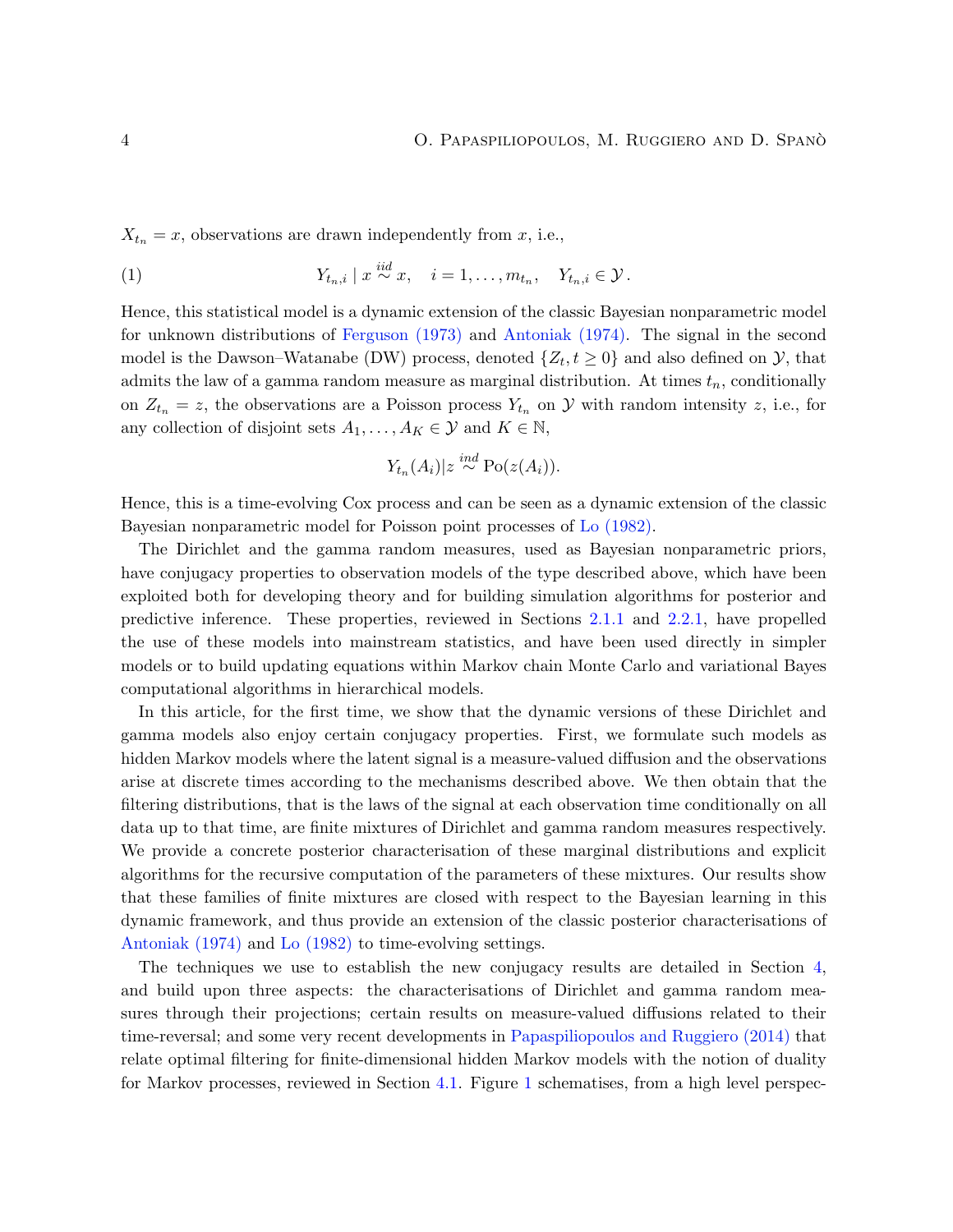<span id="page-4-0"></span>

Figure 1: Scheme of the general argument for obtaining the filtering distribution of hidden Markov models with FV and DW signals, proved in Theorems [3.2](#page-19-0) and [3.5.](#page-22-0) In this figure  $X_t$  is the latent measure-valued signal. Given data  $Y_{1:n}$ , the future distribution of the signal  $\mathcal{L}(X_{t_{n+k}} | Y_{1:n})$  at time  $t_{n+k}$  is determined by taking its finite-dimensional projection  $\mathcal{L}(X_{t_n}(A_1,\ldots,A_K) | Y_{1:n})$  onto an arbitrary partition  $(A_1,\ldots,A_K)$ , evaluating the relative propagation  $\mathcal{L}(X_{t_{n+k}}(A_1,\ldots,A_K) | Y_{1:n})$  at time  $t_{n+k}$ , and by exploiting the projective characterisation of the filtering distributions.

tive, the strategy for obtaining our results. In a nutshell, the essence of our theoretical results is that the operations of projection and propagation of measures commute. More specifically, we first exploit the characterisation of the Dirichlet and gamma random measures via their finite-dimensional distributions, which are Dirichlet and independent gamma distributions respectively. Then we exploit the fact that the dynamics of these finite-dimensional distributions induced by the measure-valued signals are the Wright–Fisher (WF) diffusion and a multivariate Cox–Ingersoll–Ross (CIR) diffusion. Then, we extend the results in [Papaspiliopoulos and](#page-39-7) [Ruggiero](#page-39-7) [\(2014\)](#page-39-7) to show that filtering these finite-dimensional signals on the basis of observations generated as described above results in mixtures of Dirichlet and independent gamma distributions. Finally, we use again the characterisations of Dirichlet and gamma measures via their finite-dimensional distributions to obtain the main results in this paper, that the filtering distributions in the Fleming–Viot model evolves in the family of finite mixtures of Dirichlet processes and those in the Dawson–Watanabe model in the family of finite mixtures of gamma random measures, under the observation models considered. The validity of this argument is formally proved in Theorems [3.2](#page-19-0) and [3.5.](#page-22-0) The resulting recursive procedures for Fleming–Viot and Dawson–Watanabe signals that describe how to compute the parameters of the mixtures at each observation time are given in Propositions [3.3](#page-20-0) and [3.6,](#page-23-0) and the associated pseudo codes are outlined in Algorithms [1](#page-21-1) and [2.](#page-24-2)

The paper is organised as follows. Section [1.2](#page-5-0) briefly introduces some basic concepts on hidden Markov models. Section [1.3](#page-6-0) provides a simple illustration of the underlying structures implied by previous results on filtering one-dimensional WF and CIR processes. These will be the reference examples throughout the paper and provide relevant intuition on our main results in terms of special cases, since the WF and CIR model are the one-dimensional projections of the infinitedimensional families we consider here. Section [2](#page-11-1) describes the two families of dependent random measures which are the object of this contribution, the Fleming–Viot and the Dawson–Watanabe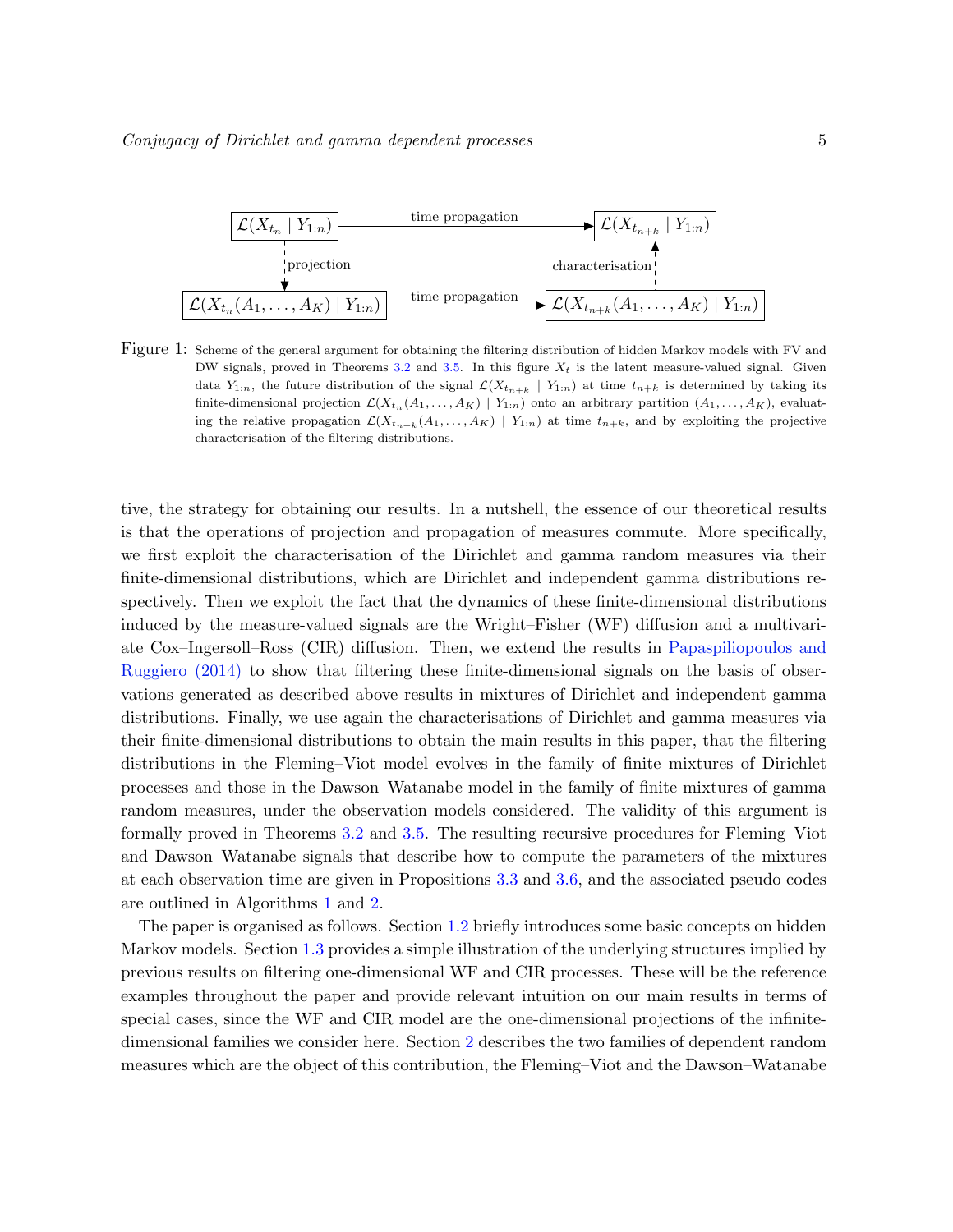

<span id="page-5-1"></span>Figure 2: Hidden Markov model represented as a graphical model.

diffusions, from a non technical viewpoint. Connections of the dynamic models with the their marginal or static sub-cases given by Dirichlet and gamma random measures, well known in Bayesian nonparametrics, are emphasised. Section [3](#page-17-0) exposes and discusses the main results on the conjugacy properties of the two above families, given observation models as described earlier, together with the implied algorithms for recursive computation. All the technical details related to the strategy for proving the main results and to the duality structures associated to the signals are deferred to Section [4.](#page-24-0)

#### <span id="page-5-0"></span>1.2 Hidden Markov models

Since our time-dependent Bayesian nonparametric models are formulated as hidden Markov models, we introduce here some basic related notions. A hidden Markov model (HMM) is a double sequence  $\{(X_{t_n}, Y_n), n \geq 0\}$  where  $X_{t_n}$  is an unobserved Markov chain, called *latent* signal, and  $Y_n := Y_{t_n}$  are conditionally independent observations given the signal. Figure [2](#page-5-1) provides a graphical representation of an HMM. We will assume here that the signal is the discrete time sampling of a continuous time Markov process  $X_t$  with transition kernel  $P_t(x, dx')$ . The signal parametrises the law of the observations  $\mathcal{L}(Y_n | X_{t_n})$ , called *emission distribution*. When this law admits density, this will be denoted by  $f_x(y)$ .

Filtering optimally an HMM requires the sequential exact evaluation of the so-called *filtering* distributions  $\mathcal{L}(X_{t_n}|Y_{0:n})$ , i.e., the laws of the signal at different times given past and present observations. Denote  $\nu_n := \mathcal{L}(X_{t_n}|Y_{0:n})$  and let  $\nu$  be the prior distribution for  $X_{t_0}$ . The exact or optimal filter is the solution of the recursion

<span id="page-5-2"></span>(2) 
$$
\nu_0 = \phi_{Y_{t_0}}(\nu), \quad \nu_n = \phi_{Y_{t_n}}(\psi_{t_n - t_{n-1}}(\nu_{n-1})), \quad n \in \mathbb{N}.
$$

This involves the following two operators acting on measures: the *update operator*, which in case a density exists takes the form

<span id="page-5-3"></span>(3) 
$$
\phi_y(\nu)(dx) = \frac{f_x(y)\nu(dx)}{p_\nu(y)}, \qquad p_\nu(y) = \int_{\mathcal{X}} f_x(y)\nu(dx),
$$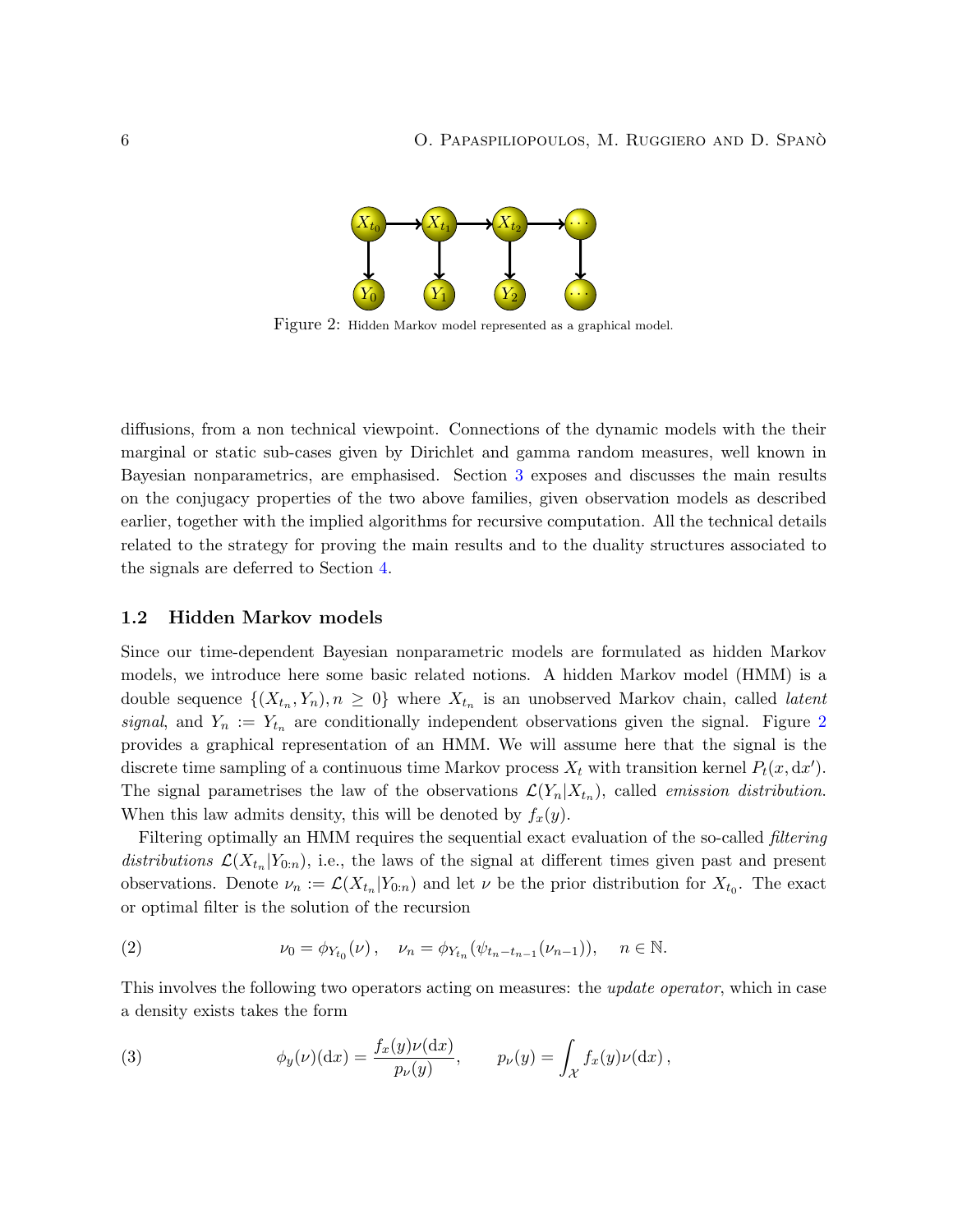and the prediction operator

<span id="page-6-1"></span>(4) 
$$
\psi_t(\nu)(dx') = \int_{\mathcal{X}} \nu(dx) P_t(x, dx').
$$

The update operation amounts to an application of Bayes' Theorem to the currently available distribution conditional on the incoming data. The prediction operator propagates forward the current law of the signal of time  $t$  according to the transition kernel of the underlying continuoustime latent process. The above recursion [\(2\)](#page-5-2) then alternates update given the incoming data and prediction of the latent signal as follows:

$$
\mathcal{L}(X_{t_0}) \stackrel{\text{update}}{\longrightarrow} \mathcal{L}(X_{t_0} \mid Y_0) \stackrel{\text{prediction}}{\longrightarrow} \mathcal{L}(X_{t_1} \mid Y_0) \stackrel{\text{update}}{\longrightarrow} \mathcal{L}(X_{t_1} \mid Y_0, Y_1) \stackrel{\text{prediction}}{\longrightarrow} \cdots
$$

If  $X_{t_0}$  has prior  $\nu = \mathcal{L}(X_{t_0})$ , then  $\nu_0 = \mathcal{L}(X_{t_0}|Y_0)$  is the posterior conditional on the data observed at time  $t_0$ ;  $\nu_1$  is the law of the signal at time  $t_1$  obtained by propagating  $\nu_0$  of a  $t_1 - t_0$ interval and conditioning on the data  $Y_0, Y_1$  observed at time  $t_0$  and  $t_1$ ; and so on.

#### <span id="page-6-0"></span>1.3 Illustration for CIR and WF signals

In order to appreciate the ideas behind the main theoretical results and the Algorithms we develop in this article, we provide some intuition on the corresponding results for one-dimensional hidden Markov models based on Cox–Ingersoll–Ross (CIR) and Wright–Fisher (WF) signals. These are the one-dimensional projections of the DW and FV processes respectively, so informally we could say that a CIR process stands to a DW process as a gamma distribution stands to a gamma random measure, and a one-dimensional WF stands to a FV process as a Beta distribution stands to a Dirichlet process. The results illustrated in this section follow from [Papaspiliopoulos and Ruggiero](#page-39-7) [\(2014\)](#page-39-7) and are based on the interplay between computable filtering and duality of Markov processes, summarised later in Section [4.1.](#page-24-1) The developments in this article rely on these results, which are extended to the infinite-dimensional case. Here we highlight the mechanisms underlying the explicit filters with the aid of figures, and postpone the mathematical details to Section [4.](#page-24-0)

First, let the signal be a one-dimensional Wright–Fisher diffusion on [0,1], with stationary distribution  $\pi = \text{Beta}(\alpha, \beta)$  (see Section [2.1.2\)](#page-13-0) which is also taken as the prior  $\nu$  for the signal at time 0. The signal can be interpreted as the evolving frequency of type-1 individuals in a population of two types whose individuals generate offspring of the parent type which may be subject to mutation. The observations are assumed to be Bernoulli with success probability given by the signal. Upon observation of  $y_{t_0} = (y_{t_0,1}, \ldots, y_{t_0,m})$ , assuming it gives  $m_1$  type-1 and  $m_2$  type-2 individuals with  $m = m_1 + m_2$ , the prior  $\nu = \pi$  is updated as usual via Bayes' theorem to  $\nu_0 = \phi_{\mathbf{y}_{t_0}}(\nu) = \text{Beta}(\alpha + m_1, \beta + m_2)$ . Here  $\phi_{\mathbf{y}}$  is the update operator [\(3\)](#page-5-3). A forward propagation of these distribution of time t by means of the prediction operator  $(4)$  yields the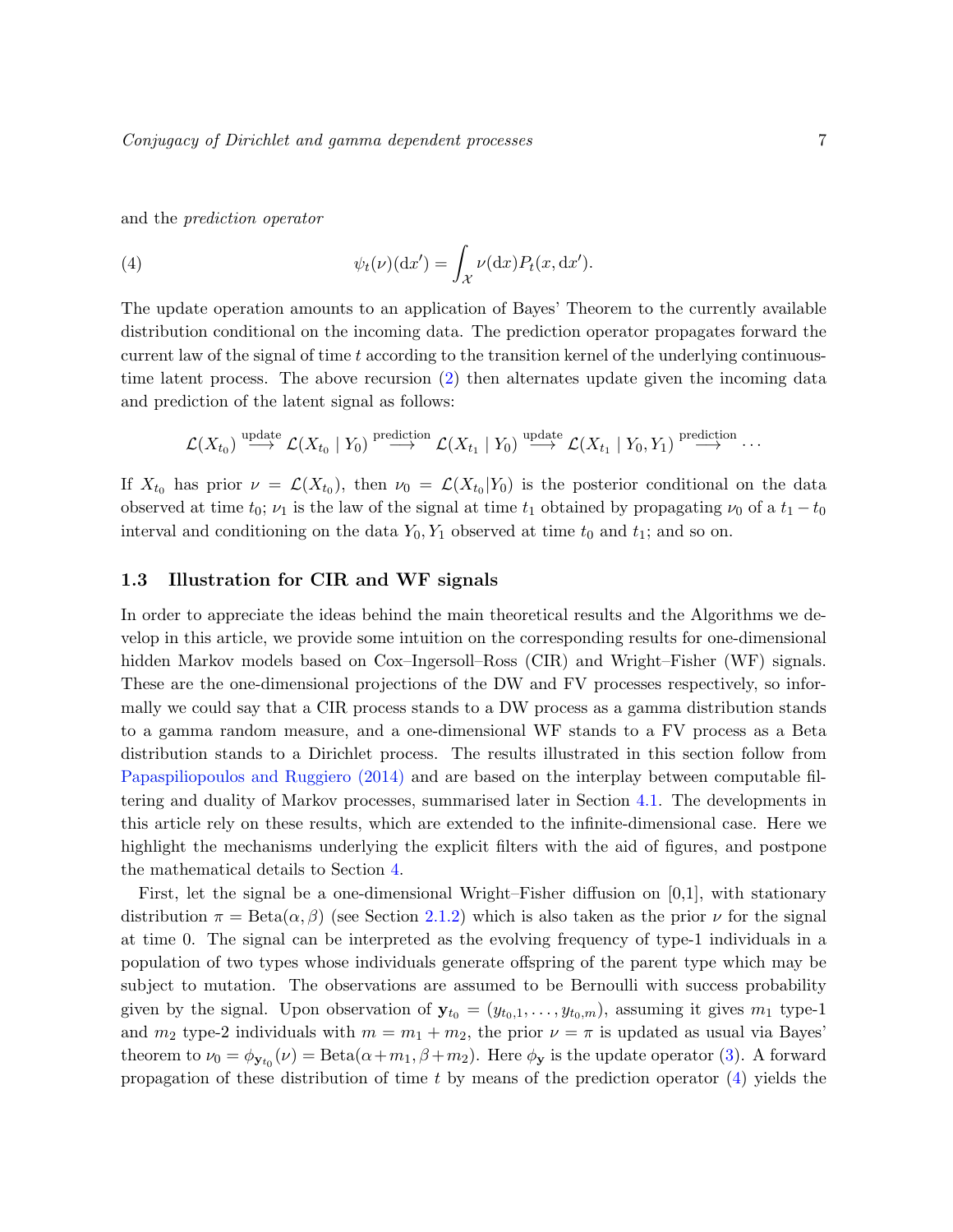<span id="page-7-0"></span>

Figure 3: The death process on the lattice modulates the evolution of the mixture weights in the filtering distributions of models with CIR (left) and WF (right) signals. Nodes on the graph identify mixture components in the filtering distribution. The mixture weights are assigned according to the probability that the death process starting from the (red) node which encodes the current full information (here  $y = 3$  for the CIR and  $(m_1, m_2) = (2, 1)$ for the WF) is in a lower node after time  $t$ .

finite mixture of Beta distributions

$$
\psi_t(\nu_0) = \sum_{(0,0)\leq (i,j)\leq (m_1,m_2)} p_{(m_1,m_2),(i,j)}(t) \text{Beta}(\alpha+i,\beta+j),
$$

whose mixing weights depend on  $t$  (see Lemma [4.1](#page-27-0) below for their precise definition). The propagation of Beta $(\alpha + m_1, \beta + m_2)$  at time  $t_0 + t$  thus yields a mixture of Beta's with  $(m_1 +$  $1(m_2+1)$  components. The Beta parameters range from  $i = m_1, j = m_2$ , which represent the full information provided by the collected data, to  $i = j = 0$ , which represent the null information on the data so that the associated component coincides with the prior. It is useful to identify the indices of the mixture with the nodes of a graph, as in Figure [3-](#page-7-0)(b), where the red node represent the component with full information, and the yellow nodes the other components, including the prior identified by the origin. The time-varying mixing weights are the transition probabilities of an associated (dual) 2-dimensional death process, which can be thought of as jumping to lower nodes in the graph of Figure [3-](#page-7-0)(b) at a specified rate in continuous time. The effect on the mixture of these weights is that as time increases, the probability mass is shifted from components with parameters close to the full information  $(\alpha+m_1, \beta+m_2)$ , to components which bear less to none information on the data. The mass shift reflects the progressive obsolescence of the data collected at  $t_0$  as evaluated by signal law at time  $t_0 + t$  as t increases.

Note that it is not obvious that  $(4)$  yields a finite mixture when  $P_t$  is the transition operator of a WF process, since  $P_t$  has an infinite series expansion (see Section [2.1.2\)](#page-13-0). This has been proved rather directly in [Chaleyat-Maurel and Genon-Catalot](#page-38-5) [\(2009\)](#page-38-5) or by combining results on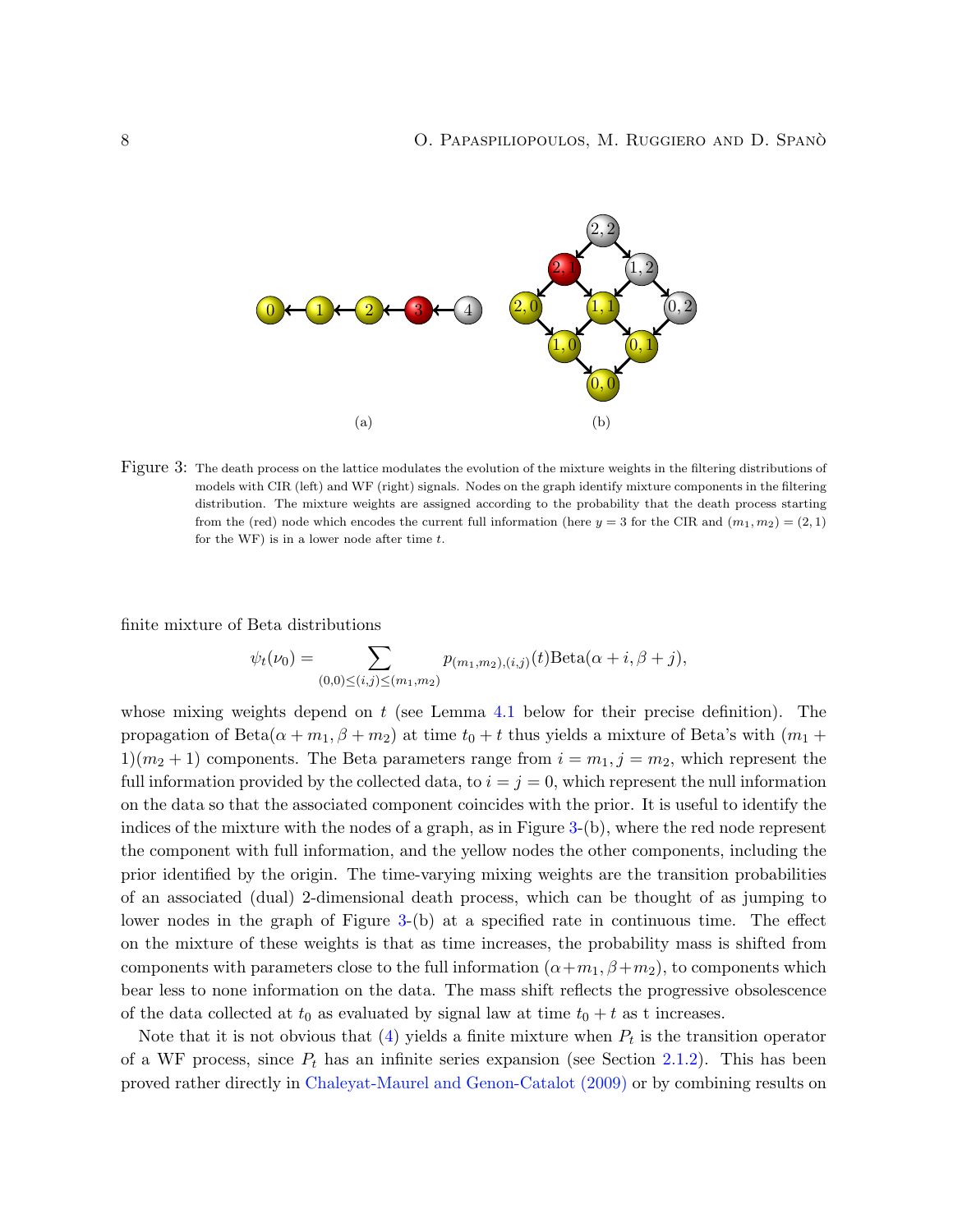optimal filtering with some duality properties of this model (see [Papaspiliopoulos and Ruggiero](#page-39-7)  $(2014)$  or Section [4](#page-24-0) here).

Consider now the model where the signal is a one-dimensional CIR diffusion on  $\mathbb{R}_+$ , with gamma stationary distribution (and prior at  $t_0 = 0$ ) given by  $\pi = \text{Ga}(\alpha, \beta)$  (see Section [2.2.2\)](#page-16-0). The observations are Poisson with intensity given by the current state of the signal. Before data are collected, the forward propagation of the signal distribution to time  $t_1$  yields the same distribution by stationarity. Upon observation, at time  $t_1$ , of  $m \geq 1$  Poisson data points with total count y, the prior  $\nu = \pi$  is updated via Bayes' theorem to

<span id="page-8-0"></span>(5) 
$$
\nu_0 = \text{Ga}(\alpha + y, \beta + m)
$$

yielding a jump in the measure-valued process; see Figure [4-](#page-9-0)(a). A forward propagation of  $\nu_0$ yields the finite mixture of gamma distributions

<span id="page-8-1"></span>(6) 
$$
\psi_t(\nu_0) = \sum_{0 \leq i \leq y} p_{y,i}(t) \text{Ga}(\alpha + i, \beta + S_t).
$$

whose mixing weights also depend on  $t$  (see Lemma [4.3](#page-30-1) below for their precise definition). At time  $t_1 + t$ , the filtering distribution is a  $(y + 1)$ -components mixture with the first gamma parameter ranging from full  $(i = y)$  to null  $(i = 0)$  information with respect to the collected data (Figure [4-](#page-9-0)(b)). The time-dependent mixture weights are the transition probabilities of a a certain associated (dual) one-dimensional death process, which can be thought of as jumping to lower nodes in the graph of Figure [3-](#page-7-0)(a) at a specified rate in continuous time. Similarly to the WF model, the mixing weights shift mass from components whose first parameter is close to the full information, i.e.  $(\alpha + y, \beta + S_t)$ , to components which bear less to none information  $(\alpha, \beta + S_t)$ . The time evolution of the mixing weights is depicted in Figure [5,](#page-10-0) where the cyan and blue lines are the weights of the components with full and no information on the data respectively. As a result of the impact of these weights on the mixture, the latter converges, in absence of further data, to the prior/stationary distribution  $\pi$  as t increases, as shown in Figure [4-](#page-9-0)(c). Unlike the WF case, in this model there is a second parameter controlled by a deterministic (dual) process  $S_t$  on  $\mathbb{R}_+$  which subordinates the transitions of the death process; see Lemma [4.3.](#page-30-1) Roughly speaking, the death process on the graph controls the obsolescence of the observation counts y, whereas the deterministic process  $S_t$  controls that of the sample size m. At the update time  $t_1$  we have  $S_0 = m$  as in [\(5\)](#page-8-0), but  $S_t$  is a deterministic, continuous and decreasing process, and in absence of further data  $S_t$  converges to 0 as  $t \to \infty$ , to restore the prior parameter  $\beta$  in the limit of [\(6\)](#page-8-1). See Lemma [4.3](#page-30-1) in the Appendix for the formal result for the one-dimensional CIR diffusion.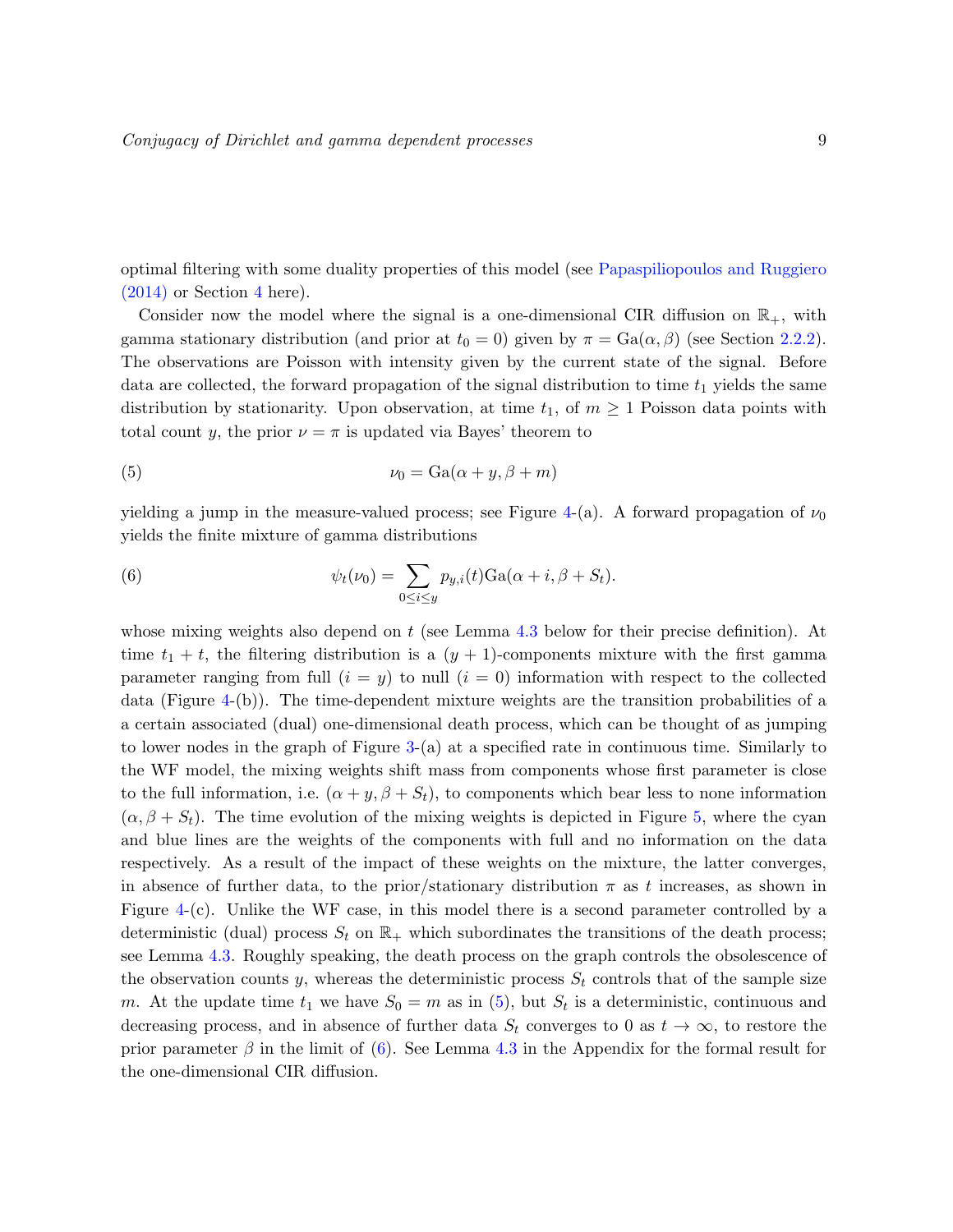<span id="page-9-0"></span>

Figure 4: Temporal evolution of the filtering distribution (solid black in right panels and marginal rightmost section of left panels) under the CIR model: (a) until the first data collection the propagation preserves the prior/stationary distribution (red dotted in right panels); at the first data collection, the prior is updated to the posterior (blue dotted in right panels) via Bayes' Theorem, determining a jump in the filtering process (left panel); (b) the forward propagation of the filtering distribution behaves as a finite mixture of Gamma densities (weighted components dashed coloured in right panel); (c) in absence of further data, the time-varying mixing weights shift mass towards the prior component, and the filtering distribution eventually returns to the stationary state.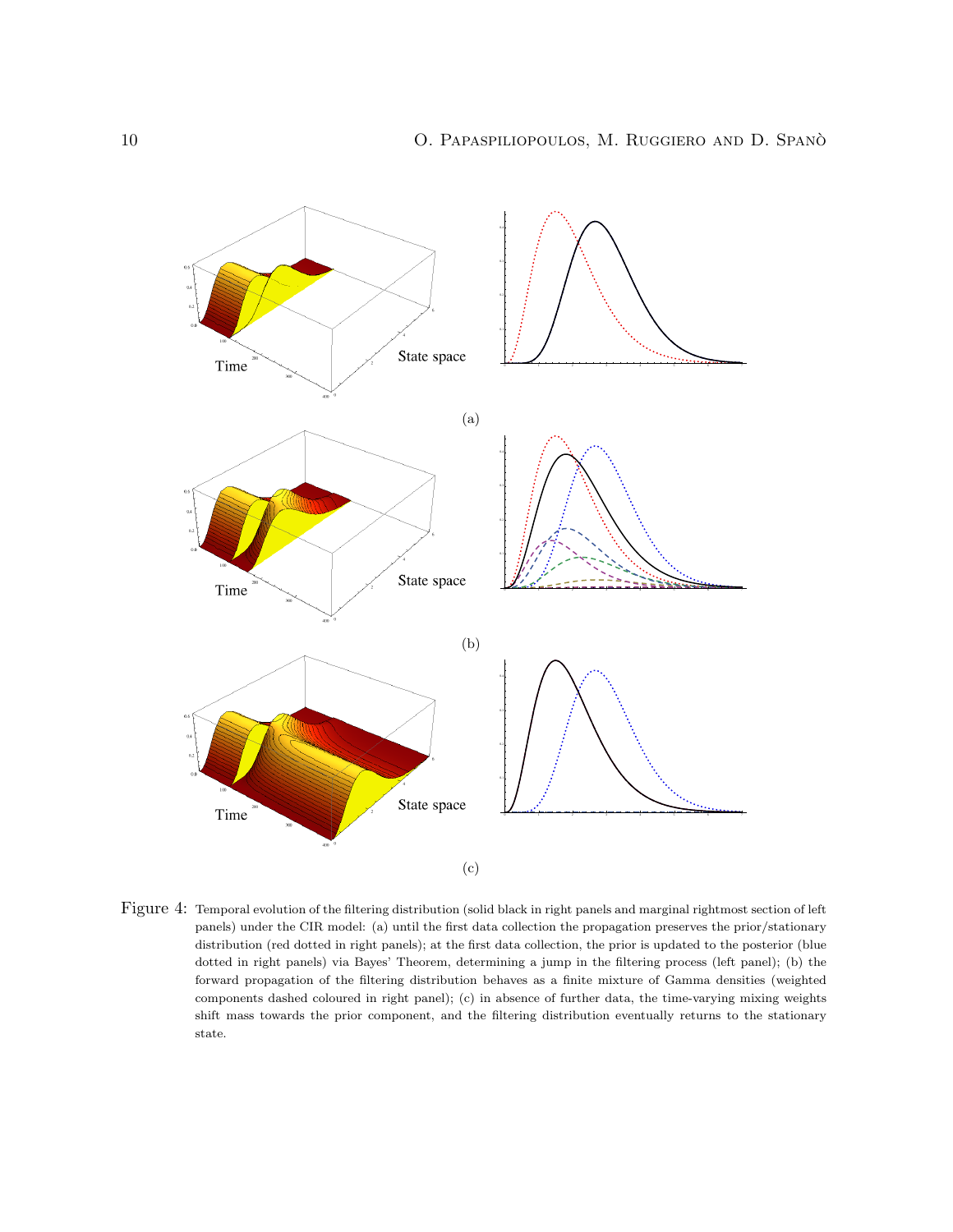<span id="page-10-0"></span>

Figure 5: Evolution of the mixture weights which drive the mixture distribution in Fig. [4.](#page-9-0) At the jump time 100 (the origin here), the mixture component with full posterior information (blue dotted in Fig. [4\)](#page-9-0) has weight equal to 1 (cyan curve), and the other components have zero weight. As the filtering distribution is propagated forward, the weights evolve as transition probabilities of an associated death process. The mixture component equal to the prior distribution (red dotted in Fig. [4\)](#page-9-0), which carries no information on the data, has weight (blue curve) that is 0 at the jump time when the posterior update occurs, and eventually goes back to 1 in absence of further incoming observations, in turn determining the convergence of the mixture to the prior in Fig. [4.](#page-9-0)

<span id="page-10-1"></span>

Figure 6: Evolution of the filtering distribution (a) and of the deterministic component  $\Theta_t$  of the dual process  $(M_t, \Theta_t)$ that modulates the sample size parameter in the mixture components, in the case of multiple data collection at time 100, 200, 300.

When more data samples are collected at different times, the update and propagation operations are alternated, resulting in jump processes for both the filtering distribution and the deterministic dual  $S_t$  (Figure [6\)](#page-10-1).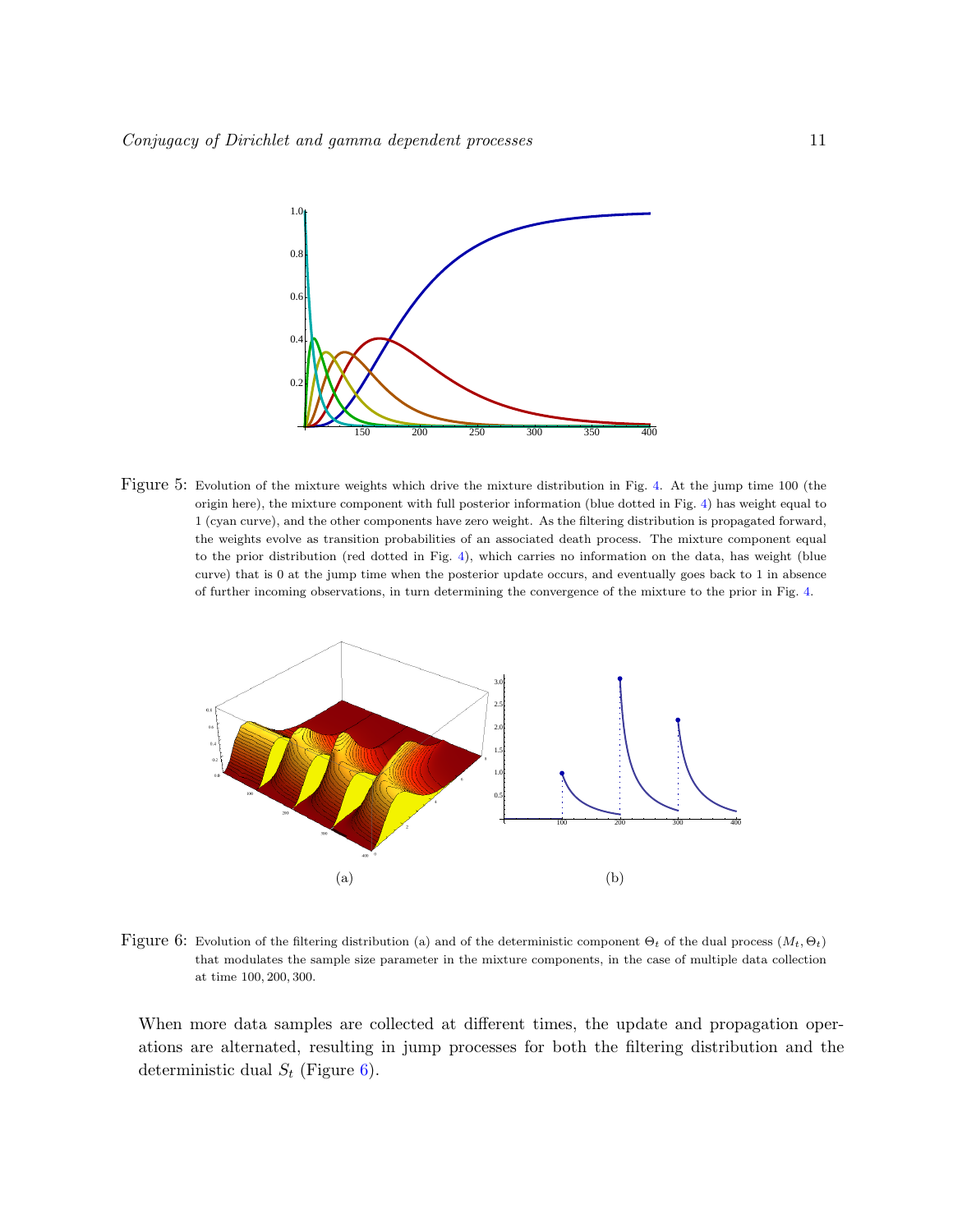#### <span id="page-11-0"></span>1.4 Preliminary notation

Although most of the notation is better introduced in the appropriate places, we collect here that which is used uniformly over the paper, to avoid recalling these objects several times throughout the text. In all subsequent sections,  $\mathcal Y$  will denote a locally compact Polish space which represents the observations space,  $\mathscr{M}(\mathcal{Y})$  is the associated space of finite Borel measures on Y and  $\mathcal{M}_1(\mathcal{Y})$  its subspace of probability measures. A typical element  $\alpha \in \mathcal{M}(\mathcal{Y})$  will be such that

<span id="page-11-4"></span>(7) 
$$
\alpha = \theta P_0, \quad \theta > 0, \quad P_0 \in \mathcal{M}_1(\mathcal{Y}),
$$

where  $\theta = \alpha(\mathcal{Y})$  is the total mass of  $\alpha$ , and  $P_0$  is sometimes called centering or baseline distribution. We will assume here that  $P_0$  has no atoms. Furthermore, for  $\alpha$  as above,  $\Pi_{\alpha}$  will denote the law on  $\mathscr{M}_1(\mathcal{Y})$  of a Dirichlet process, and  $\Gamma_\alpha^\beta$  that on  $\mathscr{M}(\mathcal{Y})$  of a gamma random measure, with  $\beta > 0$ . These will be recalled formally in Sections [2.1.1](#page-11-3) and [2.2.1.](#page-15-1)

We will denote by  $X_t$  the Fleming–Viot process and by  $Z_t$  the Dawson–Watanabe process, to be interpreted as  $\{X_t, t \geq 0\}$  and  $\{Z_t, t \geq 0\}$  when written without argument. Hence  $X_t$  and  $Z_t$ take values in the space of continuous functions from  $[0,\infty)$  to  $\mathscr{M}_1(\mathcal{Y})$  and  $\mathscr{M}(\mathcal{Y})$  respectively, whereas discrete measures  $x(\cdot) \in \mathcal{M}_1(\mathcal{Y})$  and  $z(\cdot) \in \mathcal{M}(\mathcal{Y})$  will denote the marginal states of  $X_t$ and  $Z_t$ . We will write  $X_t(A)$  and  $Z_t(A)$  for their respective one dimensional projections onto the Borel set  $A \subset \mathcal{Y}$ . We adopt boldface notation to denote vectors, with the following conventions:

$$
\mathbf{x} = (x_1, \dots, x_K) \in \mathbb{R}_+^K, \quad \mathbf{m} = (m_1, \dots, m_K) \in \mathbb{Z}_+^K,
$$

$$
\mathbf{x}^m = x_1^{m_1} \cdots x_K^{m_K}, \qquad |\mathbf{x}| = \sum_{i=1}^K x_i,
$$

where the dimension  $2 \leq K \leq \infty$  will be clear from the context unless specified. Accordingly, the Wright–Fisher model, closely related to projections of the Fleming–Viot process onto partitions, will be denoted  $\mathbf{X}_t$ . We denote by 0 the vector of zeros and by  $\mathbf{e}_i$  the vector whose only non zero entry is a 1 at the *i*th coordinate. Let also " $\lt$ " define a partial ordering on  $\mathbb{Z}_+^K$ , so that  $\mathbf{m} < \mathbf{n}$  if  $m_j \leq n_j$  for all  $j \geq 1$  and  $m_j < n_j$  for some  $j \geq 1$ . Finally, we will use the compact notation  $\mathbf{y}_{1:m}$  for vectors of observations  $y_1, \ldots, y_m$ .

## <span id="page-11-1"></span>2 Hidden Markov measures

#### <span id="page-11-2"></span>2.1 Fleming–Viot signals

#### <span id="page-11-3"></span>2.1.1 The static model: Dirichlet processes and mixtures thereof

The Dirichlet process on a state space  $\mathcal{Y}$ , introduced by [Ferguson](#page-38-0) [\(1973\)](#page-38-0) (see [Ghosal](#page-38-6) [\(2010\)](#page-38-6) for a recent review), is a discrete random probability measure  $x \in \mathcal{M}_1(\mathcal{Y})$ . The process admits the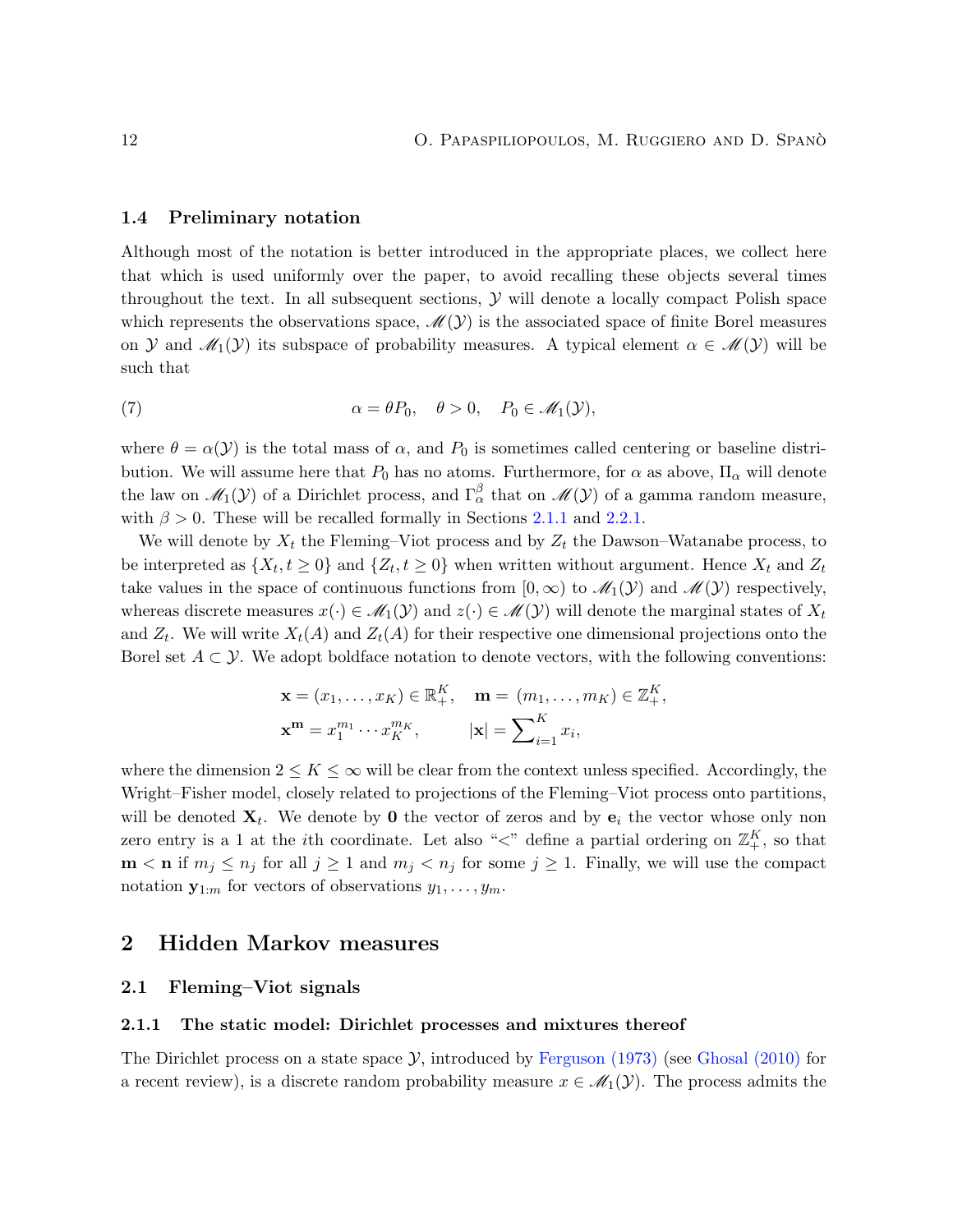series representation

<span id="page-12-0"></span>(8) 
$$
x(\cdot) = \sum_{i=1}^{\infty} W_i \delta_{Y_i}(\cdot), \quad W_i = \frac{Q_i}{\sum_{j\geq 1} Q_j}, \quad Y_i \stackrel{iid}{\sim} P_0,
$$

where  $(Y_i)$  and  $(W_i)$  are independent and  $(Q_i)$  are the jumps of a gamma process with mean measure  $\theta y^{-1}e^{-y}dy$ . We will denote by  $\Pi_{\alpha}$ , the law of  $x(\cdot)$  in [\(8\)](#page-12-0), with  $\alpha$  as in [\(7\)](#page-11-4).

Mixtures of Dirichlet processes were introduced in [Antoniak](#page-37-6)  $(1974)$ . We say that x is a mixture of Dirichlet processes if

<span id="page-12-1"></span>
$$
x \mid u \sim \Pi_{\alpha_u}, \qquad u \sim H,
$$

where  $\alpha_u$  denotes the measure  $\alpha$  conditionally on u, or equivalently

(9) 
$$
x \sim \int_{\mathcal{U}} \Pi_{\alpha_u} dH(u).
$$

With a slight abuse of terminology we will also refer to the right hand side of the last expression as a mixture of Dirichlet processes.

The Dirichlet process and mixtures thereof have two fundamental properties that are of great interest in statistical learning [\(Antoniak,](#page-37-6) [1974\)](#page-37-6):

• Conjugacy: let x be as in [\(9\)](#page-12-1). Conditionally on m observations  $y_i | x \stackrel{iid}{\sim} x$ , we have

$$
x \mid \mathbf{y}_{1:m} \sim \int_{\mathcal{U}} \Pi_{\alpha_u + \sum_{i=1}^m \delta_{y_i}} dH_{\mathbf{y}_{1:m}}(u),
$$

where  $H_{\mathbf{y}_{1:m}}$  is the conditional distribution of u given  $\mathbf{y}_{1:m}$ . Hence a posterior mixture of Dirichlet processes is still a mixture of Dirichlet processes with updated parameters.

• Projection: let x be as in [\(9\)](#page-12-1). For any measurable partition  $A_1, \ldots, A_K$  of  $\mathcal{Y}$ , we have

$$
(x(A_1),\ldots,x(A_K)) \sim \int_{\mathcal{U}} \pi_{\alpha_u} dH(u),
$$

where  $\alpha_u = (\alpha_u(A_1), \dots, \alpha_u(A_K))$  and  $\pi_{\alpha}$  denotes the Dirichlet distribution with parameter  $\alpha$ .

Letting  $H$  be concentrated on a single point of  $U$  recovers the respective properties of the Dirichlet process as special case, i.e.  $x \sim \Pi_{\alpha}$  and  $y_i|x \stackrel{iid}{\sim} x$  imply respectively that  $x|y_{1:m} \sim$  $\Pi_{\alpha+\sum_{i=1}^m \delta_{y_i}}$  and  $(x(A_1),...,x(A_K)) \sim \pi_{\alpha}$ , where  $\alpha = (\alpha(A_1),..., \alpha(A_K)).$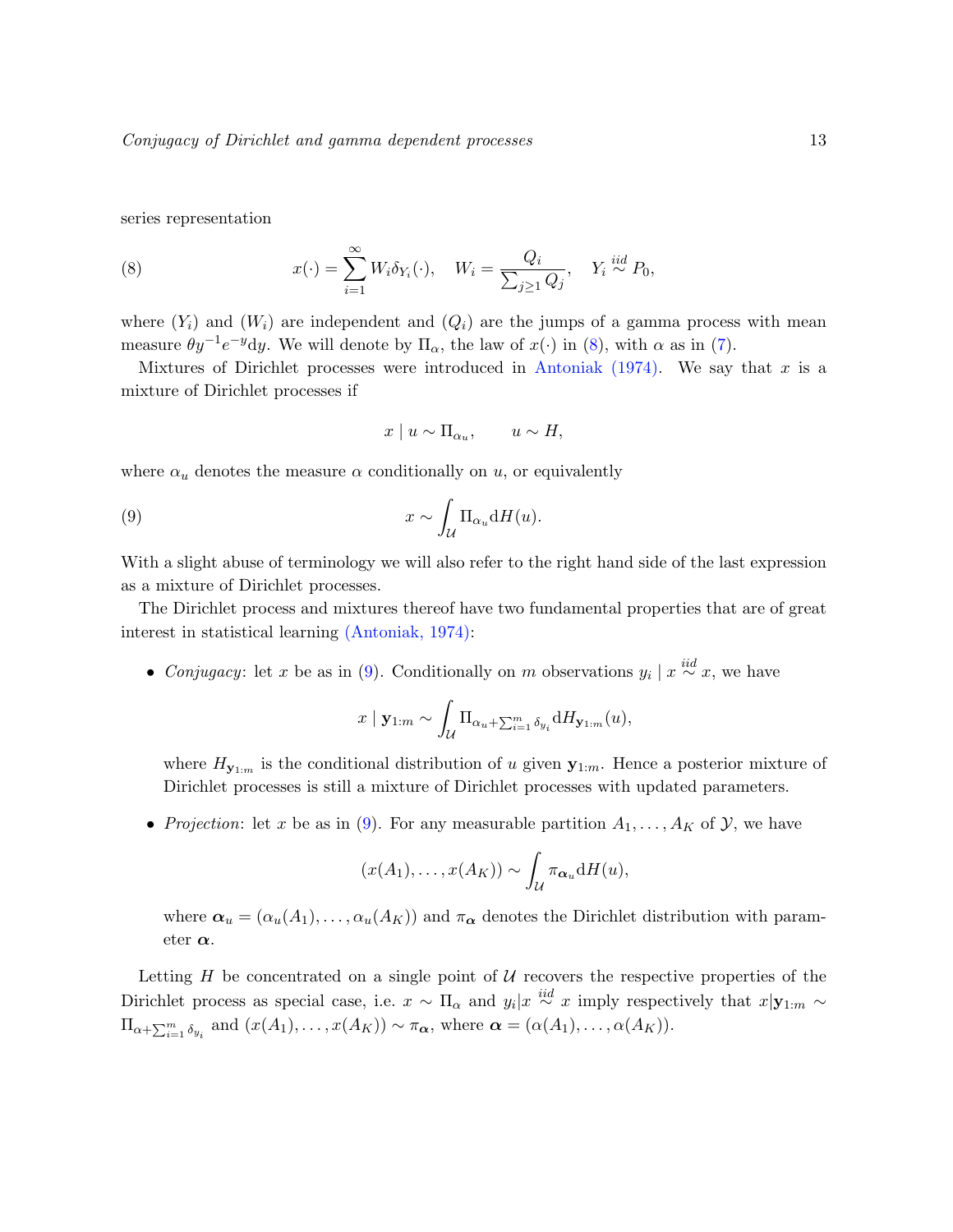<span id="page-13-1"></span>

Figure 7: Two states of a FV process on [0, 1] at successive times (solid discrete measures): (a) the initial state has distribution  $\Pi_{\alpha_0}$  with  $\alpha_0 = \theta Beta(4, 2)$  (dotted); (b) after some time, the process reaches the stationary state, which has distribution  $\Pi_{\alpha}$  with  $\alpha = \theta Beta(2, 4)$  (dashed).

#### <span id="page-13-0"></span>2.1.2 The Fleming–Viot process

Fleming–Viot (FV) processes are a large family of diffusions taking values in the subspace of  $\mathcal{M}_1(\mathcal{Y})$  given by purely atomic probability measures. Hence they describe evolving discrete distributions whose support also varies with time and whose frequencies are each a diffusion on [0, 1]. Two states apart in time of a FV process are depicted in Figure [7.](#page-13-1) See [Ethier and Kurtz](#page-38-7) [\(1993\)](#page-38-7) and [Dawson](#page-38-8) [\(1993\)](#page-38-8) for exhaustive reviews. Here we restrict the attention to a subclass known as the (labelled) *infinitely many neutral alleles model* with parent independent mutation, henceforth for simplicity called the FV process, which has the law of a Dirichlet process as stationary measure [\(Ethier and Kurtz,](#page-38-7) [1993,](#page-38-7) Section 9.2).

One of the most intuitive ways to understand a FV process is to consider its transition function, found in [Ethier and Griffiths](#page-38-9) [\(1993\)](#page-38-9). This is given by

<span id="page-13-2"></span>(10) 
$$
P_t(x, dx') = \sum_{m=0}^{\infty} d_m(t) \int_{\mathcal{Y}^m} \Pi_{\alpha + \sum_{i=1}^m \delta_{y_i}}(dx') x^m(dy_1, ..., dy_m)
$$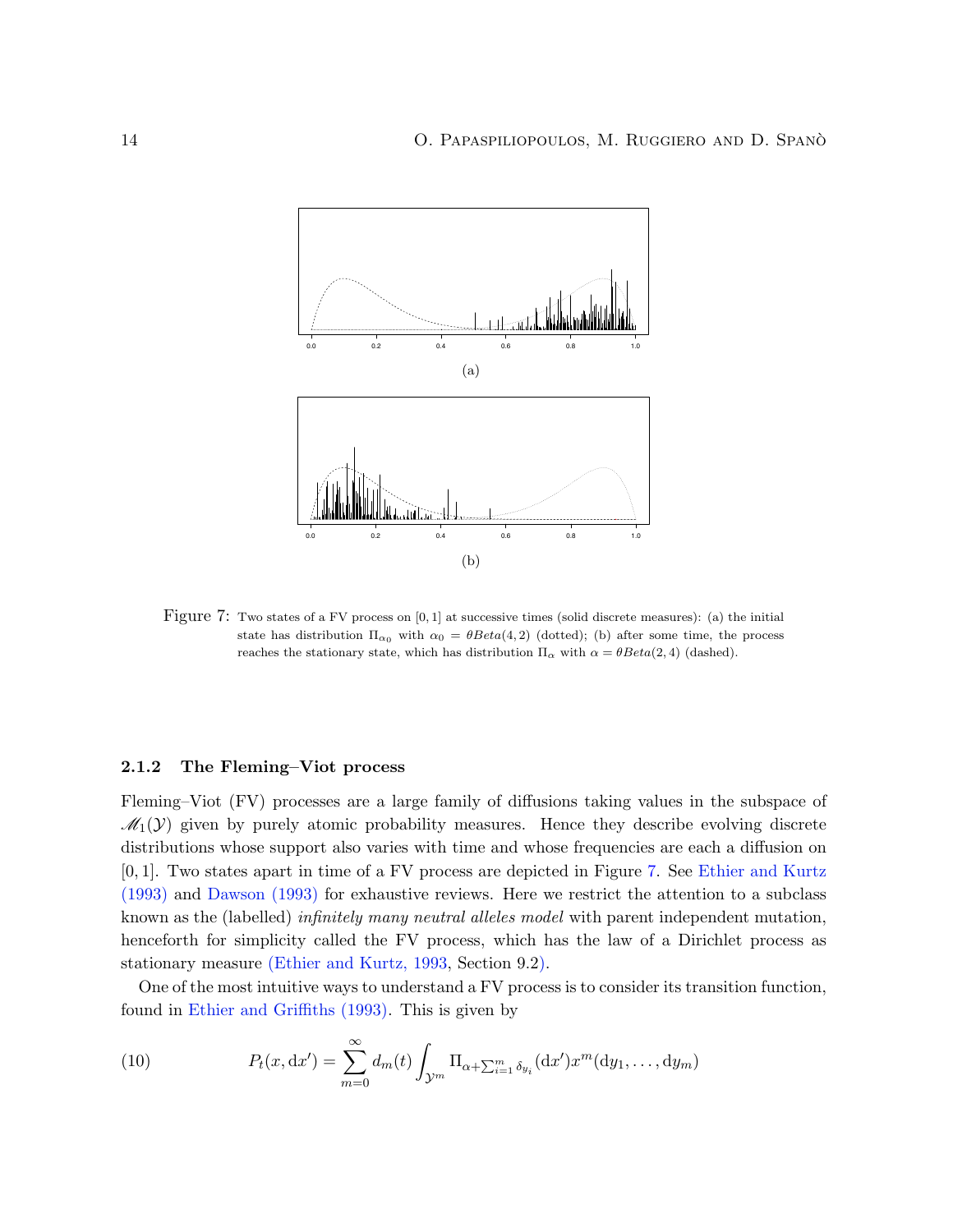where  $x^m$  denotes the m-fold product measure  $x \times \cdots \times x$  and  $\Pi_{\alpha+\sum_{i=1}^m \delta_{y_i}}$  is a posterior Dirichlet process as defined in the previous section. The expression [\(10\)](#page-13-2) has a nice interpretation from the Bayesian learning viewpoint. Given the current state of the process  $x$ , with probability  $d_m(t)$  an m-sized sample from x is taken, and the arrival state is sampled from the posterior law  $\Pi_{\alpha+\sum_{i=1}^m \delta_{y_i}}$ . Here  $d_m(t)$  is the probability that an N-valued death process which starts at infinity at time 0 is in m at time t, if it jumps from m to  $m-1$  at rate  $\lambda_m = \frac{1}{2}m(\theta + m - 1)$ . See Tavaré [\(1984\)](#page-40-5) for details. Hence a larger t implies sampling a lower amount of information from x with higher probability, resulting in fewer atoms shared by x and  $x'$ . Hence the starting and arrival states have correlation which decreases in t as controlled by  $d_m(t)$ . As  $t \to 0$ , infinitely many samples are drawn from x, and  $x'$  will coincide with x, and the trajectories are continuous in total variation norm [\(Ethier and Kurtz,](#page-38-7) [1993\)](#page-38-7). As  $t \to \infty$ , the fact that the death process which governs the probabilities  $d_m(t)$  in [\(10\)](#page-13-2) is eventually absorbed in 0 implies that  $P_t(x, dx') \to \Pi_\alpha$  as  $t \to \infty$ , so x' is sampled from the prior  $\Pi_\alpha$ . Therefore this FV is stationary with respect to  $\Pi_{\alpha}$  (in fact, it is also reversible). It follows that, using terms familiar to the Bayesian literature, under this parametrisation the FV can be considered as a dependent Dirichlet process with continuous sample paths. Constructions of Fleming–Viot and closely related processes using ideas from Bayesian nonparametrics have been proposed in [Walker et al.](#page-40-4) [\(2007\)](#page-40-4); [Favaro, Ruggiero and Walker](#page-38-10) [\(2009\)](#page-38-10); [Ruggiero and Walker](#page-39-8) [\(2009a;](#page-39-8)[b\)](#page-39-9). Different classes of diffusive dependent Dirichlet processes or related are constructed in [Mena and Ruggiero](#page-39-4) [\(2016\)](#page-39-4); [Mena et al.](#page-39-10) [\(2011\)](#page-39-10) based on the stick-breaking representation [\(Sethuraman,](#page-40-0) [1994\)](#page-40-0).

Projecting a FV process  $X_t$  onto a measurable partition  $A_1, \ldots, A_K$  of  $\mathcal Y$  yields a K-dimensional Wright–Fisher (WF) diffusion  $\mathbf{X}_t$ , which is reversible and stationary with respect to the Dirichlet distribution  $\pi_{\alpha}$ , for  $\alpha_i = \theta P_0(A_i)$ ,  $i = 1, ..., K$ . See [\(Dawson,](#page-38-11) [2010;](#page-38-11) [Etheridge,](#page-38-12) [2009\)](#page-38-12). This property is the dynamic counterpart of the projective property of Dirichlet processes discussed in Section [2.1.1.](#page-11-3) Consistently, the transition function of a WF process is obtained as a specialisation of the FV case, yielding

(11) 
$$
P_t(\mathbf{x}, d\mathbf{x}') = \sum_{m=0}^{\infty} d_m(t) \sum_{\mathbf{m} \in \mathbb{Z}_+^K : |\mathbf{m}| = m} {m \choose \mathbf{m}} \mathbf{x}^{\mathbf{m}} \pi_{\alpha + \mathbf{m}}(d\mathbf{x}')
$$

with analogous interpretation to [\(10\)](#page-13-2). See [Ethier and Griffiths](#page-38-9) [\(1993\)](#page-38-9).

For statistical modelling it is useful to introduce a further parameter  $\sigma$  that controls the speed of the process. This can be done by defining the time change  $X_{\tau(t)}$  with  $\tau(t) = \sigma t$ . In such parameterisation,  $\sigma$  does not affect the stationary distribution of the process, and can be used to model the dependence structure.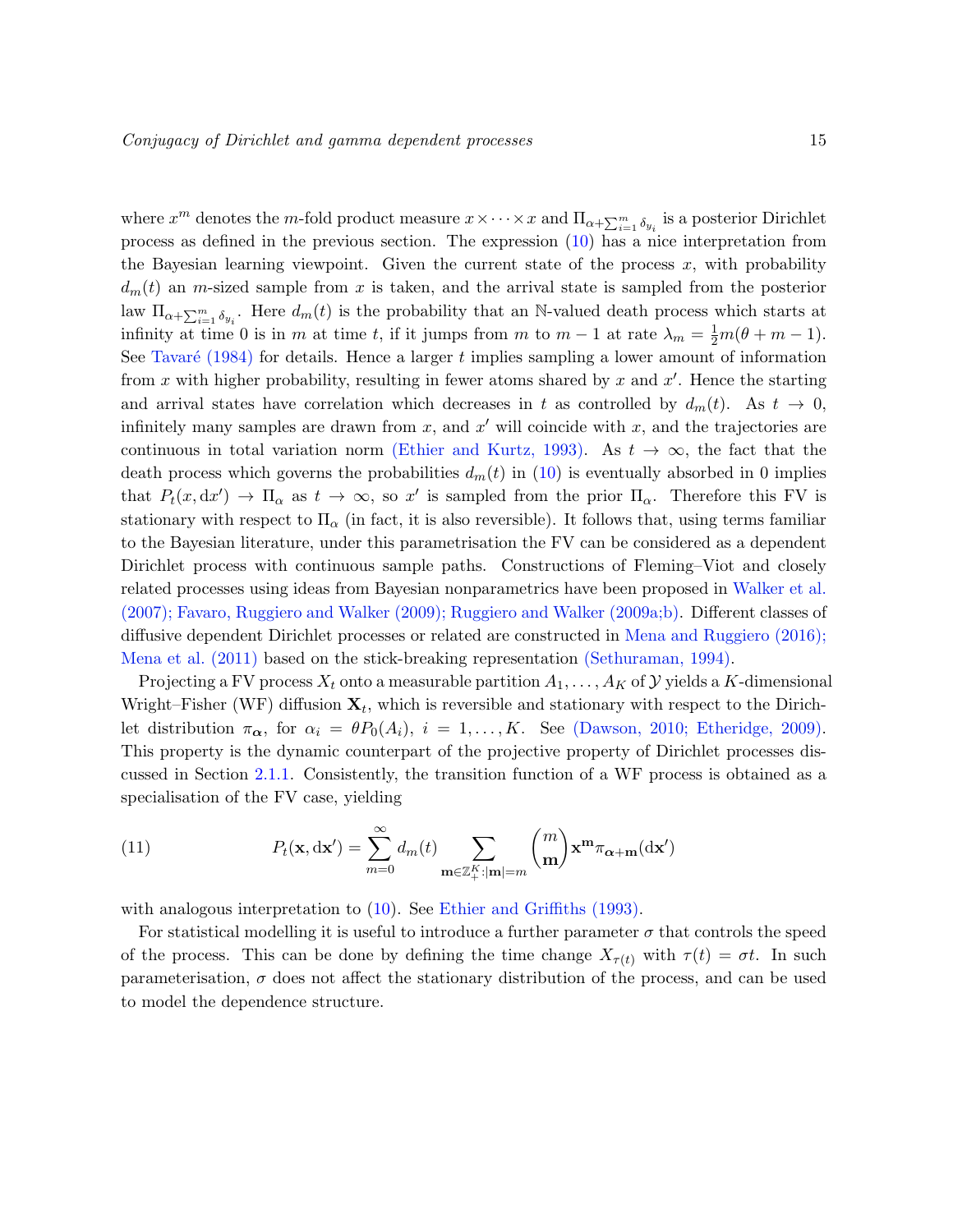#### <span id="page-15-0"></span>2.2 Dawson–Watanabe signals

#### <span id="page-15-1"></span>2.2.1 The static model: gamma random measures and mixtures thereof

Gamma random measures [\(Lo,](#page-39-6) [1982\)](#page-39-6) can be thought of as the counterpart of Dirichlet processes in the context of finite intensity measures. A gamma random measure  $z \in \mathcal{M}(\mathcal{Y})$  with shape parameter  $\alpha$  as in [\(7\)](#page-11-4) and rate parameter  $\beta > 0$ , denoted  $z \sim \Gamma_{\alpha}^{\beta}$ , admits representation

<span id="page-15-3"></span>(12) 
$$
z(\cdot) = \beta^{-1} \sum_{i=1}^{\infty} Q_i \delta_{Y_i}(\cdot), \quad Y_i \stackrel{iid}{\sim} P_0,
$$

with  $\{Q_i, i \geq 1\}$  as in [\(8\)](#page-12-0).

Similarly to the definition of mixtures of Dirichlet processes (Section [2.1.1\)](#page-11-3), we say that  $z$  is a mixture of gamma random measures if  $z \sim \int_{\mathcal{U}} \Gamma_{\alpha}^{\beta} dH(u)$ , and with a slight abuse of terminology we will also refer to the right hand side of the last expression as a mixture of gamma random measures. Analogous conjugacy and projection properties to those seen for mixtures of Dirichlet processes hold for mixtures of gamma random measures:

• Conjugacy: let N be a Poisson point process on  $\mathcal Y$  with random intensity measure z, i.e., conditionally on z,  $N(A_i) \stackrel{ind}{\sim} Po(z(A_i))$  for any measurable partition  $A_1, \ldots, A_K$  of Y,  $K \in \mathbb{N}$ . Let  $m := N(\mathcal{Y})$ , and given  $m$ , let  $y_1, \ldots, y_m$  be a realisation of points of N, so that

<span id="page-15-2"></span>(13) 
$$
y_i \mid z, m \stackrel{iid}{\sim} z/|z|, \qquad m \mid z \sim \text{Po}(|z|)
$$

where  $|z| := z(\mathcal{Y})$  is the total mass of z. Then

(14) 
$$
z \mid \mathbf{y}_{1:m} \sim \int_{\mathcal{U}} \Gamma_{\alpha_u + \sum_{i=1}^m \delta_{y_i}}^{\beta+1} dH_{\mathbf{y}_{1:m}}(u),
$$

where  $H_{\mathbf{v}_{1:m}}$  is the conditional distribution of u given  $\mathbf{y}_{1:m}$ . Hence mixtures of gamma random measures are conjugate with respect to Poisson point process data.

• Projection: for any measurable partition  $A_1, \ldots, A_K$  of  $\mathcal{Y}$ , we have

<span id="page-15-4"></span>
$$
(z(A_1),...,z(A_K)) \sim \int_{\mathcal{U}} \prod_{i=1}^K \text{Ga}(\alpha_{u,i}, \beta) dH(u),
$$

where  $\alpha_{u,i} = \alpha_u(A_i)$  and  $Ga(\alpha, \beta)$  denote the gamma distribution with shape  $\alpha$  and rate β.

Letting  $H$  be concentrated on a single point of  $U$  recovers the respective properties of gamma random measures as special case, i.e.  $z \sim \Gamma_\alpha^\beta$  and  $y_i$  as in [\(13\)](#page-15-2) imply  $z|y_{1:m} \sim \Gamma_{\alpha+\Sigma}^{\beta+1}$  $\alpha + \sum_{i=1}^m \delta_{y_i}$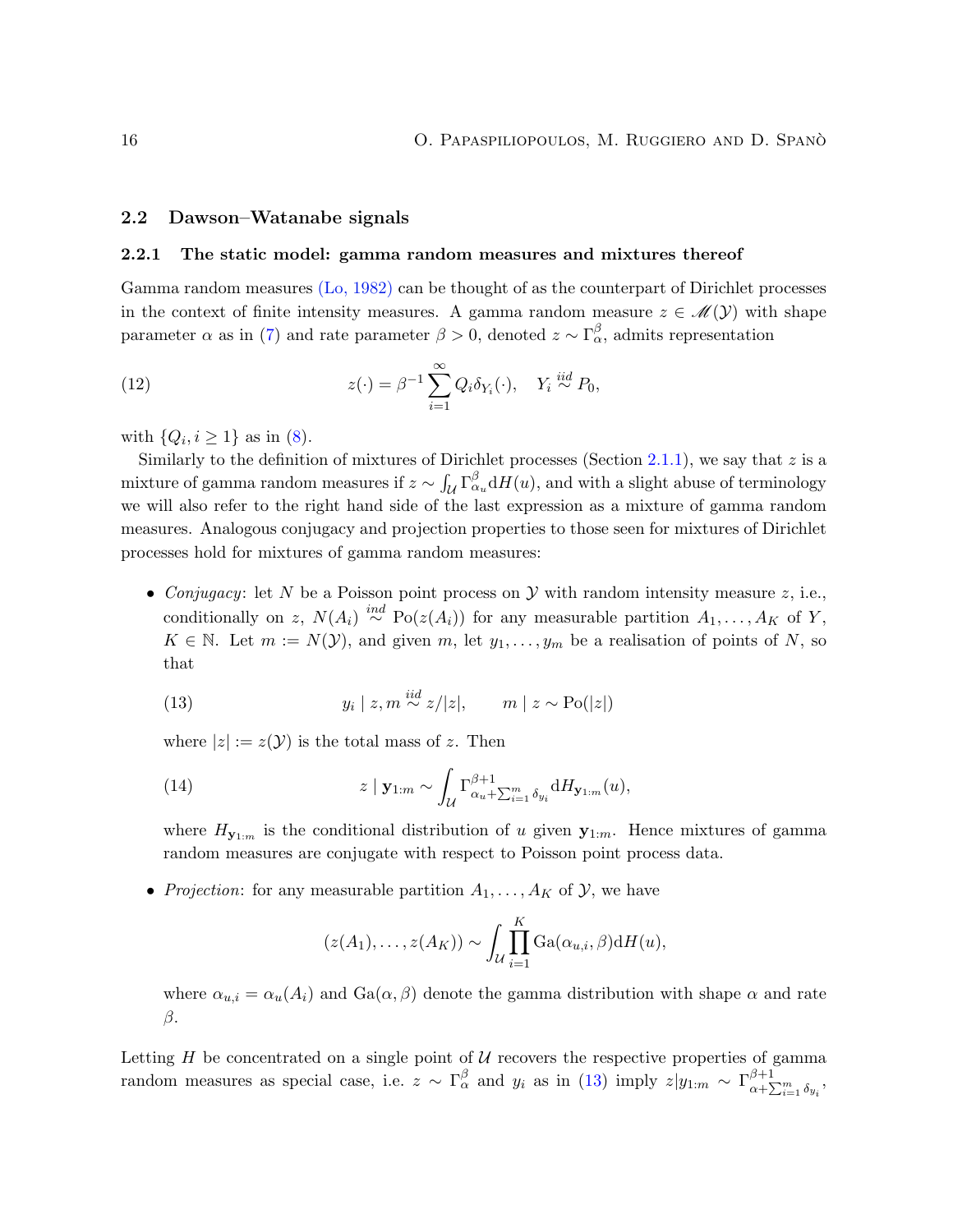and the vector  $(z(A_1), \ldots, z(A_K))$  has independent components  $z(A_i)$  with gamma distribution  $Ga(\alpha_i, \beta), \alpha_i = \alpha(A_i).$ 

<span id="page-16-1"></span>Finally, it is well known that [\(8\)](#page-12-0) and [\(12\)](#page-15-3) satisfy the relation in distribution

(15) 
$$
x(\cdot) \stackrel{d}{=} \frac{z(\cdot)}{z(\mathcal{Y})}
$$

where x is independent of  $z(Y)$ . This extends to the infinite dimensional case the well known relationship between beta and gamma random variables. See for example [Daley and Vere-Jones](#page-38-13) [\(2008\)](#page-38-13), Example 9.1(e). See also [Konno and Shiga](#page-39-11) [\(1988\)](#page-39-11) for an extension of [\(15\)](#page-16-1) to the dynamic case concerning FV and DW processes, which requires a random time change.

#### <span id="page-16-0"></span>2.2.2 The Dawson–Watanabe process

Dawson–Watanabe (DW) processes can be considered as dependent models for gamma random measures, and are, roughly speaking, the gamma counterpart of FV processes. More formally, they are branching measure-valued diffusions taking values in the space of finite discrete measures. As in the FV case, they describe evolving discrete measures whose support varies with time and whose masses are each a positive diffusion, but relaxing the constraint of their masses summing to one to that of summing to a finite quantity. See [Dawson](#page-38-8) [\(1993\)](#page-38-8) and [Li](#page-39-12) [\(2011\)](#page-39-12) for reviews. Here we are interested in the special case of subcritical branching with immigration, where subcriticality refers to the fact that in the underlying branching population which can be used to construct the process, the mean number of offspring per individual is less than one. Specifically, we will consider DW processes with transition function

(16) 
$$
P_t(z, dz') = \sum_{m=0}^{\infty} d_m^{|z|, \beta}(t) \int_{\mathcal{Y}^m} \Gamma_{\alpha + \sum_{i=1}^{\beta + S_t^*}}^{\beta + S_t^*} (dz')(z/|z|)^m (dy_1, \dots, dy_m).
$$

where

<span id="page-16-2"></span>
$$
d_m^{|z|, \beta}(t) = \text{Po}\left(m \mid \frac{|z|\beta}{e^{\beta t/2} - 1}\right)
$$
 and  $S_t^* := \frac{\beta}{e^{\beta t/2} - 1}$ .

See [Ethier and Griffiths](#page-38-14) [\(1993b\)](#page-38-14). The interpretation of [\(16\)](#page-16-2) is similar to that of [\(10\)](#page-13-2): conditional on the current state, i.e. the measure  $z, m$  *iid* samples are drawn from the normalised measure  $|z/|z|$  and the arrival state  $z'$  is sampled from  $\Gamma^{\beta+\tilde{S}^*}_{\alpha+\sum_{i=1}^m \delta_{y_i}}$ . Here the main structural difference with respect to  $(10)$ , apart from the different distributions involved, is that since in general  $S_t^*$ is not an integer quantity, the interpretation as sampling the arrival state  $z'$  from a posterior gamma law is not formally correct; cf.  $(14)$ . The sample size m is chosen with probability  $d_m^{[z],\beta}(t)$ , which is the probability that an N-valued death process which starts at infinity at time 0 is in m at time t, if it jumps from m to  $m-1$  at rate  $(m\beta/2)(1-e^{\beta t/2})^{-1}$ . See [Ethier and](#page-38-14) [Griffiths](#page-38-14) [\(1993b\)](#page-38-14) for details. So  $z$  and  $z'$  will share fewer atoms the farther they are apart in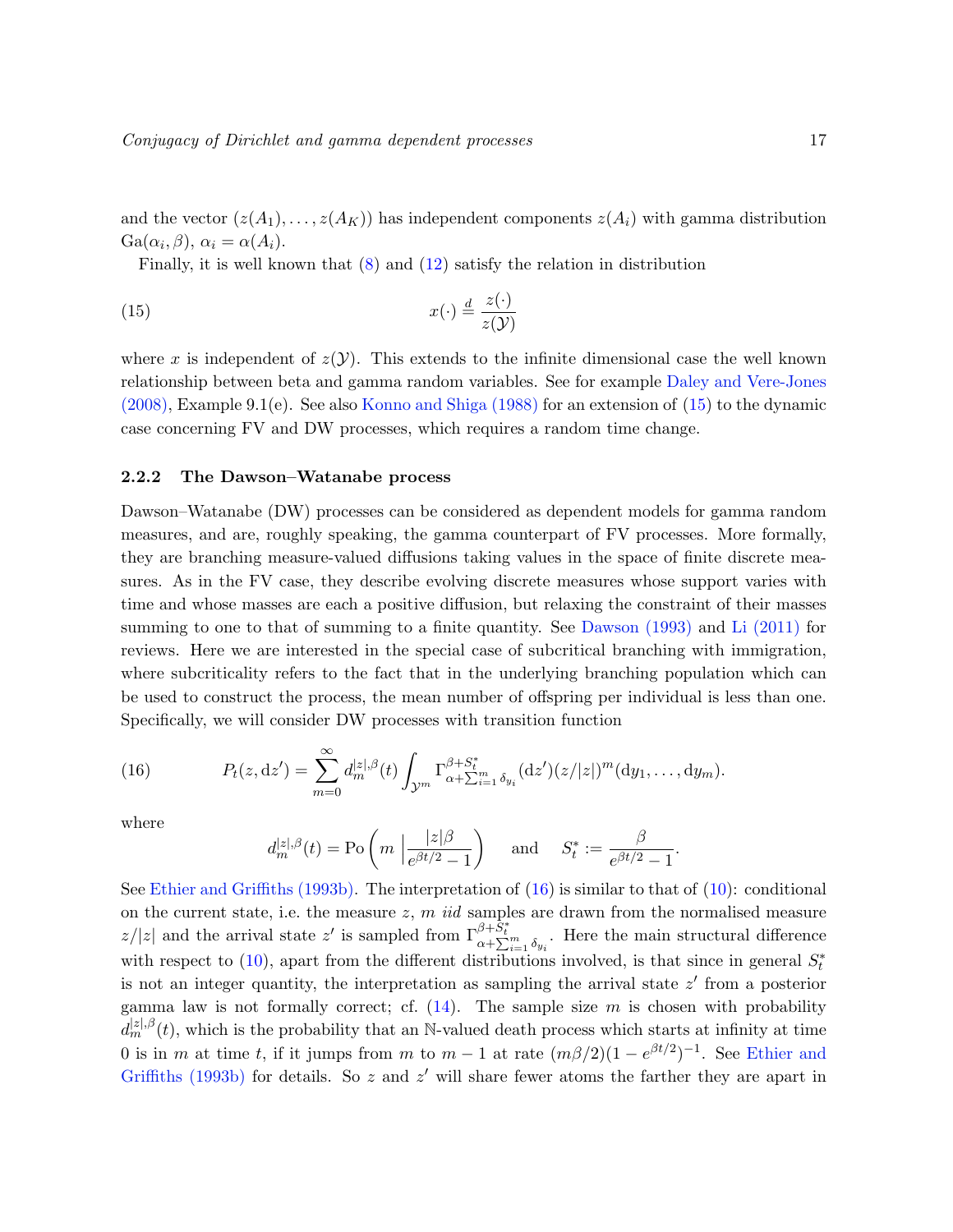time. The DW process with the above transition is known to be stationary and reversible with respect to the law  $\Gamma_\alpha^\beta$  of a gamma random measure; cf. [\(12\)](#page-15-3). See [Shiga](#page-40-6) [\(1990\)](#page-40-6); [Ethier and](#page-38-14) [Griffiths](#page-38-14) [\(1993b\)](#page-38-14). The Dawson–Watanabe process has been recently considered as a basis to build time-dependent gamma process priors with Markovian evolution in [Caron and Teh](#page-37-2) [\(2012\)](#page-37-2) and Spanò and Lijoi [\(2016\)](#page-40-7).

The DW process satisfies a projective property similar to that seen in Section [2.1.2](#page-13-0) for the FV process. Let  $Z_t$  have transition [\(16\)](#page-16-2). Given a measurable partition  $A_1, \ldots, A_K$  of  $\mathcal{Y}$ , the vector  $(Z_t(A_1), \ldots, Z_t(A_K))$  has independent components  $z_{t,i} = Z_t(A_i)$  each driven by a Cox–Ingersoll– Ross (CIR) diffusion [\(Cox, Ingersoll and Ross,](#page-37-7) [1985\)](#page-37-7). These are also subcritical continuousstate branching processes with immigration, reversible and ergodic with respect to a  $Ga(\alpha_i, \beta)$ distribution, with transition function

(17) 
$$
P_t(z_i, dz'_i) = \sum_{m_i=0}^{\infty} \text{Po}\bigg(m_i \left| \frac{z_i \beta}{e^{\beta t/2} - 1} \right) \text{Ga}\bigg(\text{d}z' \left| \alpha_i + m_i, \beta + S_t^* \right).
$$

As for FV and WF processes, a further parameter  $\sigma$  that controls the speed of the process can be introduced without affecting the stationary distribution. This can be done by defining an appropriate time change that can be used to model the dependence structure.

## <span id="page-17-0"></span>3 Conjugacy properties of time-evolving Dirichlet and gamma random measures

### <span id="page-17-1"></span>3.1 Filtering Fleming–Viot signals

Let the latent signal  $X_t$  be a FV process with transition function [\(10\)](#page-13-2). We assume that, given the signal state, observations are drawn independently from x, i.e. as in [\(1\)](#page-3-0) with  $X_t = x$ . Since x is almost surely discrete [\(Blackwell,](#page-37-8) [1973\)](#page-37-8), a sample  $\mathbf{y}_{1:m} = (y_1, \ldots, y_m)$  from x will feature  $K_m \leq m$  ties among the observations with positive probability. Denote by  $(y_1^*, \ldots, y_{K_m}^*)$ the distinct values in  $\mathbf{y}_{1:m}$  and by  $\mathbf{m} = (m_1, \ldots, m_{K_m})$  the associated multiplicities, so that  $|m| = m$ . When an additional sample  $y_{m+1:m+n}$  with multiplicities **n** becomes available, we adopt the convention that **n** adds up to the multiplicities of the types already recorded in  $\mathbf{y}_{1:m}$ . so that the total multiplicities count is

<span id="page-17-3"></span>(18) 
$$
\mathbf{m} + \mathbf{n} = (m_1 + n_1, \dots, m_{K_m} + n_{K_m}, n_{K_m+1}, \dots, n_{K_{m+n}}).
$$

The following Lemma states in our notation the special case of the conjugacy for mixtures of Dirichlet processes which is of interest here; see Section [2.1.1.](#page-11-3) To this end, let

<span id="page-17-2"></span>(19) 
$$
\mathcal{M} = \{ \mathbf{m} = (m_1, \dots, m_K) \in \mathbb{Z}_+^K, K \in \mathbb{N} \}
$$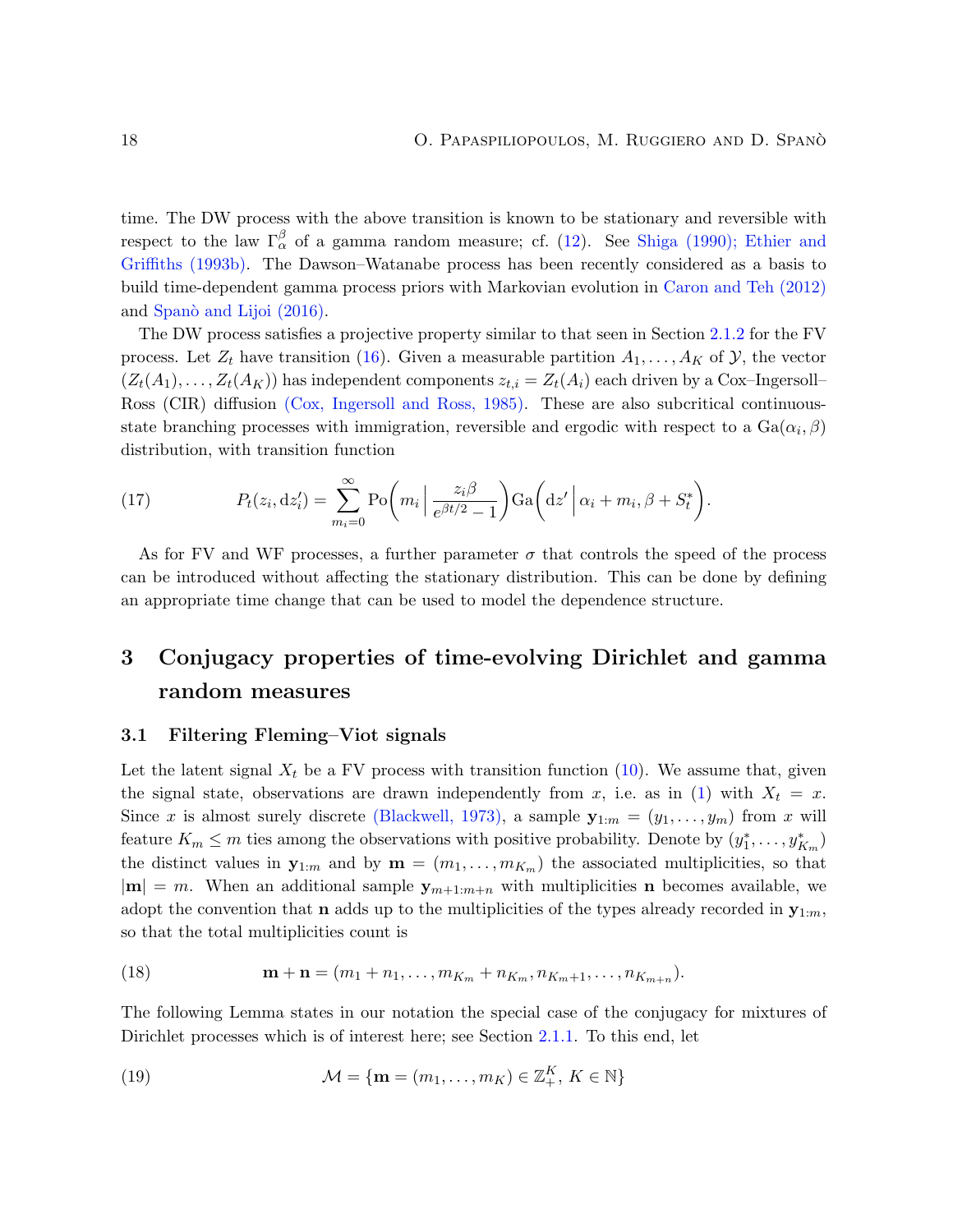be the space of multiplicities of K types, with partial ordering defined as in Section [1.4.](#page-11-0) Denote also by  $PU_{\alpha}(y_{m+1:m+n} | y_{1:m})$  the joint distribution of  $y_{m+1:m+n}$  given  $y_{1:m}$  when the random measure  $x$  is marginalised out, which follows the Blackwell–MacQueen Pólya urn scheme [\(Blackwell and MacQueen,](#page-37-9) [1973\)](#page-37-9)

$$
Y_{m+i+1} | \mathbf{y}_{1:m+i} \sim \frac{\theta P_0 + \sum_{j=1}^{m+i} \delta_{y_j}}{\theta + m + i}, \qquad i = 0, \dots, n-1.
$$

<span id="page-18-2"></span>**Lemma 3.1.** Let  $M \subset \mathcal{M}$ ,  $\alpha$  as in [\(7\)](#page-11-4) and x be the mixture of Dirichlet processes

<span id="page-18-3"></span>
$$
x \sim \sum_{\mathbf{m}\in M} w_{\mathbf{m}} \Pi_{\alpha + \sum_{i=1}^{K_m} m_i \delta_{y_i^*}},
$$

with  $\sum_{\mathbf{m}\in M} w_{\mathbf{m}} = 1$ . Given an additional n-sized sample  $\mathbf{y}_{m+1:m+n}$  from x with multiplicities  $n, the update operator (3) yields$  $n, the update operator (3) yields$  $n, the update operator (3) yields$ 

(20) 
$$
\phi_{\mathbf{y}_{m+1:m+n}} \bigg( \sum_{\mathbf{m} \in M} w_{\mathbf{m}} \Pi_{\alpha + \sum_{i=1}^{K_m} m_i \delta_{y_i^*}} \bigg) = \sum_{\mathbf{m} \in M} \hat{w}_{\mathbf{m}} \Pi_{\alpha + \sum_{i=1}^{K_m+n} (m_i + n_i) \delta_{y_i^*}},
$$

where

(21) 
$$
\hat{w}_{\mathbf{m}} \propto w_{\mathbf{m}} \operatorname{PU}_{\alpha}(\mathbf{y}_{m+1:m+n} \mid \mathbf{y}_{1:m}).
$$

The updated distribution is thus still a mixture of Dirichlet processes with different multiplicities and possibly new atoms in the parameter measures  $\alpha + \sum_{i=1}^{K_{m+n}} (m_i + n_i) \delta_{y_i^*}$ .

The following Theorem formalises our main result on FV processes, showing that the family of finite mixtures of Dirichlet processes is conjugate with respect to discretely sampled data as in [\(1\)](#page-3-0) with  $X_t = x$ . For M as in [\(19\)](#page-17-2), let

<span id="page-18-0"></span>(22) 
$$
L(\mathbf{m}) = \{ \mathbf{n} \in \mathcal{M} : \mathbf{0} \le \mathbf{n} \le \mathbf{m} \}, \quad \mathbf{m} \in \mathcal{M},
$$

$$
L(M) = \{ \mathbf{n} \in \mathcal{M} : \mathbf{0} \le \mathbf{n} \le \mathbf{m}, \mathbf{m} \in M \}, \quad M \subset \mathcal{M},
$$

be the set of nonnegative vectors lower than or equal to  $\bf{m}$  or to those in  $M$  respectively, with " $\leq$ " defined as in Section [\(1.4\)](#page-11-0). For example, in Figure [3,](#page-7-0)  $L(3)$  and  $L((1,2))$  are both given by all yellow and red nodes in each case. Let also

<span id="page-18-1"></span>(23) 
$$
p(\mathbf{i}; \mathbf{m}, |\mathbf{i}|) = \binom{|\mathbf{m}|}{|\mathbf{i}|}^{-1} \prod_{j \geq 1} \binom{m_j}{i_j}
$$

be the multivariate hypergeometric probability function, with parameters  $(m, i|i)$ , evaluated at i.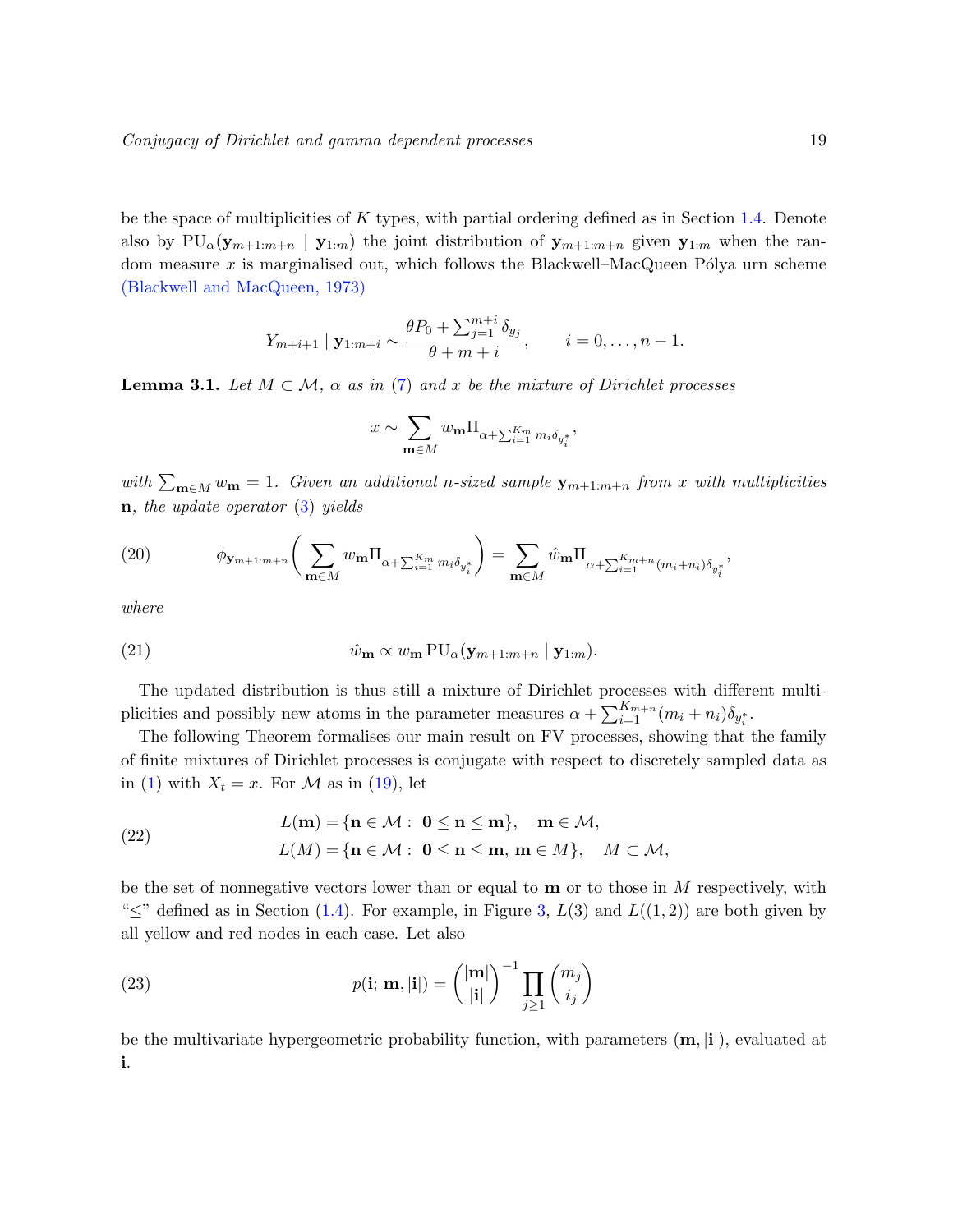<span id="page-19-0"></span>**Theorem 3.2.** Let  $\psi_t$  be the prediction operator [\(4\)](#page-6-1) associated to a FV process with transition operator  $(10)$ . Then the prediction operator yields as t-time-ahead propagation the finite mixture of Dirichlet processes

<span id="page-19-1"></span>(24) 
$$
\psi_t \left( \Pi_{\alpha + \sum_{i=1}^{K_m} m_i \delta_{y_i^*}} \right) = \sum_{\mathbf{n} \in L(\mathbf{m})} p_{\mathbf{m}, \mathbf{n}}(t) \Pi_{\alpha + \sum_{i=1}^{K_m} n_i \delta_{y_i^*}},
$$

with  $L(\mathbf{m})$  as in [\(22\)](#page-18-0) and where

(25) 
$$
p_{\mathbf{m}, \mathbf{m}-\mathbf{i}}(t) = \begin{cases} e^{-\lambda_{|\mathbf{m}|}t}, & \mathbf{i} = \mathbf{0} \\ C_{|\mathbf{m}|, |\mathbf{m}| - |\mathbf{i}|}(t)p(\mathbf{i}; \mathbf{m}, |\mathbf{i}|), & \mathbf{0} < \mathbf{i} \leq \mathbf{m}, \end{cases}
$$

with

<span id="page-19-2"></span>
$$
C_{|\mathbf{m}|,|\mathbf{m}|-|\mathbf{i}|}(t) = \bigg(\prod_{h=0}^{|\mathbf{i}|-1} \lambda_{|\mathbf{m}|-h}\bigg)(-1)^{|\mathbf{i}|} \sum_{k=0}^{|\mathbf{i}|} \frac{e^{-\lambda_{|\mathbf{m}|-k}t}}{\prod_{0 \le h \le |\mathbf{i}|, h \ne k} (\lambda_{|\mathbf{m}|-k} - \lambda_{|\mathbf{m}|-h})},
$$

 $\lambda_n = n(\theta + n - 1)/2$  and  $p(i; \mathbf{m}, |\mathbf{i}|)$  as in [\(23\)](#page-18-1).

The transition operator of the FV process thus maps a Dirichlet process at time  $t_0$  into a finite mixture of Dirichlet processes at time  $t_0 + t$ . The mixing weights are the transition probabilities of a death process on the  $K_m$  dimensional lattice, with  $K_m$  being as in [\(24\)](#page-19-1) the number of distinct values in previous data. The result is obtained by means of the argument described in Figure [1,](#page-4-0) which is based on the property that the operations of propagating and projecting the signal commute. By projecting the current distribution of the signal onto an arbitrary measurable partition, yielding a mixture of Dirichlet distributions, we can exploit the results for finite dimensional WF signals to yield the associated propagation [\(Papaspiliopoulos](#page-39-7) [and Ruggiero,](#page-39-7) [2014\)](#page-39-7). The propagation of the original signal is then obtained by means of the characterisation of mixtures of Dirichlet processes via their projections. See Section [4.2](#page-26-0) for a proof. In particular, the result shows that under these assumptions, the series expansion for the transition function [\(10\)](#page-13-2) reduces to a finite sum.

Iterating the update and propagation operations provided by Lemma [3.1](#page-18-2) and Theorem [3.2](#page-19-0) allows to perform sequential Bayesian inference on a hidden signal of FV type by means of a finite computation. Here the finiteness refers to the fact that the infinite dimensionality due to the transition function of the signal is avoided analytically, without resorting to any stochastic truncation method for [\(10\)](#page-13-2), e.g. [\(Walker,](#page-40-8) [2007;](#page-40-8) [Papaspiliopoulos and Roberts,](#page-39-13) [2008\)](#page-39-13), and the computation can be conducted in closed form.

The following Proposition formalises the recursive algorithm that sequentially evaluates the marginal posterior laws  $\mathcal{L}(X_{t_n}|Y_{1:n})$  of a partially observed FV process by alternating the update and propagation operations, and identifies the family of distributions which is closed with respect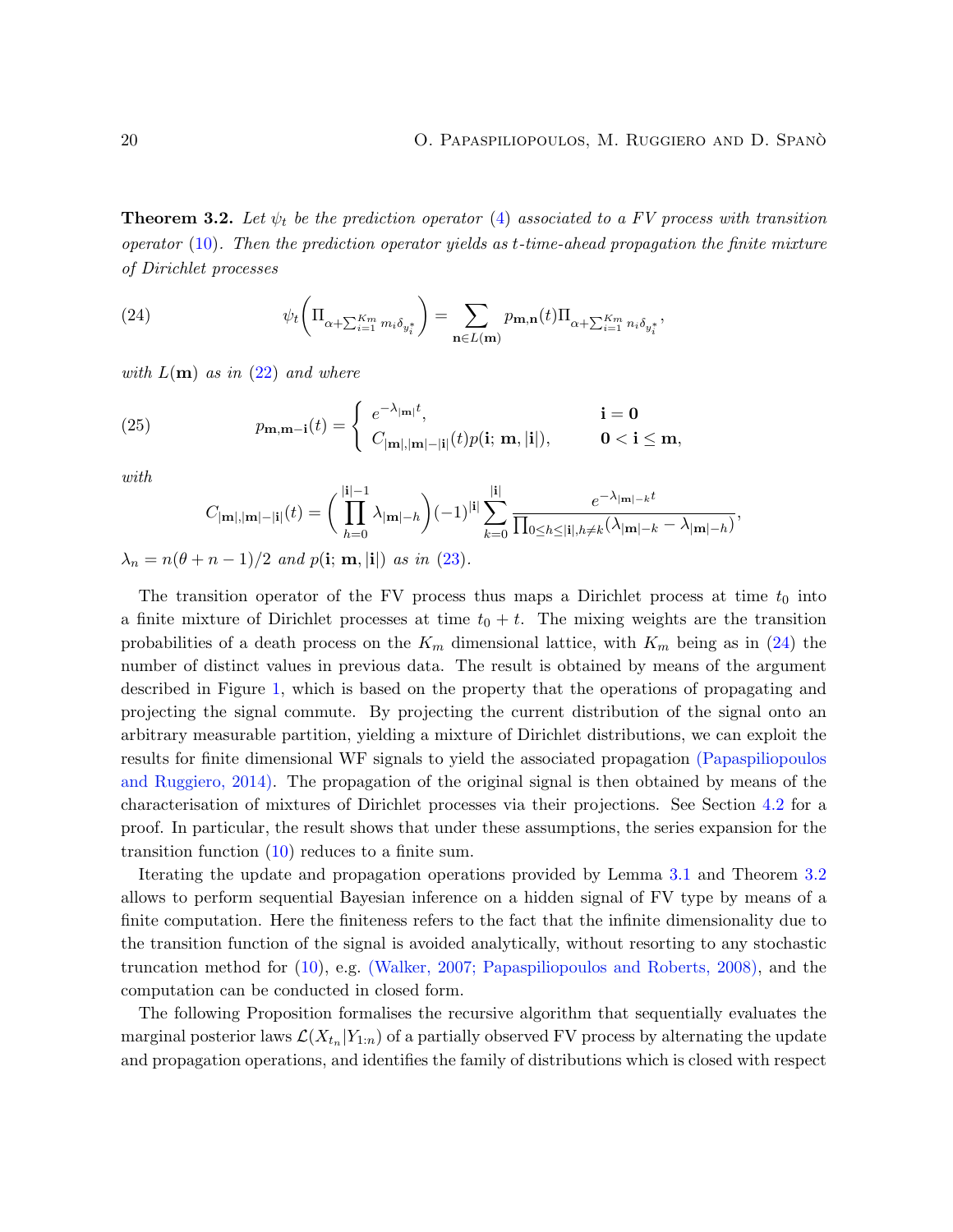to these operations. Define the family of finite mixtures of Dirichlet processes

$$
\mathscr{F}_{\Pi} = \Bigg\{\sum_{\mathbf{m} \in M} w_{\mathbf{m}} \Pi_{\alpha + \sum_{i=1}^{K_m} m_i \delta_{y_i^*}} \colon M \subset \mathcal{M}, |M| < \infty, w_{\mathbf{m}} \ge 0, \sum_{\mathbf{m} \in M} w_{\mathbf{m}} = 1 \Bigg\},\
$$

with M as in [\(19\)](#page-17-2) and for a fixed  $\alpha$  as in [\(7\)](#page-11-4). Define also

<span id="page-20-1"></span>
$$
t(\mathbf{y}, \mathbf{m}) = \mathbf{m} + \mathbf{n}, \quad \mathbf{m} \in \mathbb{Z}_+^K
$$

so that  $t(\mathbf{y}, \mathbf{m})$  is [\(18\)](#page-17-3) if **n** are the multiplicities of **y**, and

(26) 
$$
t(\mathbf{y},M) = {\mathbf{n} : \mathbf{n} = t(\mathbf{y},\mathbf{m}), \mathbf{m} \in M}, \quad M \subset \mathcal{M}.
$$

<span id="page-20-0"></span>**Proposition 3.3.** Let  $X_t$  be a FV process with transition function [\(10\)](#page-13-2) and invariant law  $\Pi_{\alpha}$ defined as in Section [2.1.1,](#page-11-3) and suppose data are collected as in [\(1\)](#page-3-0) with  $X_t = x$ . Then  $\mathscr{F}_{\Pi}$  is closed under the application of the update and prediction operators [\(3\)](#page-5-3) and [\(4\)](#page-6-1). Specifically,

<span id="page-20-2"></span>(27) 
$$
\phi_{\mathbf{y}_{m+1:m+n}}\left(\sum_{\mathbf{m}\in M} w_{\mathbf{m}} \Pi_{\alpha+\sum_{i=1}^{K_m} m_i \delta_{y_i^*}}\right) = \sum_{\mathbf{n}\in t(\mathbf{y}_{m+1:m+n},M)} \hat{w}_{\mathbf{n}} \Pi_{\alpha+\sum_{i=1}^{K_m+n} n_i \delta_{y_i^*}},
$$

with  $t(y, M)$  as in  $(26)$ ,

<span id="page-20-4"></span>
$$
\hat{w}_{\mathbf{n}} \propto w_{\mathbf{m}} \operatorname{PU}_{\alpha}(\mathbf{y}_{m+1:m+n} \mid \mathbf{y}_{1:m}) \quad \text{for} \quad \mathbf{n} = t(\mathbf{y}, \mathbf{m}), \sum_{\mathbf{n} \in t(\mathbf{y}, M)} \hat{w}_{\mathbf{n}} = 1,
$$

and

(28) 
$$
\psi_t\left(\sum_{\mathbf{m}\in M} w_{\mathbf{m}} \Pi_{\alpha+\sum_{i=1}^{K_m} m_i \delta_{y_i^*}}\right) = \sum_{\mathbf{n}\in L(M)} p(M, \mathbf{n}, t) \Pi_{\alpha+\sum_{i=1}^{K_m} n_i \delta_{y_i^*}},
$$

with

<span id="page-20-3"></span>(29) 
$$
p(M, \mathbf{n}, t) = \sum_{\mathbf{m} \in M, \mathbf{m} \ge \mathbf{n}} w_{\mathbf{m}} p_{\mathbf{m}, \mathbf{n}}(t)
$$

and  $p_{\mathbf{m},\mathbf{n}}(t)$  as in [\(25\)](#page-19-2).

Note that the update operation [\(27\)](#page-20-2) preserves the number of components in the mixture, while the prediction operation [\(24\)](#page-19-1) increases this number. The intuition behind this point is analogous to the illustration in Section [1.3,](#page-6-0) where the prior (node  $(0, 0)$ ) is update to the posterior (node  $(2, 1)$ ) and propagated into a mixture (coloured nodes), with the obvious difference that the recorded number of distinct values is unbounded.

Algorithm [1](#page-21-1) describes in pseudo-code the implementation of the filter for FV processes.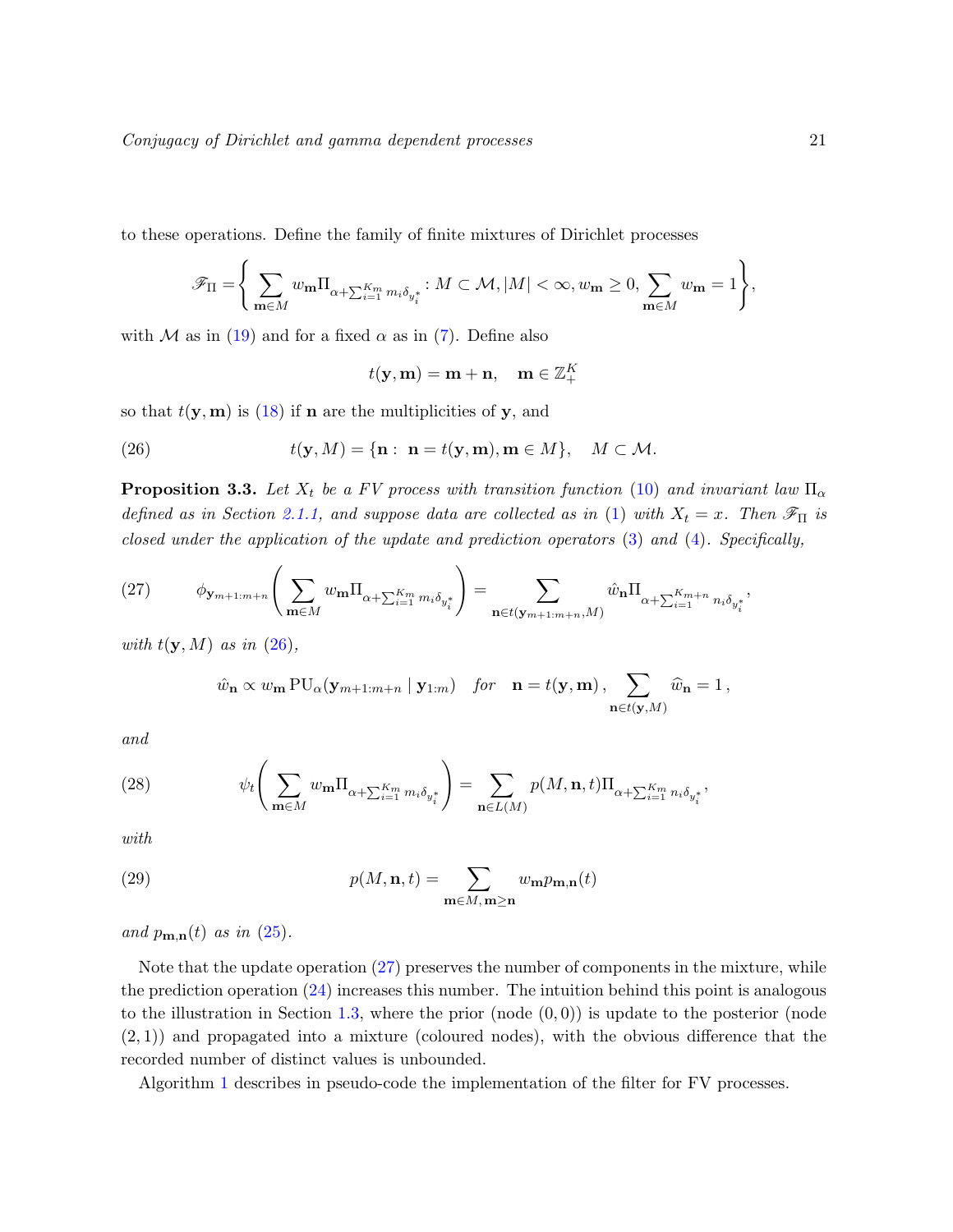#### Algorithm 1: Filtering algorithm for FV signals

```
Data: \mathbf{y}_{t_j} = (y_{t_j,1}, \ldots, y_{t_j, m_{t_j}}) at times t_j, j = 0, \ldots, J (1)
Set prior parameters \alpha = \theta P_0, \theta > 0, P_0 \in \mathcal{M}_1(\mathcal{Y})Initialise
               \mathbf{y} \leftarrow \emptyset, \mathbf{y}^* = \emptyset, m \leftarrow 0, \mathbf{m} \leftarrow \mathbf{0}, M \leftarrow \{\mathbf{0}\}, K_m \leftarrow 0, w_{\mathbf{0}} \leftarrow 1For j = 0, \ldots, JCompute data summaries
                      read data y_{t_j}m \leftarrow m + \text{card}(\mathbf{y}_{t_j})\mathbf{y}^* \leftarrow distinct values in \mathbf{y}^* \cap \mathbf{y}_{t_j}K_m = \text{card}(\mathbf{y}^*)Update operation
                      for m \in M\mathbf{n} \leftarrow t(\mathbf{y}_{t_j}, \mathbf{m})w_{\mathbf{n}} \leftarrow w_{\mathbf{m}} \operatorname{PU}_{\alpha}(\mathbf{y}_{t_j} \mid \mathbf{y})M \leftarrow t(\mathbf{y}_{t_j}, M)for m \in Mw_{\mathbf{m}} \leftarrow w_{\mathbf{m}} / \sum_{\ell \in M} w_{\ell}X_{t_j}\mid\mathbf{y},\mathbf{y}_{t_j}\sim\sum_{\mathbf{m}\in M}w_{\mathbf{m}}\Pi_{\alpha+\sum_{i=1}^{K_m}m_i\delta_{y_i^*}}Propagation operation
                       for n \in L(M)w_{\mathbf{n}} \leftarrow p(M, \mathbf{n}, t_{j+1} - t_j) (29)
                        M \leftarrow L(M)X_{t_{j+1}} \mid \mathbf{y}, \mathbf{y}_{t_j} \sim \sum_{\mathbf{m} \in M} w_{\mathbf{m}} \Pi_{\alpha + \sum_{i=1}^{K_m} m_i \delta_{y_i^*}}\mathbf{y} \leftarrow \mathbf{y} \cup \mathbf{y}_t
```
#### <span id="page-21-1"></span><span id="page-21-0"></span>3.2 Filtering Dawson–Watanabe signals

Let now the signal  $Z_t$  follow a DW process with transition function  $(16)$ , with invariant measure given by the law  $\Gamma_\alpha^\beta$  of a gamma random measure; see [\(12\)](#page-15-3). We assume that, given the signal state, observations are drawn from a Poisson point process with intensity  $z$ , i.e., as in  $(13)$ with  $Z_t = z$ . Analogously to the FV case, since z is almost surely discrete, a sample  $y_{1:m} =$  $(y_1, \ldots, y_m)$  from [\(13\)](#page-15-2) will feature  $K_m \leq m$  ties among the observations with positive probability. To this end, we adopt the same notation as in Section [3.1.](#page-17-1)

The following Lemma states in our notation the special case of the conjugacy for mixtures of gamma random measures which is of interest here; see Section [2.2.1.](#page-15-1)

<span id="page-21-2"></span>**Lemma 3.4.** Let M be as in [\(19\)](#page-17-2),  $M \subset M$ ,  $\alpha$  as in [\(7\)](#page-11-4) and z be the mixture of gamma random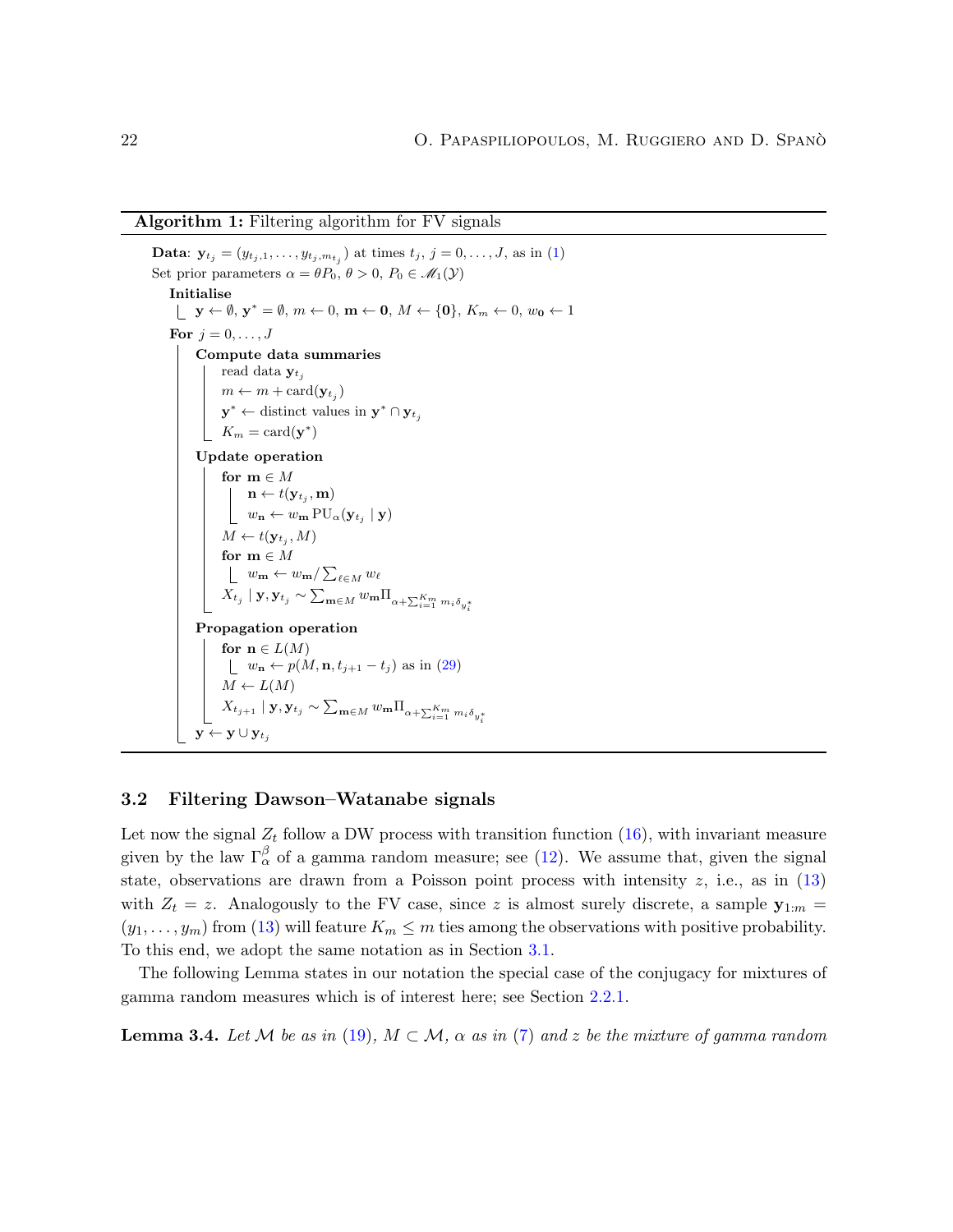Conjugacy of Dirichlet and gamma dependent processes 23

measures

$$
z \sim \sum_{\mathbf{m}\in M} w_{\mathbf{m}} \Gamma_{\alpha+\sum_{i=1}^{K_m} m_i \delta_{y_i^*}}^{\beta+1},
$$

with  $\sum_{\mathbf{m}\in M} w_{\mathbf{m}} = 1$ . Given an additional n-sized sample  $\mathbf{y}_{m+1:m+n}$  from z as in [\(13\)](#page-15-2) with multiplicities  $\mathbf{n}$ , the update operator [\(3\)](#page-5-3) yields

(30) 
$$
\phi_{\mathbf{y}_{m:m+n}}\left(\sum_{\mathbf{m}\in M} w_{\mathbf{m}} \Gamma^{\beta+1}_{\alpha+\sum_{i=1}^{K_m} m_i \delta_{y_i^*}}\right) = \sum_{\mathbf{m}\in M} \hat{w}_{\mathbf{m}} \Gamma^{\beta+2}_{\alpha+\sum_{i=1}^{K_m+n} (m_i+n_i) \delta_{y_i^*}},
$$

with  $\hat{w}_{\mathbf{m}}$  as in [\(21\)](#page-18-3).

The updated distribution is thus still a mixture of gamma random measures with updated parameters and the same number of components.

The following Theorem formalises our main result on DW processes, showing that the family of finite mixtures of gamma random measures is conjugate with respect to data as in [\(13\)](#page-15-2) with  $Z_t = z$ .

<span id="page-22-0"></span>**Theorem 3.5.** Let  $\psi_t$  be the prediction operator [\(4\)](#page-6-1) associated to a DW process with transition operator [\(16\)](#page-16-2). Let also  $L(M)$  be as in [\(22\)](#page-18-0). Then the prediction operator yields as t-time-ahead propagation the finite mixture of gamma random measures

<span id="page-22-1"></span>(31) 
$$
\psi_t\left(\Gamma^{\beta+s}_{\alpha+\sum_{i=1}^{K_m}m_i\delta_{y_i^*}}\right) = \sum_{\mathbf{n}\in L(\mathbf{m})}\tilde{p}_{\mathbf{m},\mathbf{n}}(t)\Gamma^{\beta+S_t}_{\alpha+\sum_{i=1}^{K_m}n_i\delta_{y_i^*}},
$$

where

<span id="page-22-3"></span>(32) 
$$
\tilde{p}_{\mathbf{m},\mathbf{n}}(t) = \text{Bin}(|\mathbf{m}| - |\mathbf{n}|; |\mathbf{m}|, p(t))p(\mathbf{n}; \mathbf{m}, |\mathbf{n}|),
$$

and

<span id="page-22-2"></span>(33) 
$$
p(t) = S_t/S_0, \quad S_t = \frac{\beta S_0}{(\beta + S_0)e^{\beta t/2} - S_0}, \quad S_0 = s.
$$

with  $p(n; m, |n|)$  as in [\(23\)](#page-18-1) and  $Bin(|m| - |n|; |m|, p(t))$  denoting a Binomial pmf with parameters  $(|\mathbf{m}|, p(t))$  evaluated at  $|\mathbf{m}| - |\mathbf{n}|$ .

The transition operator of the DW process thus maps a gamma random measure into a finite mixture of gamma random measures. The time-varying mixing weights factorise into the binomial transition probabilities of a one-dimensional death process starting at the total size of previous data  $|m|$  and into a hypergeometric pmf. The intuition is that the death process regulates how many levels down the  $K_m$  dimensional lattice are taken, and the hypergeometric probability chooses which admissible path down the graph is chosen given the arrival level.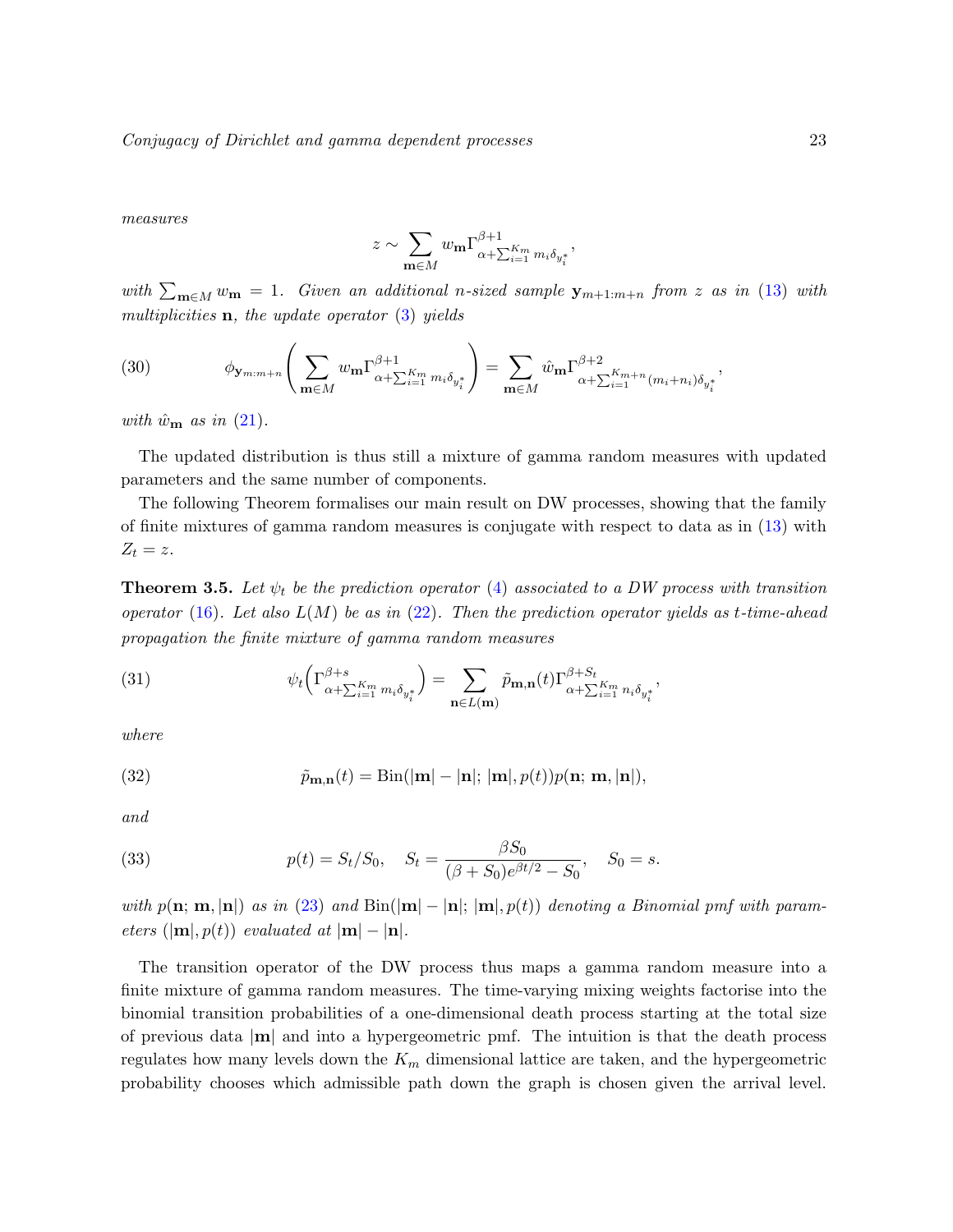In Figure [3](#page-7-0) we would have  $K_m = 2$  distinct values with multiplicites  $\mathbf{m} = (2, 1)$  and total size  $|m| = 3$ . Then, e.g.,  $\tilde{p}_{(2,1),(1,1)}(t)$ , is given by the probability  $\text{Bin}(1; 3, p(t))$  that the death process jumps down one level from 3 in time t (Figure [3-](#page-7-0)(a)), times the probability  $p((1,1); (2,1), 2)$ , conditional on going down one level, of reaching  $(1, 1)$  from  $(2, 1)$  instead of  $(2, 0)$ , i.e. of removing one item from the pair and not the singleton observation. The Binomial transition of the onedimensional death process is subordinated to a deterministic process  $S_t$  which modulates the sample size continuously in [\(31\)](#page-22-1), starts at the value  $S_0 = s$  (cf. the left hand side of (31)) and converges to 0 as  $t \to \infty$ .

The result is obtained by means of a similar argument to that used for Theorem [\(3.2\)](#page-19-0), jointly with the relation [\(15\)](#page-16-1) (which here suffices to apply at the margin of the process). In particular, we exploit the fact that the projection of a DW process onto an arbitrary partition of the space yields a vector of independent CIR processes. See Section [4.3](#page-30-0) for a proof. Analogously to the FV case, the result shows that under the present assumptions, the series expansion for the transition function [\(16\)](#page-16-2) reduces to a finite sum.

The following Proposition formalises the recursive algorithm that evaluates the marginal posterior laws  $\mathcal{L}(X_{t_n}|Y_{1:n})$  of a partially observed DW process, allowing to perform sequential Bayesian inference on a hidden signal of DW type by means of a finite computation and within the family of finite mixtures of gamma random measures. Define such family as

$$
\mathscr{F}_{\Gamma} = \left\{ \sum_{\mathbf{m} \in M} w_{\mathbf{m}} \Gamma^{\beta+s}_{\alpha + \sum_{i=1}^{K_m} m_i \delta_{y_i^*}} : \right. \left. s > 0, M \subset \mathcal{M}, |M| < \infty, w_{\mathbf{m}} \ge 0, \sum_{\mathbf{m} \in M} w_{\mathbf{m}} = 1 \right\},
$$

with  $\mathcal M$  as in [\(19\)](#page-17-2).

<span id="page-23-0"></span>**Proposition 3.6.** Let  $Z_t$  be a DW process with transition function [\(16\)](#page-16-2) and invariant law  $\Gamma_\alpha^\beta$ defined as in Section [2.2.1,](#page-15-1) and suppose data are collected as in [\(13\)](#page-15-2) with  $Z_t = z$ . Then  $\mathscr{F}_{\Gamma}$  is closed under the application of the update and prediction operators [\(3\)](#page-5-3) and [\(4\)](#page-6-1). Specifically,

<span id="page-23-2"></span>(34) 
$$
\phi_{\mathbf{y}_{m+1:m+n}}\left(\sum_{\mathbf{m}\in M} w_{\mathbf{m}} \Gamma_{\alpha+\sum_{i=1}^{K_m} m_i \delta_{y_i^*}}^{\beta+s}\right) = \sum_{\mathbf{n}\in t(\mathbf{y}_{m+1:m+n},M)} \hat{w}_{\mathbf{n}} \Gamma_{\alpha+\sum_{i=1}^{K_m+n} n_i \delta_{y_i^*}}^{\beta+s+1},
$$

with  $t(y, M)$  as in  $(26)$ ,  $\hat{w}_n$  as in Proposition [3.3,](#page-20-0) and

(35) 
$$
\psi_t\bigg(\sum_{\mathbf{m}\in M} w_{\mathbf{m}} \Gamma^{\beta+s}_{\alpha+\sum_{i=1}^{K_m} m_i \delta_{y_i^*}}\bigg) = \sum_{\mathbf{n}\in L(M)} p(M, \mathbf{n}, t) \Gamma^{\beta+S_t}_{\alpha+\sum_{i=1}^{K_m} n_i \delta_{y_i^*}}.
$$

with

<span id="page-23-1"></span>(36) 
$$
p(M, \mathbf{n}, t) = \sum_{\mathbf{m} \in M, \mathbf{m} \ge \mathbf{n}} w_{\mathbf{m}} \tilde{p}_{\mathbf{m}, \mathbf{n}}(t)
$$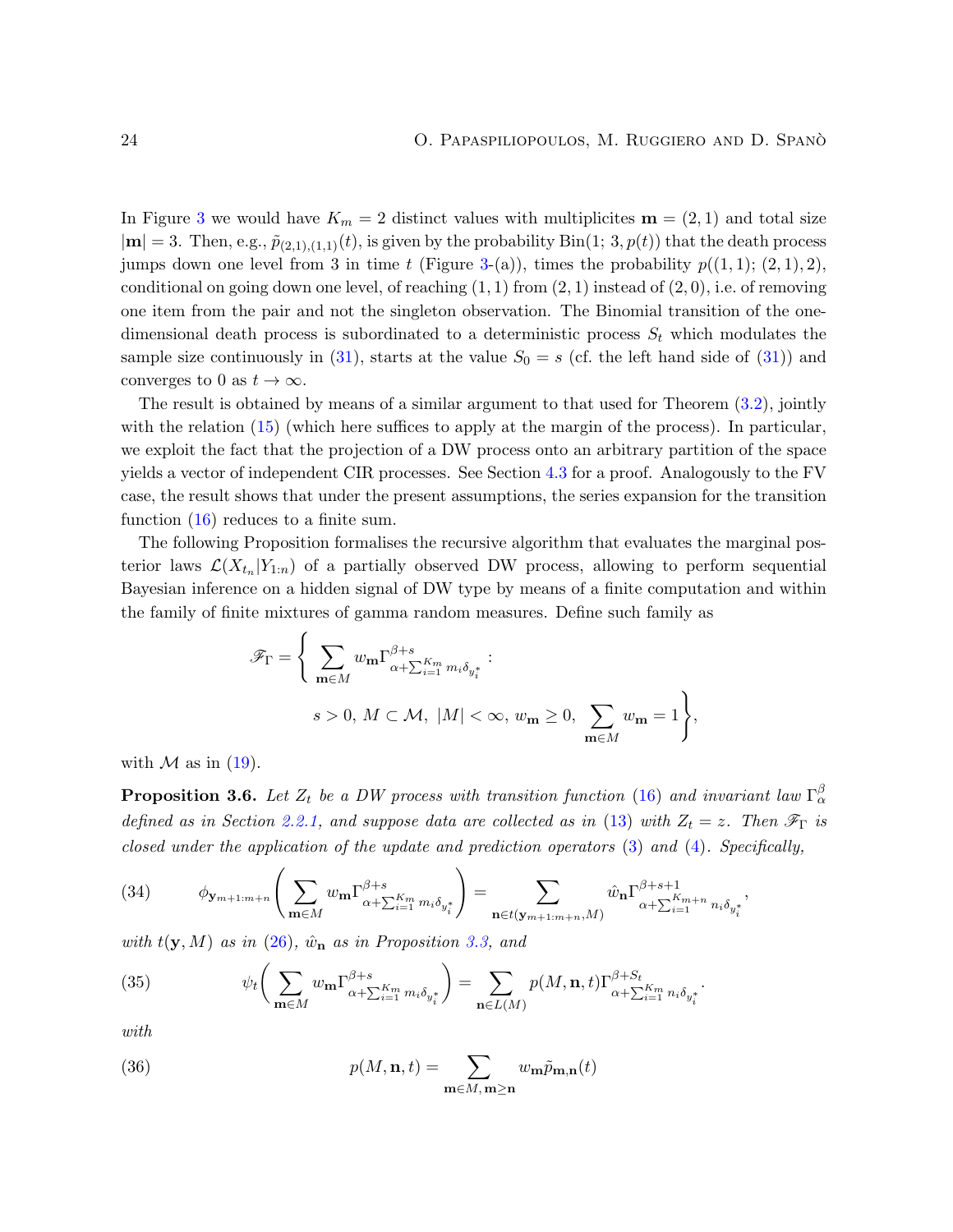#### Algorithm 2: Filtering algorithm for DW signals

**Data**:  $(m_{t_j}, \mathbf{y}_{t_j}) = (m_{t_j}, y_{t_j,1}, \dots, y_{t_j, m_{t_j}})$  at times  $t_j$ ,  $j = 0, \dots, J$ , as in [\(13\)](#page-15-2) Set prior parameters  $\alpha = \theta P_0$ ,  $\theta > 0$ ,  $P_0 \in \mathcal{M}_1(\mathcal{Y}), \beta > 0$ Initialise  $\mathbf{y} \leftarrow \emptyset, \mathbf{y}^* = \emptyset, m \leftarrow 0, \mathbf{m} \leftarrow \mathbf{0}, M \leftarrow \{\mathbf{0}\}, K_m \leftarrow 0, w_0 \leftarrow 1, s = 0$ For  $j = 0, \ldots, J$ Compute data summaries read data  $y_{t_j}$  $m \leftarrow m + \text{card}(\mathbf{y}_{t_j})$  $\mathbf{y}^* \leftarrow$  distinct values in  $\mathbf{y}^* \cap \mathbf{y}_{t_j}$  $K_m = \text{card}(\mathbf{y}^*)$ Update operation for  $m \in M$  $\mathbf{n} \leftarrow t(\mathbf{y}_{t_j}, \mathbf{m})$  $w_{\mathbf{n}} \leftarrow w_{\mathbf{m}} \operatorname{PU}_{\alpha}(\mathbf{y}_{t_j} \mid \mathbf{y})$  $M \leftarrow t(\mathbf{y}_{t_j}, M)$ for  $m \in M$  $w_{\mathbf{m}} \leftarrow w_{\mathbf{m}} / \sum_{\ell \in M} w_{\ell}$  $X_{t_j}\mid \mathbf{y}, \mathbf{y}_{t_j} \sim \sum_{\mathbf{m}\in M} w_{\mathbf{m}} \Gamma_{\alpha+\mathbf{S}}^{\beta+s}$  $\alpha + \sum_{i=1}^{K_m} m_i \delta_{y_i^*}$ Propagation operation for  $n \in L(M)$  $w_{\mathbf{n}} \leftarrow p(M, \mathbf{n}, t_{j+1} - t_j)$  as in [\(36\)](#page-23-1)  $M \leftarrow L(M)$  $s' \leftarrow S_{t_{j+1}-t_j}$  as in [\(33\)](#page-22-2),  $S_0 = s$  $X_{t_{j+1}} \mid \mathbf{y}, \mathbf{y}_{t_j} \sim \sum_{\mathbf{m} \in M} w_{\mathbf{m}} \Gamma_{\alpha+\nabla}^{\beta+s'}$  $a_1 a_2 a_3 a_4 b_5 a_5 a_7 a_8 a_9 a_9 a_1 a_1 a_2 a_1 a_2 a_3 a_4 a_5 a_7 a_8 a_1 a_2 a_3 a_4 a_1 a_2 a_3 a_4 a_1 a_2 a_3 a_1 a_2 a_3 a_1 a_2 a_3 a_1 a_2 a_3 a_1 a_2 a_3 a_1 a_2 a_3 a_1 a_2 a_2 a_3 a_1 a_2 a_2 a_3 a_1 a_2 a_2 a_3 a_1 a_2 a_2 a_3 a_1 a_2 a_2 a_3 a_1 a_2 a_2 a_3 a_1 a_2 a_2 a$  $y \leftarrow y \cup y_t$ 

<span id="page-24-2"></span>and  $\tilde{p}_{\mathbf{m},\mathbf{n}}(t)$  as in [\(32\)](#page-22-3) and  $S_t$  as in [\(33\)](#page-22-2).

Algorithm [2](#page-24-2) describes in pseudo-code the implementation of the filter for DW processes.

## <span id="page-24-0"></span>4 Theory for computable filtering of FV and DW signals

#### <span id="page-24-1"></span>4.1 Computable filtering and duality

A filter is said to be computable if the sequence of filtering distributions (the marginal laws of the signal given past and current data) can be characterised by a set of parameters whose computation is achieved at a cost that grows at most polynomially with the number of observations.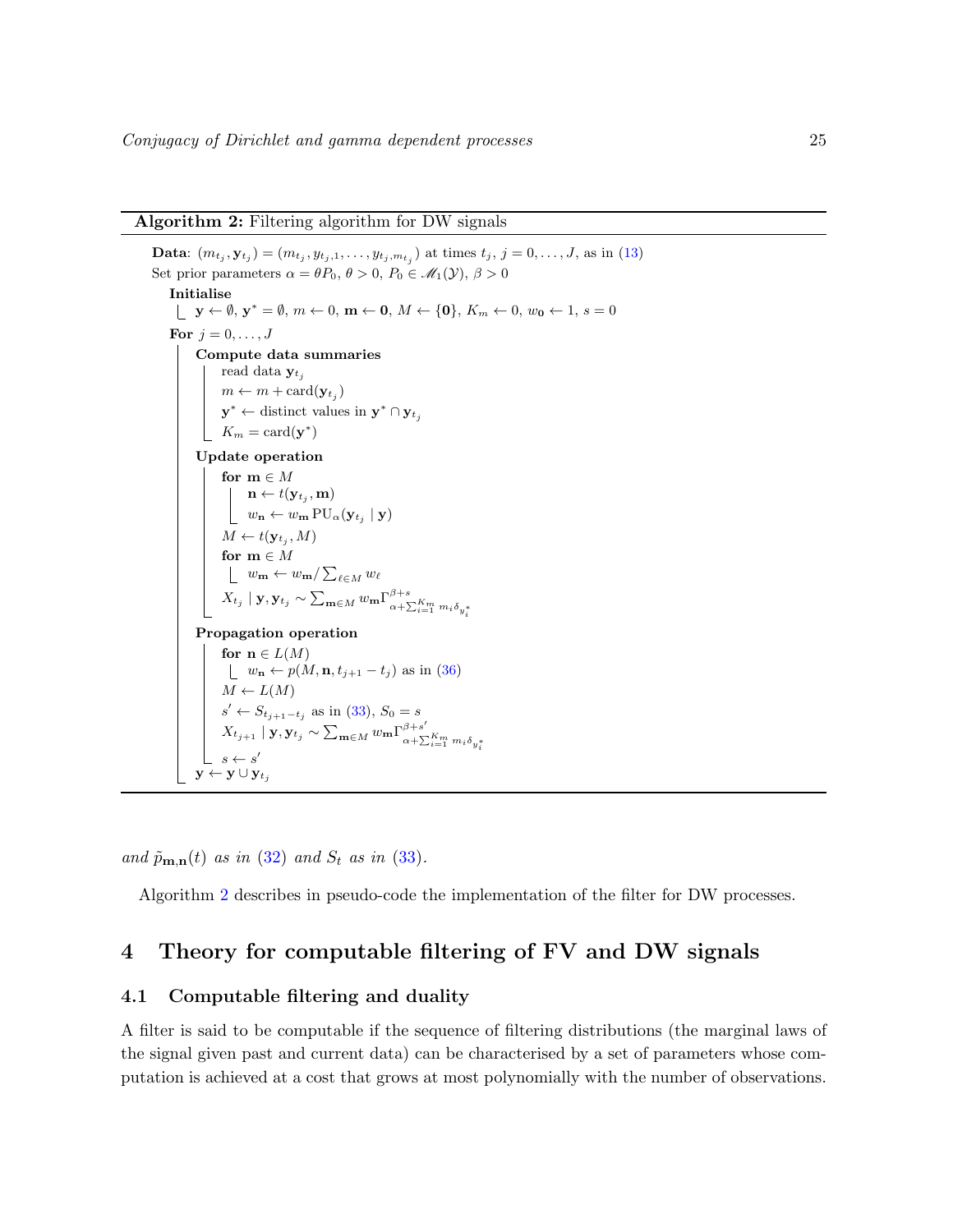See, e.g., [Chaleyat-Maurel and Genon-Catalot](#page-38-15) [\(2006\)](#page-38-15). Special cases of this framework are finite dimensional filters for which the computational cost is linear in the number of observations, the Kalman filter for linear Gaussian HMMs being the reference model in this setting.

Let  $\mathcal X$  denote the state space of the HMM. [Papaspiliopoulos and Ruggiero](#page-39-7) [\(2014\)](#page-39-7) showed that the existence of a computable filter can be established if the following structures are embedded in the model:

Conjugacy: there exists a function  $h(x, \mathbf{m}, \theta) \geq 0$ , where  $x \in \mathcal{X}$ ,  $\mathbf{m} \in \mathbb{Z}_+^K$  for some  $K \in \mathbb{N}$ , and  $\theta \in \mathbb{R}^l$  for some  $l \in \mathbb{N}$ , and functions  $t_1(y, \mathbf{m})$  and  $t_2(y, \theta)$  such that  $\int h(x, \mathbf{m}, \theta) \pi(dx) = 1$ , for all **m** and  $\theta$ , and

$$
\phi_y(h(x, \mathbf{m}, \theta)\pi(dx)) = h(x, t_1(y, \mathbf{m}), t_2(y, \theta))\pi(dx).
$$

Here  $h(x, \mathbf{m}, \theta) \pi(dx)$  identifies a parametric family of distributions which is closed under Bayesian updating with respect to the observation model. Two types of parameters are considered, a multi-index **m** and a vector of real-valued parameters  $\theta$ . The update operator  $\phi_y$  maps the distribution  $h(x, \mathbf{m}, \theta) \pi(\mathrm{d}x)$ , conditional on the new observation y, into a density of the same family with updated parameters  $t_1(y, \mathbf{m})$  and  $t_2(y, \theta)$ . Typically  $\pi(dx)$ is the prior and  $h(x, \mathbf{m}, \theta)$  is the Radon–Nikodym derivative of the posterior with respect to the prior, when the model is dominated. See, e.g.,  $(42)$  below for an example in the Dirichlet case.

Duality: there exists a two-component Markov process  $(M_t, \Theta_t)$  with state-space  $\mathbb{Z}_+^K \times \mathbb{R}^l$  and infinitesimal generator

$$
(Ag)(\mathbf{m}, \theta) = \lambda(|\mathbf{m}|)\rho(\theta)\sum_{i=1}^{K} m_i[g(\mathbf{m}-\mathbf{e}_i, \theta) - g(\mathbf{m}, \theta)] + \sum_{i=1}^{l} r_i(\theta)\frac{\partial g(\mathbf{m}, \theta)}{\partial \theta}
$$

acting on bounded functions, such that  $(M_t, \Theta_t)$  is dual to  $X_t$  with respect to the function h, i.e., it satisfies

<span id="page-25-0"></span>(37) 
$$
\mathbb{E}^{x}[h(X_t, \mathbf{m}, \theta)] = \mathbb{E}^{(\mathbf{m}, \theta)}[h(x, M_t, \Theta_t)],
$$

for all  $x \in \mathcal{X}, \mathbf{m} \in \mathbb{Z}_{+}^{K}, \theta \in \mathbb{R}^{l}, t \geq 0$ . Here  $M_{t}$  is a death process on  $\mathbb{Z}_{+}^{K}$ , i.e. a nonincreasing pure-jump continuous time Markov process, which jumps from  $\mathbf{m}$  to  $\mathbf{m} - \mathbf{e}_i$  at rate  $\lambda(|\mathbf{m}|)m_i\rho(\theta)$  and is eventually absorbed at the origin;  $\Theta_t$  is a deterministic process assumed to evolve autonomously according to a system of ordinary differential equations  $r(\Theta_t) = d\Theta_t/dt$  for some initial condition  $\Theta_0 = \theta_0$  and a suitable function  $r : \mathbb{R}^l \to \mathbb{R}^l$ (whose *i*-coordinate is denoted by  $r_i$  in the generator A above and modulates the death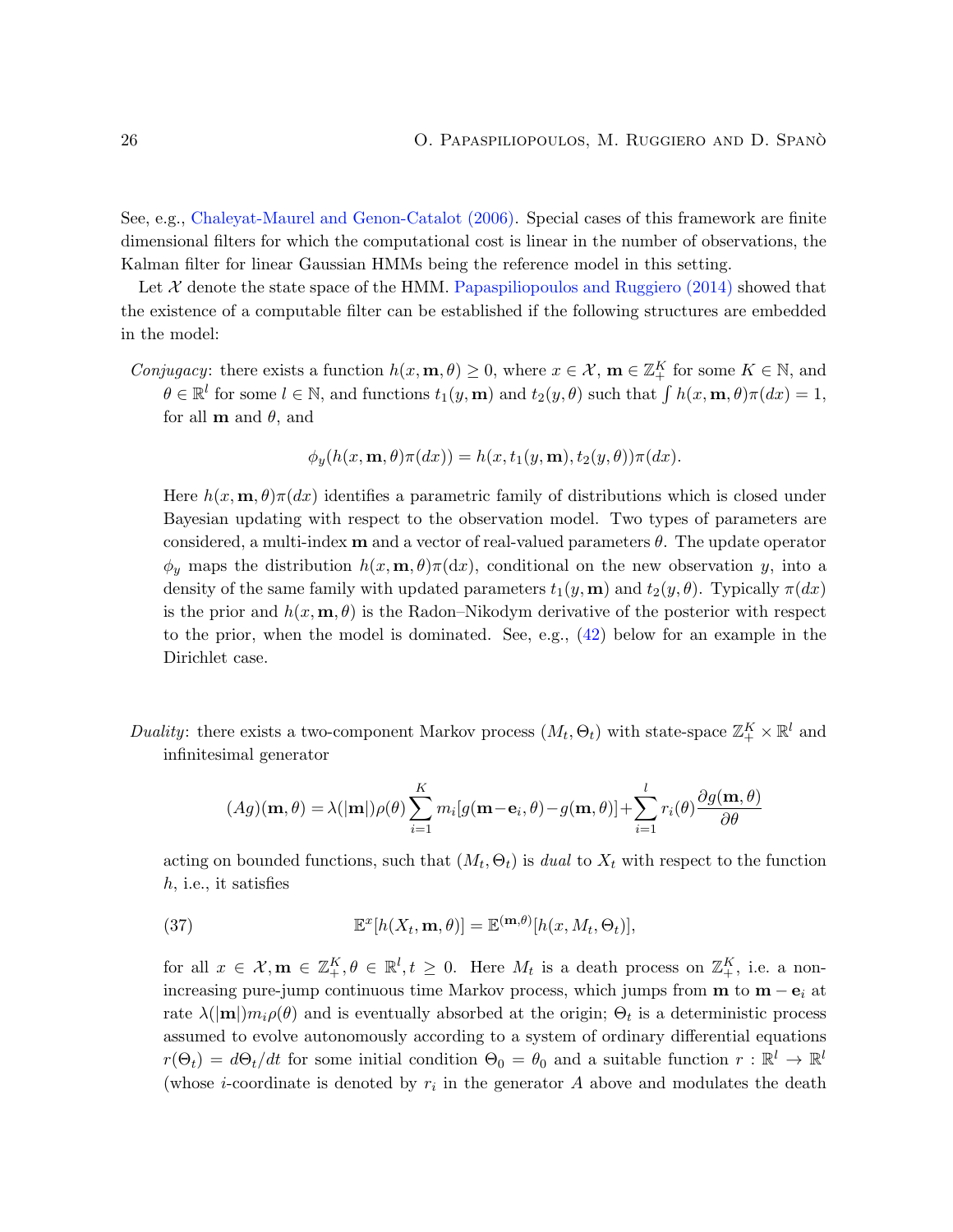rates of  $M_t$  through  $\rho(\theta)$ ; the expectations on the left and right hand sides are taken with respect to the law of  $X_t$  and  $(M_t, \Theta_t)$  respectively, conditional on the respective starting points.

The duality condition [\(37\)](#page-25-0) hides a specific distributional relationship between the signal process  $X_t$ , which can be thought of as the forward process, and the dual process  $(M_t, \Theta_t)$ , which can be thought of as unveiling some features of the time reversal structure of  $X_t$ . Informally, the death process can be considered as the time reversal of collecting data points if they come at random times, and the deterministic process, in the CIR example (see Section [\(1.3\)](#page-6-0)), can be considered as a continuous reversal of increasing (by steps) the sample size. More formally, in the well known duality relation between WF processes and Kingman's coalescent, for example, the latter describes the genealogical tree back in time of a sample of individuals from the current population. See Griffiths and Span $\delta$  [\(2010\)](#page-39-14). See also [Jansen and Kurt](#page-39-15) [\(2014\)](#page-39-15) for a review of duality structures for Markov processes.

Note that a local sufficient condition for [\(37\)](#page-25-0) is

(38) 
$$
(\mathcal{A}h(\cdot,\mathbf{m},\theta))(x) = (Ah(x,\cdot,\cdot))( \mathbf{m},\theta),
$$

for all  $\forall x \in \mathcal{X}, \mathbf{m} \in \mathbb{Z}_{+}^{K}, \theta \in \mathbb{R}^{l}$ , where A is as above and A denotes the generator of the signal  $X_t$ , which is usually easier to check.

Under the above conditions, Proposition 2.3 of [Papaspiliopoulos and Ruggiero](#page-39-7) [\(2014\)](#page-39-7) shows that given the family of distributions

<span id="page-26-1"></span>
$$
\mathcal{F} = \left\{ h(x, \mathbf{m}, \theta) \pi(\mathrm{d}x), \, \mathbf{m} \in \mathbb{Z}_{+}^{K}, \theta \in \mathbb{R}^{l} \right\},\
$$

if  $\nu \in \mathcal{F}$ , then the filtering distribution  $\nu_n$  which satisfies [\(2\)](#page-5-2) is a finite mixture of distributions in  $\mathcal F$  with parameters that can be computed recursively. This in turn implies that the family of finite mixtures of elements of  $\mathcal F$  is closed under the iteration of update and prediction operations.

The interpretation is along the lines of the illustration of Section [1.3.](#page-6-0) Here  $\pi$ , the stationary measure of the forward process, plays the role of the prior distribution and is represented by the origin of  $\mathbb{Z}_+^K$  (see Figure [3\)](#page-7-0), which encodes the lack of information on the data generating distribution. Given a sample from the conjugate observation model, a single component posterior distribution is identified by a node different from the origin in  $\mathbb{Z}_+^K$ . The propagation operator then gives positive mass at all nodes which lie beneath the current nodes with positive mass. The filtering distribution then evolves within the family of finite mixtures of elements of  $\mathcal{F}$ .

#### <span id="page-26-0"></span>4.2 Computable filtering for Fleming–Viot processes

In the present and the following Section we adopt the same notation used in Section [3.](#page-17-0) We start by formally stating the precise form for the transition probabilities of the death processes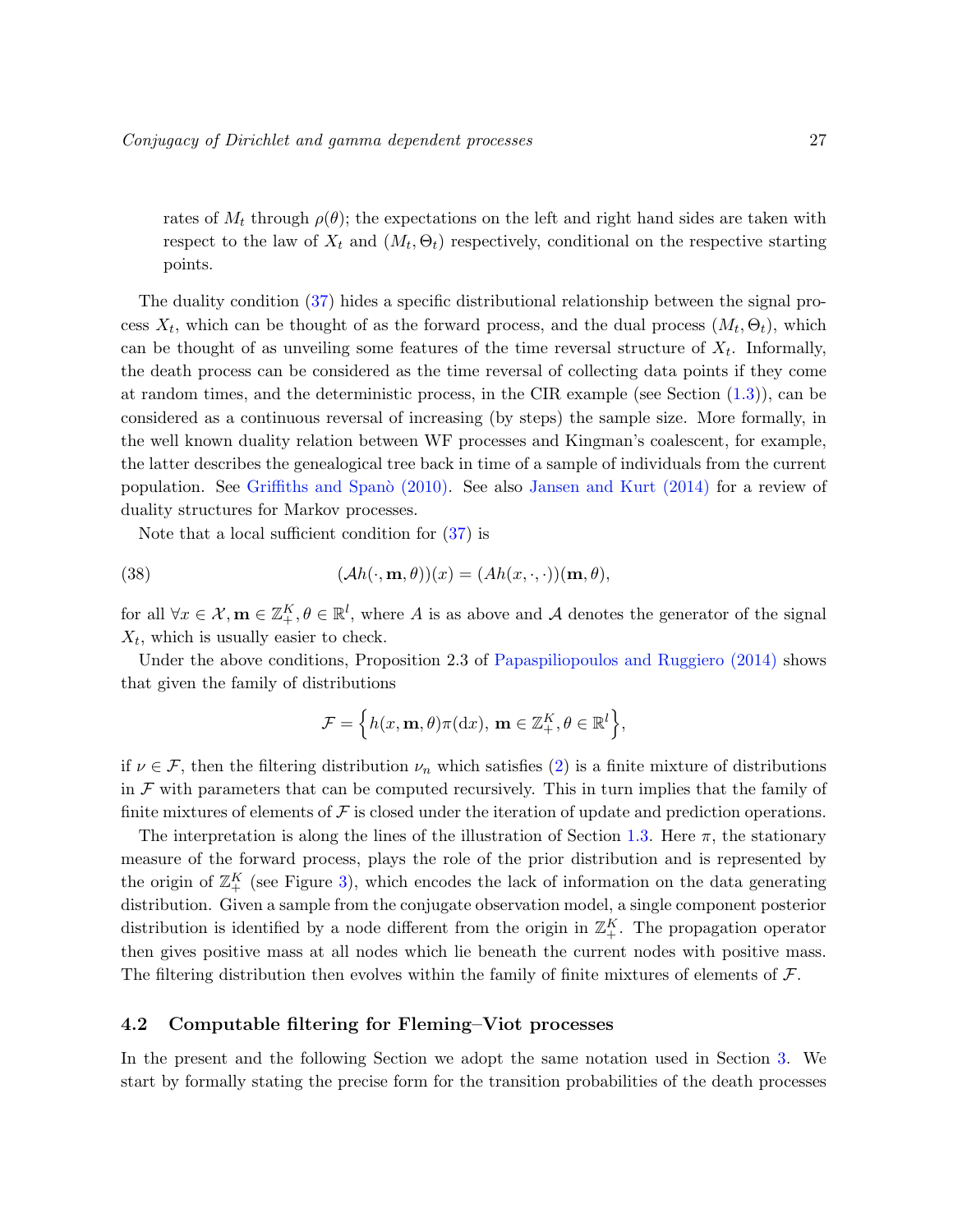involved in the FV filtering. Here the key point to observe is that since the number of distinct types observed in the discrete samples from a FV process is  $K_m \leq m$ , we only need to consider a generic death processes on  $\mathbb{Z}_{+}^{K_m}$  and not on  $\mathbb{Z}_{+}^{\infty}$ . For FV processes, the deterministic component  $\Theta_t$  is constant: here we set  $\Theta_t = 1$  for every t and we omit  $\theta$  from the arguments of the duality function h.

The following Lemma will provide the building block for the proof of Theorem [3.2.](#page-19-0) In particular, it shows that the transition probabilities of the dual death process are of the form required as coefficients in the expansion [\(25\)](#page-19-2).

<span id="page-27-0"></span>**Lemma 4.1.** Let  $M_t \subset \mathbb{Z}_+^{\infty}$  be a death process that starts from  $M_0 = \mathbf{m}_0 \in \mathcal{M}$ , M as in [\(19\)](#page-17-2), and jumps from  $\mathbf{m}$  to  $\mathbf{m} - \mathbf{e}_i$  at rate  $m_i(\theta + \mathbf{m} - 1)/2$ , with generator

$$
\frac{\theta+|\mathbf{m}|-1}{2}\sum_{i\geq 1}m_i h(\mathbf{x},\mathbf{m}-\mathbf{e}_i)-\frac{|\mathbf{m}|(\theta+|\mathbf{m}|-1)}{2}h(\mathbf{x},\mathbf{m}).
$$

Then the transition probabilities for  $M_t$  are

(39) 
$$
p_{\mathbf{m}, \mathbf{m}-\mathbf{i}}(t) = \begin{cases} e^{-\lambda_{|\mathbf{m}|}t}, & \mathbf{i} = \mathbf{0}, \\ C_{|\mathbf{m}|, |\mathbf{m}| - |\mathbf{i}|}(t)p(\mathbf{i}; \mathbf{m}, |\mathbf{i}|), & \mathbf{0} < \mathbf{i} \le \mathbf{m}, \end{cases}
$$

where

<span id="page-27-1"></span>
$$
C_{|\mathbf{m}|,|\mathbf{m}|-|\mathbf{i}|}(t) = \bigg(\prod_{h=0}^{|\mathbf{i}|-1} \lambda_{|\mathbf{m}|-h}\bigg)(-1)^{|\mathbf{i}|} \sum_{k=0}^{|\mathbf{i}|} \frac{e^{-\lambda_{|\mathbf{m}|-k}t}}{\prod_{0 \le h \le |\mathbf{i}|, h \ne k} (\lambda_{|\mathbf{m}|-k} - \lambda_{|\mathbf{m}|-h})},
$$

 $\lambda_n = n(\theta + n - 1)/2$  and  $p(i; m, |i|)$  as in [\(23\)](#page-18-1), and 0 otherwise.

*Proof.* Since  $|\mathbf{m}_0| < \infty$ , for any such  $\mathbf{m}_0$  the proof is analogous to that of Proposition 2.1 in [Papaspiliopoulos and Ruggiero](#page-39-7) [\(2014\)](#page-39-7).  $\Box$ 

The following Proof of the conjugacy for mixtures of Dirichlet processes is due to [Antoniak](#page-37-6) [\(1974\)](#page-37-6) and outlined here for the ease of the reader.

#### Proof of Lemma [3.1](#page-18-2)

The distribution x is a mixture of Dirichlet processes with mixing measure  $H(\cdot) = \sum_{\mathbf{m}\in M} w_{\mathbf{m}} \delta_{\mathbf{m}}(\cdot)$ on M and transition measure

$$
\alpha_{\mathbf{m}}(\cdot) = \alpha(\cdot) + \sum_{j=1}^{K_m} m_j \delta_{y_j^*}(\cdot) = \alpha(\cdot) + \sum_{i=1}^m \delta_{y_i}(\cdot),
$$

where  $y_{1:m}$  is the full sample. See Section [2.1.1.](#page-11-3) Lemma 1 and Corollary 3.2' in [Antoniak](#page-37-6) [\(1974\)](#page-37-6) now imply that

$$
x \mid \mathbf{m}, \mathbf{y}_{m+1:m+n} \sim \Pi_{\alpha_{\mathbf{m}}(\cdot) + \sum_{i=m+1}^{n} \delta_{y_i}(\cdot)} = \Pi_{\alpha(\cdot) + \sum_{i=1}^{n} \delta_{y_i}}
$$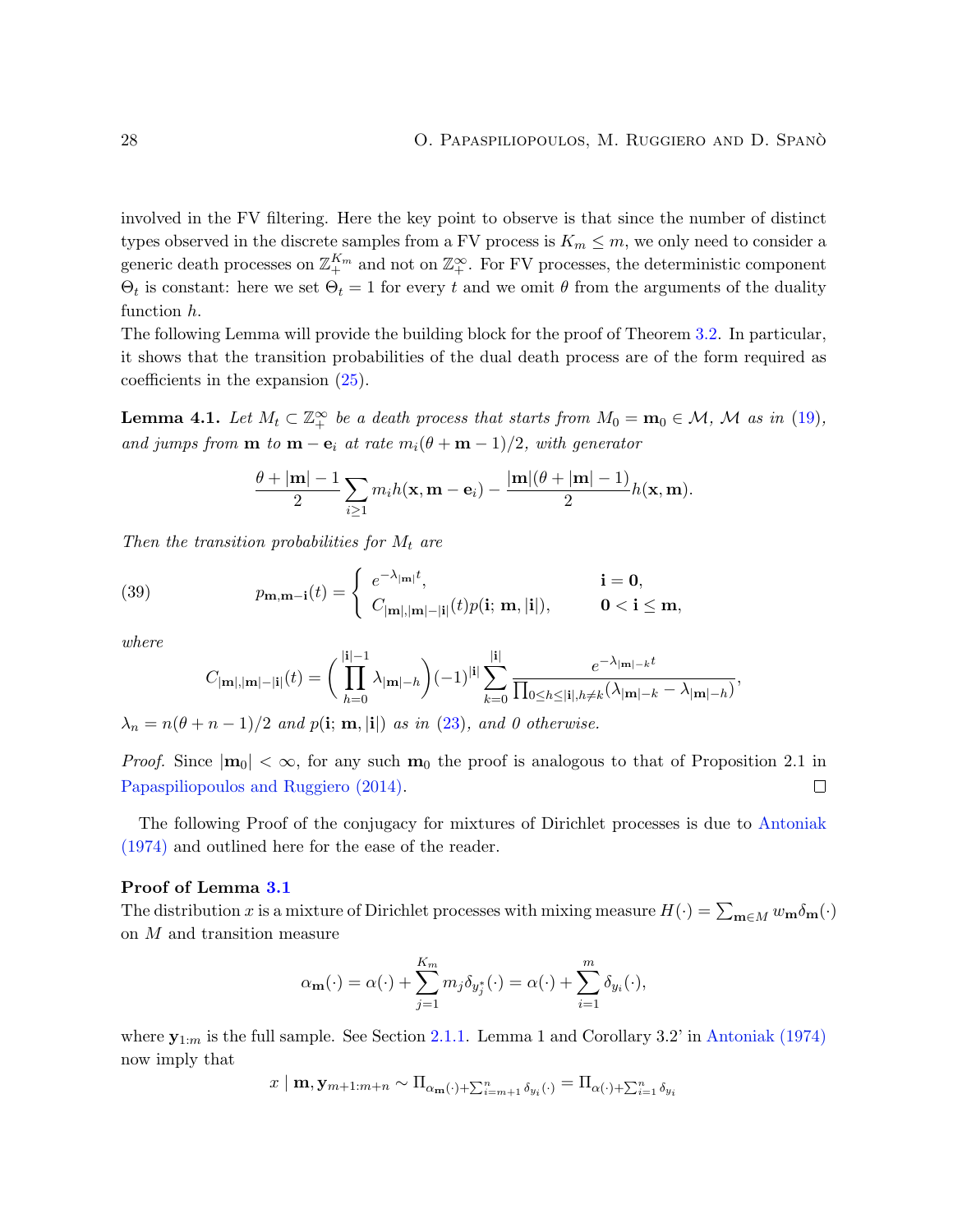and  $H(\mathbf{m} \mid \mathbf{y}_{m+1:m+n}) \propto w_{\mathbf{m}} \operatorname{PU}_{\alpha}(\mathbf{y}_{m+1:m+n} \mid \mathbf{y}_{1:m}).$ 

As preparatory for the main result on FV processes, we derive here in detail the propagation step for WF processes, which is due to [Papaspiliopoulos and Ruggiero](#page-39-7) [\(2014\)](#page-39-7). Let

<span id="page-28-1"></span>(40) 
$$
\mathcal{A}_K f(\mathbf{x}) = \frac{1}{2} \sum_{i,j=1}^K x_i (\delta_{ij} - x_j) \frac{\partial^2 f(\mathbf{x})}{\partial x_i \partial x_j} + \frac{1}{2} \sum_{i=1}^K (\alpha_i - \theta x_i) \frac{\partial f(\mathbf{x})}{\partial x_i}
$$

be the infinitesimal generator of a K-dimensional WF diffusion, with  $\alpha_i > 0$  and  $\sum_i \alpha_i = \theta$ . Here  $\delta_{ij}$  denotes Kronecker delta and  $\mathcal{A}_K$  acts on  $C^2(\Delta_K)$  functions, with

<span id="page-28-2"></span>
$$
\Delta_K = \Big\{ x \in [0,1]^K : \sum_{i=1}^K x_i = 1 \Big\}.
$$

<span id="page-28-3"></span>**Proposition 4.2.** Let  $\mathbf{X}_t$  be a WF diffusion with generator [\(40\)](#page-28-1) and Dirichlet invariant measure on [\(41\)](#page-28-2) denoted  $\pi_{\alpha}$ . Then, for any  $\mathbf{m} \in \mathbb{Z}_+^{\infty}$  such that  $|\mathbf{m}| < \infty$ ,

(41) 
$$
\psi_t(\pi_{\alpha+m}) = \sum_{0 \le i \le m} p_{m,m-i}(t) \pi_{\alpha+m-i},
$$

with  $p_{\mathbf{m},\mathbf{m}-\mathbf{i}}(t)$  as in  $(4.1)$ .

Proof. Define

(42) 
$$
h(\mathbf{x}, \mathbf{m}) = \frac{\Gamma(\theta + |\mathbf{m}|)}{\Gamma(\theta)} \prod_{i=1}^{K} \frac{\Gamma(\alpha_i)}{\Gamma(\alpha_i + m_i)} \mathbf{x}^{\mathbf{m}},
$$

which is in the domain of  $A_K$ . A direct computation shows that

<span id="page-28-4"></span><span id="page-28-0"></span>
$$
\mathcal{A}_{K}h(\mathbf{x}, \mathbf{m}) = \sum_{i=1}^{K} \left( \frac{\alpha_{i}m_{i}}{2} + {m_{i} \choose 2} \right) \frac{\Gamma(\theta + |\mathbf{m}|)}{\Gamma(\theta)} \prod_{j=1}^{K} \frac{\Gamma(\alpha_{j})}{\Gamma(\alpha_{j} + m_{j})} \mathbf{x}^{\mathbf{m} - \mathbf{e}_{i}}
$$

$$
- \sum_{i=1}^{K} \left( \frac{\theta m_{i}}{2} + {m_{i} \choose 2} + \frac{1}{2} m_{i} \sum_{j \neq i} m_{j} \right) \frac{\Gamma(\theta + |\mathbf{m}|)}{\Gamma(\theta)} \prod_{j=1}^{K} \frac{\Gamma(\alpha_{j})}{\Gamma(\alpha_{j} + m_{j})} \mathbf{x}^{\mathbf{m}}
$$

$$
= \frac{\theta + |\mathbf{m}| - 1}{2} \sum_{i=1}^{K} m_{i} h(\mathbf{x}, \mathbf{m} - \mathbf{e}_{i}) - \frac{|\mathbf{m}|(\theta + |\mathbf{m}| - 1)}{2} h(\mathbf{x}, \mathbf{m}).
$$

Hence, by [\(38\)](#page-26-1), the death process  $M_t$  on  $\mathbb{Z}_+^K$ , which jumps from **m** to **m**-**e**<sub>i</sub> at rate  $m_i(\theta+|\mathbf{m}|-$ 1)/2, is dual to the WF diffusion with generator  $\mathcal{A}_K$  with respect to [\(42\)](#page-28-0). From the definition [\(4\)](#page-6-1) of the prediction operator now we have

$$
\psi_t(\pi_{\mathbf{\alpha}+\mathbf{m}})(\mathrm{d}\mathbf{x}') = \int_{\mathcal{X}} h(\mathbf{x}, \mathbf{m}) \pi_{\mathbf{\alpha}}(\mathrm{d}\mathbf{x}) P_t(\mathbf{x}, \mathrm{d}\mathbf{x}')
$$

 $\Box$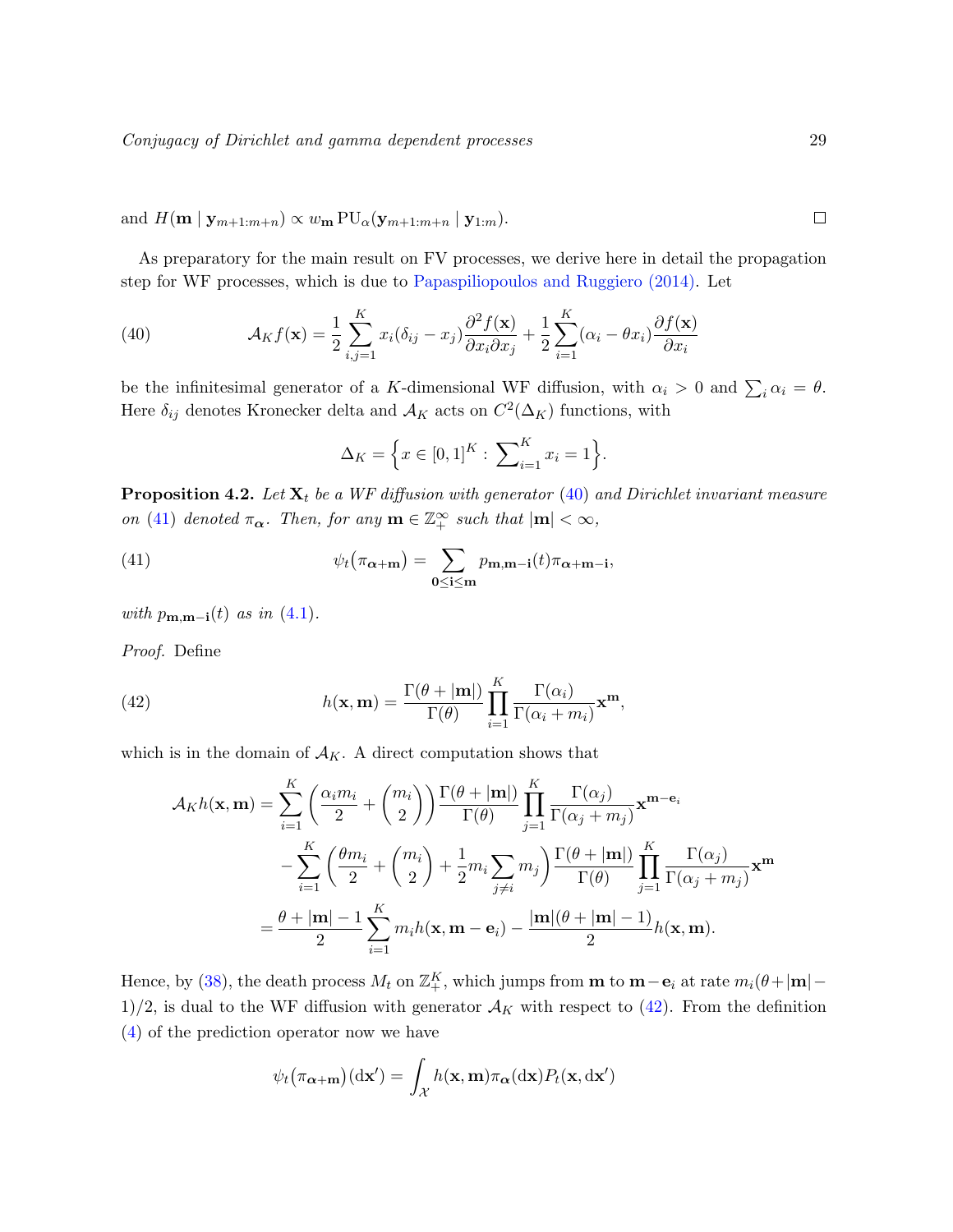$$
= \int_{\mathcal{X}} h(\mathbf{x}, \mathbf{m}) \pi_{\alpha}(\mathrm{d}\mathbf{x}') P_t(\mathbf{x}', \mathrm{d}\mathbf{x})
$$
  
\n
$$
= \pi_{\alpha}(\mathrm{d}\mathbf{x}') \mathbb{E}^{\mathbf{x}'}[h(\mathbf{X}_t, \mathbf{m})]
$$
  
\n
$$
= \pi_{\alpha}(\mathrm{d}\mathbf{x}') \mathbb{E}^{\mathbf{m}}[h(\mathbf{x}', M_t)]
$$
  
\n
$$
= \pi_{\alpha}(\mathrm{d}\mathbf{x}') \sum_{0 \le i \le m} p_{m,m-i}(t) h(\mathbf{x}', \mathbf{m} - i)
$$
  
\n
$$
= \sum_{0 \le i \le m} p_{m,m-i}(t) \pi_{\alpha+m-i}(\mathrm{d}\mathbf{x}')
$$

where the second equality holds in virtue of the reversibility of  $X_t$  with respect to  $\pi_{\alpha}$ , the fourth by the duality [\(37\)](#page-25-0) established above together with [\(39\)](#page-27-1) and the fifth from Lemma [4.1.](#page-27-0)  $\Box$ 

The following proves the propagation step for FV processes by making use of the previous result and by exploiting the strategy outlined in Figure [1.](#page-4-0)

#### Proof of Theorem [3.2](#page-19-0)

Fix an arbitrary partition  $(A_1, \ldots, A_K)$  of  $\mathcal Y$  with K classes, and denote by  $\tilde{\mathbf{m}}$  the multiplicities resulting from binning  $\mathbf{y}_{1:m}$  into the corresponding cells. Then

(43) 
$$
\Pi_{\alpha+\sum_{i=1}^{K_m}m_i\delta_{y_i^*}}(A_1,\ldots,A_K) \sim \pi_{\alpha+\tilde{\mathbf{m}}},
$$

where  $\Pi_{\alpha+\sum_{i=1}^{K_m}m_i\delta_{y_i^*}}(A_1,\ldots,A_K)$  denotes the law  $\Pi_{\alpha+\sum_{i=1}^{K_m}m_i\delta_{y_i^*}}(\cdot)$  evaluated on  $(A_1,\ldots,A_K)$ . Since the projection onto the same partition of the FV process is a K-dimensional WF process (see Section [2.1.2\)](#page-13-0), from Proposition [4.2](#page-28-3) we have

$$
\psi_t\Big(\Pi_{\alpha+\sum_{i=1}^{K_m}m_i\delta_{y_i^*}}(A_1,\ldots,A_K)\Big)=\psi_t(\pi_{\alpha+\tilde{\mathbf{m}}})=\sum_{\mathbf{n}\in L(\tilde{\mathbf{m}})}p_{\tilde{\mathbf{m}},\mathbf{n}}(t)\pi_{\alpha+\mathbf{n}}.
$$

Furthermore, since a Dirichlet process is characterised by its finite-dimensional projections, now it suffices to show that

$$
\sum_{\mathbf{n}\in L(\mathbf{m})} p_{\mathbf{m},\mathbf{n}}(t) \Pi_{\alpha+\sum_{i=1}^{K_m} n_i \delta_{y_i^*}}(A_1,\ldots,A_K) = \sum_{\mathbf{n}\in L(\tilde{\mathbf{m}})} p_{\tilde{\mathbf{m}},\mathbf{n}}(t) \pi_{\alpha+\mathbf{n}}
$$

so that the operations of propagation and projection commute. Given [\(43\)](#page-28-4), we only need to show that the mixture weights are consistent with respect to fragmentation and merging of classes, that is

<span id="page-29-0"></span>
$$
\sum_{\mathbf{i}\in L(\mathbf{m}):\,\tilde{\mathbf{i}}=\mathbf{n}}p_{\mathbf{m},\mathbf{i}}(t)=p_{\tilde{\mathbf{m}},\mathbf{n}}(t),
$$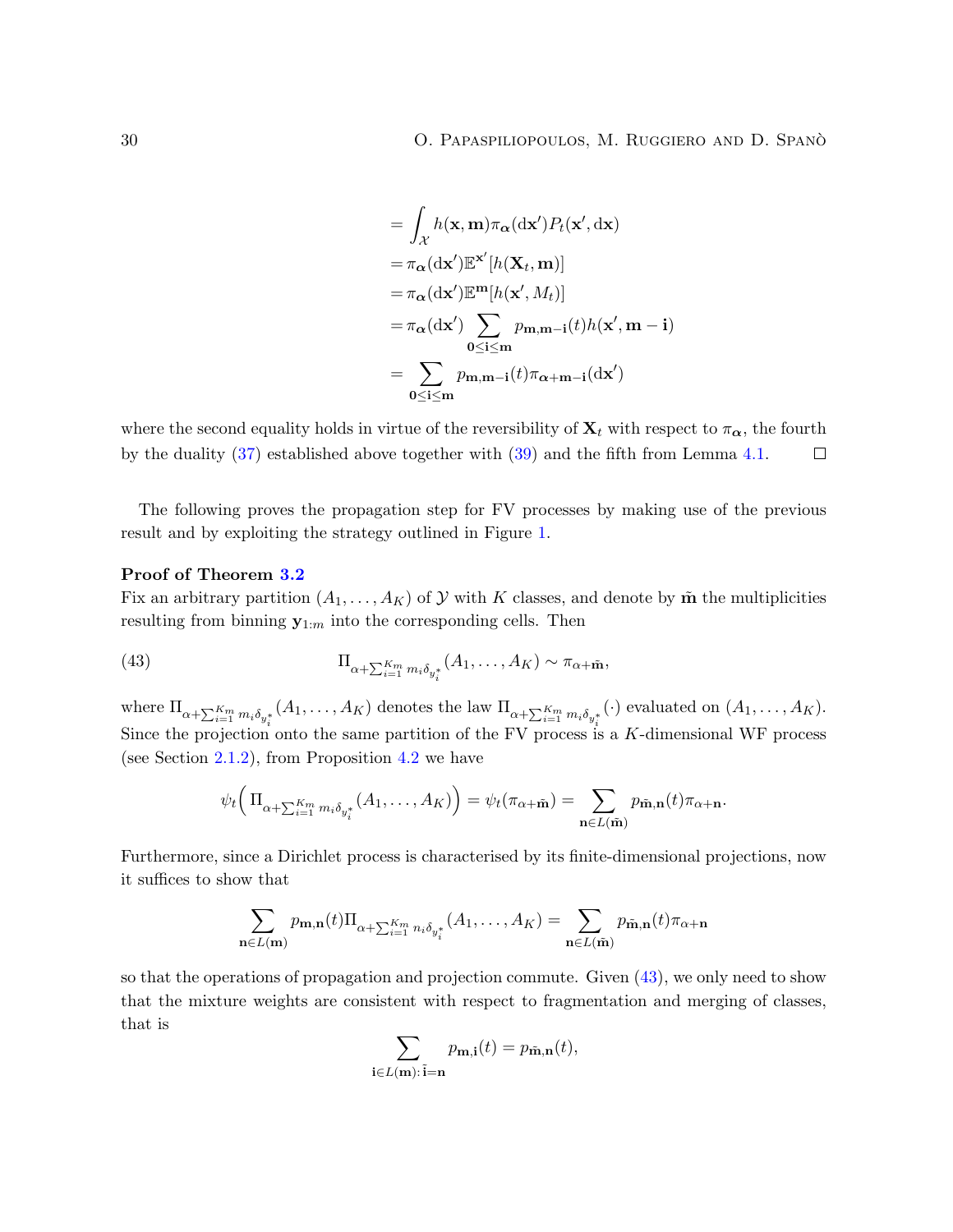where  $\tilde{\mathbf{i}}$  denotes the projection of  $\mathbf{i}$  onto  $(A_1, \ldots, A_K)$ . Using  $(25)$ , the previous in turn reduces to

$$
\sum_{\mathbf{i}\in L(\mathbf{m}):\ \mathbf{i}=\mathbf{n}}p(\mathbf{i};\ \mathbf{m},m-i)=p(\mathbf{n};\ \tilde{\mathbf{m}},m-n),
$$

which holds by the marginalization properties of the multivariate hypergeometric distribution. Cf. [Johnson, Kotz and Balakrishnan](#page-39-16) [\(1997\)](#page-39-16), equation 39.3.  $\Box$ 

The last needed result to obtain the recursive representation of Proposition [3.3](#page-20-0) reduces now to a simple sum rearrangement.

#### Proof of Proposition [3.3](#page-20-0)

The update operation [\(27\)](#page-20-2) follows directly from Lemma [3.1.](#page-18-2) The prediction operation [\(28\)](#page-20-4) for elements of  $\mathcal{F}_{\Pi}$  follows from Theorem [3.2](#page-19-0) together with the linearity of [\(4\)](#page-6-1) and a rearrangement of the sums, so that

$$
\psi_t \Bigg( \sum_{\mathbf{m} \in M} w_{\mathbf{m}} \Pi_{\alpha + \sum_{i=1}^{K_m} m_i \delta_{y_i^*}} \Bigg) \n= \sum_{\mathbf{m} \in M} w_{\mathbf{m}} \sum_{\mathbf{n} \in L(\mathbf{m})} p_{\mathbf{m}, \mathbf{n}}(t) \Pi_{\alpha + \sum_{i=1}^{K_m} n_i \delta_{y_i^*}} \n= \sum_{\mathbf{n} \in L(M)} \Bigg( \sum_{\mathbf{m} \in M, \mathbf{m} \ge \mathbf{n}} w_{\mathbf{m}} p_{\mathbf{m}, \mathbf{n}}(t) \Bigg) \Pi_{\alpha + \sum_{i=1}^{K_m} n_i \delta_{y_i^*}}.
$$

 $\Box$ 

#### <span id="page-30-0"></span>4.3 Computable filtering for Dawson–Watanabe processes

The following Lemma, used later, recalls the propagation step for one dimensional CIR processes.

<span id="page-30-1"></span>**Lemma 4.3.** Let  $Z_{i,t}$  be a CIR process with generator [\(44\)](#page-29-0) and invariant distribution  $Ga(\alpha_i, \beta)$ . Then

$$
\psi_t(\text{Ga}(\alpha_i+m,\beta+s))=\sum_{j=0}^m\text{Bin}(m-j;\,m,p(t))\text{Ga}(\alpha_i+m-j,\beta+S_t),
$$

where

$$
p(t) = S_t/S_0
$$
,  $S_t = \frac{\beta S_0}{(\beta + S_0)e^{\beta t/2} - S_0}$ ,  $S_0 = s$ .

*Proof.* It follows from Section 3.1 in [Papaspiliopoulos and Ruggiero](#page-39-7) [\(2014\)](#page-39-7) by letting  $\alpha = \delta/2$ ,  $\beta = \gamma/\sigma^2$  and  $S_t = \Theta_t - \beta$ .  $\Box$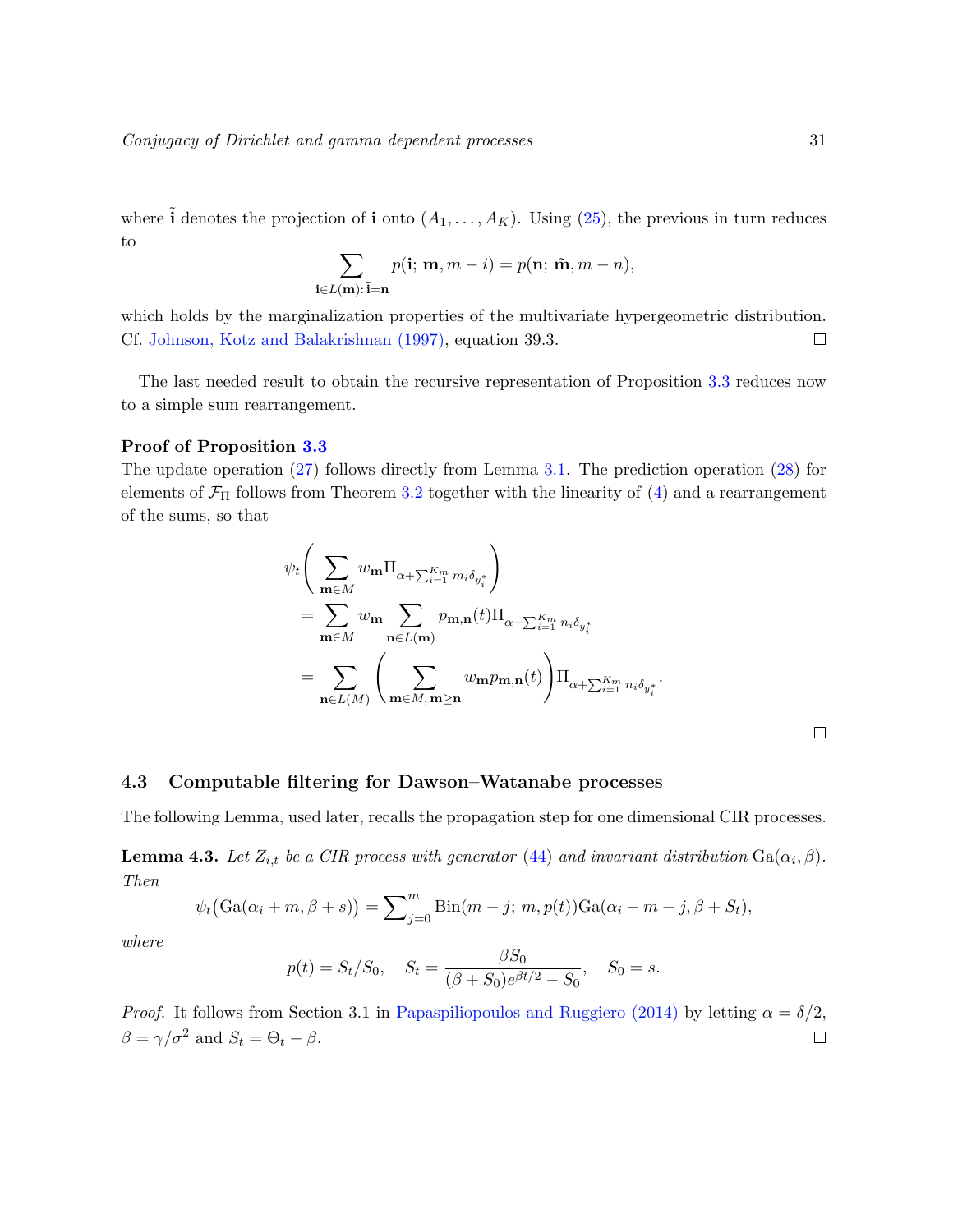.

As preparatory for proving the main result on DW processes, assume the signal  $\mathbf{Z}_t = (Z_{1,t}, \ldots, Z_{K,t})$ is a vector of independent CIR components  $Z_{i,t}$  each with generator

(44) 
$$
\mathcal{B}_i f(z_i) = \frac{1}{2} (\alpha_i - \beta z_i) f'(z_i) + \frac{1}{2} z_i f''(z_i),
$$

acting on  $C^2([0,\infty))$  functions which vanish at infinity. See [Kawazu and Watanabe](#page-39-17) [\(1971\)](#page-39-17). The next proposition identifies the dual process for  $\mathbf{Z}_t$ .

<span id="page-31-3"></span>**Theorem 4.4.** Let  $Z_{i,t}$ ,  $i = 1, ..., K$ , be independent CIR processes each with generator [\(44\)](#page-29-0) parametrised by  $(\alpha_i, \beta)$ , respectively. For  $\boldsymbol{\alpha} \in \mathbb{R}_+^K$  and  $\theta = |\boldsymbol{\alpha}|$ , define  $h_{\alpha_i}^C : \mathbb{R}_+ \times \mathbb{Z}_+ \times \mathbb{R}_+$  as

<span id="page-31-2"></span>
$$
h_{\alpha_i}^C(z,m,s) = \frac{\Gamma(\alpha_i)}{\Gamma(\alpha_i+m)} \left(\frac{\beta+s}{\beta}\right)^{\alpha_i} (\beta+s)^m z^m e^{-sz}
$$

Let also  $h^W : \mathbb{R}_+^K \times \mathbb{Z}_+^K$  be as in [\(42\)](#page-28-0) and define  $h : \mathbb{R}_+^K \times \mathbb{Z}_+^K \times \mathbb{R}_+$  as

$$
h(\mathbf{z}, \mathbf{m}, s) = h_{\theta}^C(|\mathbf{z}|, |\mathbf{m}|, s) h^W(\mathbf{x}, \mathbf{m}),
$$

where  $\mathbf{x} = \mathbf{z}/|\mathbf{z}|$ . Then the joint process  $\{(Z_{1,t},...,Z_{K,t}), t \ge 0\}$  is dual, in the sense of [\(37\)](#page-25-0), to the process  $\{(\mathbf{M}_t, S_t), t \geq 0\} \subset \mathbb{Z}_+^K \times \mathbb{R}_+$  with generator

(45)  

$$
Bg(\mathbf{m}, s) = \frac{1}{2} |\mathbf{m}| (\beta + s) \sum_{i=1}^{K} \frac{m_i}{|\mathbf{m}|} [g(\mathbf{m} - \mathbf{e}_i, s) - g(\mathbf{m}, s)] - \frac{1}{2} s(\beta + s) \frac{\partial g(\mathbf{m}, s)}{\partial s}
$$

with respect to  $h(\mathbf{z}, \mathbf{m}, s)$ .

*Proof.* Throughout the proof, for ease of notation we will write  $h_i^C$  instead of  $h_{\alpha_i}^C$ . Note first that for all  $\mathbf{m} \in \mathbb{Z}_+^K$  we have

<span id="page-31-0"></span>(46) 
$$
\prod_{i=1}^{K} h_i^C(z_i, m_i, s) = h_\theta^C(|z|, |\mathbf{m}|, s) h^W(\mathbf{x}, \mathbf{m}),
$$

where  $x_i = z_i/|z|$ , which follows from direct computation by multiplying and dividing by the correct ratios of gamma functions and by writing  $\prod_{i=1}^K z_i^{m_i} = |z|^m \prod_{i=1}^K x_i^{m_i}$ . We show the result for  $K = 2$ , from which the statement for general K case follows easily. From the independence of the CIR processes, the generator  $(Z_{1,t}, Z_{2,t})$  applied to the left hand side of [\(46\)](#page-31-0) is

<span id="page-31-1"></span>(47) 
$$
(\mathcal{B}_1 + \mathcal{B}_2)h_1^C h_2^C = h_2^C \mathcal{B}_1 h_1^C + h_1^C \mathcal{B}_2 h_2^C.
$$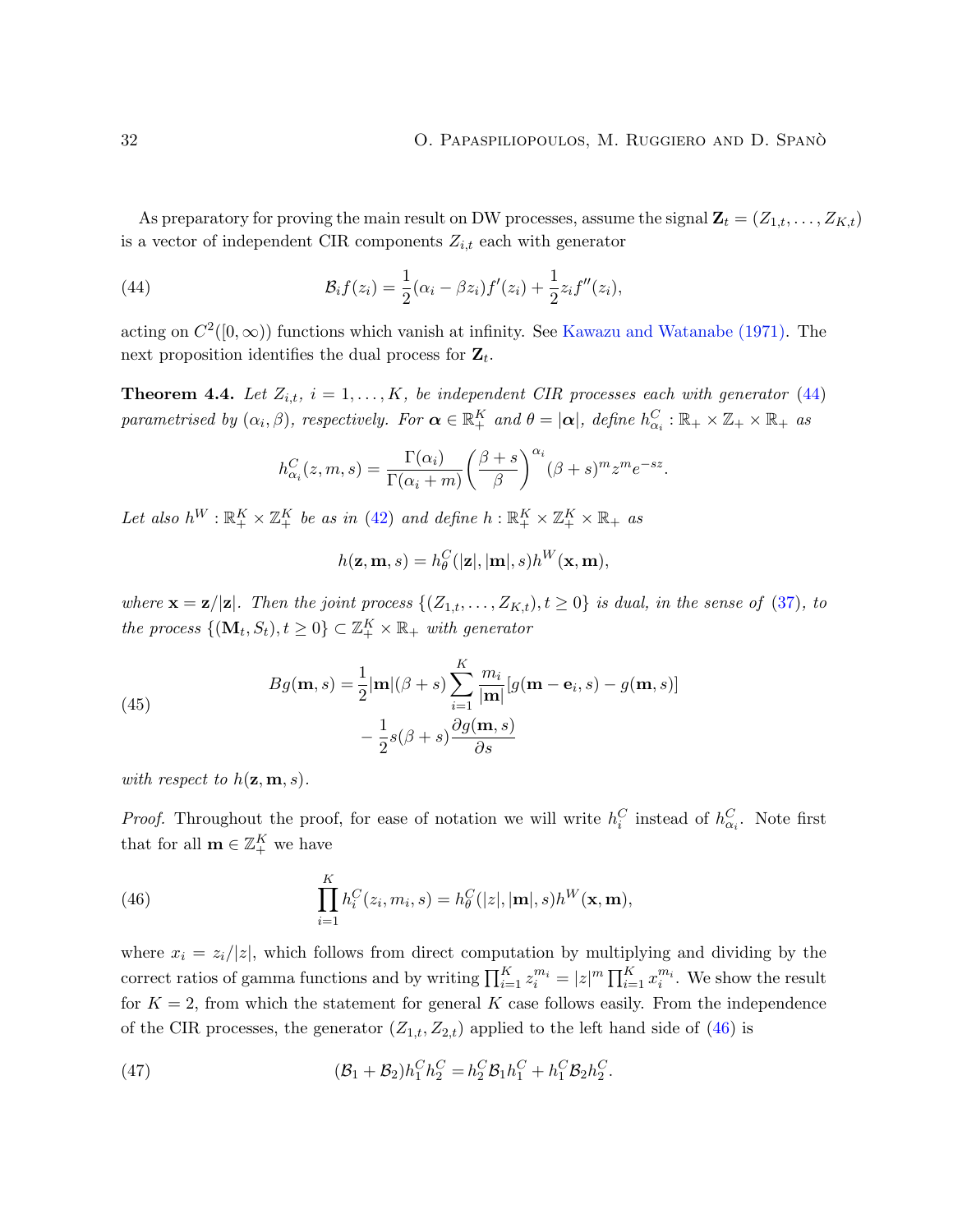A direct computation shows that

$$
\mathcal{B}_i h_i^C = \frac{m_i}{2} (\beta + s) h_i^C(z_i, m_i - 1, s) + \frac{s}{2} (\alpha_i + m_i) h_i^C(z_i, m_i + 1, s) \n- \frac{1}{2} (s(\alpha_i + m_i) + m_i(\beta + s)) h_i^C(z_i, m_i, s).
$$

Substituting in the right hand side of [\(47\)](#page-31-1) and collecting terms with the same coefficients gives

$$
\frac{\beta + s}{2} \Big[ m_1 h_1^C(z_1, m_1 - 1, s) h_2^C(z_2, m_2, s) + m_2 h_1^C(z_1, m_1, s) h_2^C(z_2, m_2 - 1, s) \Big] \n+ \frac{s}{2} \Big[ (\alpha_1 + m_1) h_1^C(z_1, m_1 + 1, s) h_2^C(z_2, m_2, s) \n+ (\alpha_2 + m_2) h_1^C(z_1, m_1, s) h_2^C(z_2, m_2 + 1, s) \Big] \n- \frac{1}{2} (s(\alpha + m) + m(\beta + s)) h_1^C(z_1, m_1, s) h_2^C(z_2, m_2, s)
$$

with  $\alpha = \alpha_1 + \alpha_2$  and  $m = m_1 + m_2$ . From [\(46\)](#page-31-0) we now have

$$
\frac{\beta + s}{2} h_{\theta}^C(|z|, m - 1, s) \Big[ m_1 h^W(\mathbf{x}, \mathbf{m} - \mathbf{e}_1, s) + m_2 h^W(\mathbf{x}, \mathbf{m} - \mathbf{e}_2, s) \Big] + \frac{s}{2} h_{\theta}^C(|z|, m + 1, s) \Big[ (\alpha_1 + m_1) h^W(\mathbf{x}, \mathbf{m} + \mathbf{e}_1, s) + (\alpha_2 + m_2) h^W(\mathbf{x}, \mathbf{m} + \mathbf{e}_2, s) \Big] -\frac{1}{2} (s(\alpha + m) + m(\beta + s)) h_{\theta}^C(|z|, m, s) h^W(\mathbf{x}, \mathbf{m}, s).
$$

Then

<span id="page-32-0"></span>(48)  
\n
$$
\begin{aligned}\n &\left(\mathcal{B}_1 + \mathcal{B}_2\right) h_1^C h_2^C \\
 &= \frac{\beta + s}{2} \Big[ m_1 h(\mathbf{z}, \mathbf{m} - \mathbf{e}_1, s) + m_2 h(\mathbf{z}, \mathbf{m} - \mathbf{e}_2, s) \Big] \\
 &\quad + \frac{s}{2} \Big[ (\alpha_1 + m_1) h(\mathbf{z}, \mathbf{m} + \mathbf{e}_1, s) + (\alpha_2 + m_2) h(\mathbf{z}, \mathbf{m} + \mathbf{e}_2, s) \Big] \\
 &\quad - \frac{1}{2} (s(\alpha + m) + m(\beta + s)) h(\mathbf{z}, \mathbf{m}, s).\n\end{aligned}
$$

Noting now that

$$
\frac{\partial}{\partial s}h(\mathbf{z}, \mathbf{m}, s) = \frac{\alpha + m}{\beta + s}h(\mathbf{z}, \mathbf{m}, s) - \frac{\alpha_1 + m_1}{\beta + s}h(\mathbf{z}, \mathbf{m} + \mathbf{e}_1, s) - \frac{\alpha_2 + m_2}{\beta + s}h(\mathbf{z}, \mathbf{m} + \mathbf{e}_2, s),
$$

an application of [\(45\)](#page-31-2) on  $h(\mathbf{z}, \mathbf{m}, s)$  shows that  $(Bh(\mathbf{z}, \cdot, \cdot))(\mathbf{m}, s)$  equals the right hand side of [\(48\)](#page-32-0), so that [\(38\)](#page-26-1) holds, giving the result. $\Box$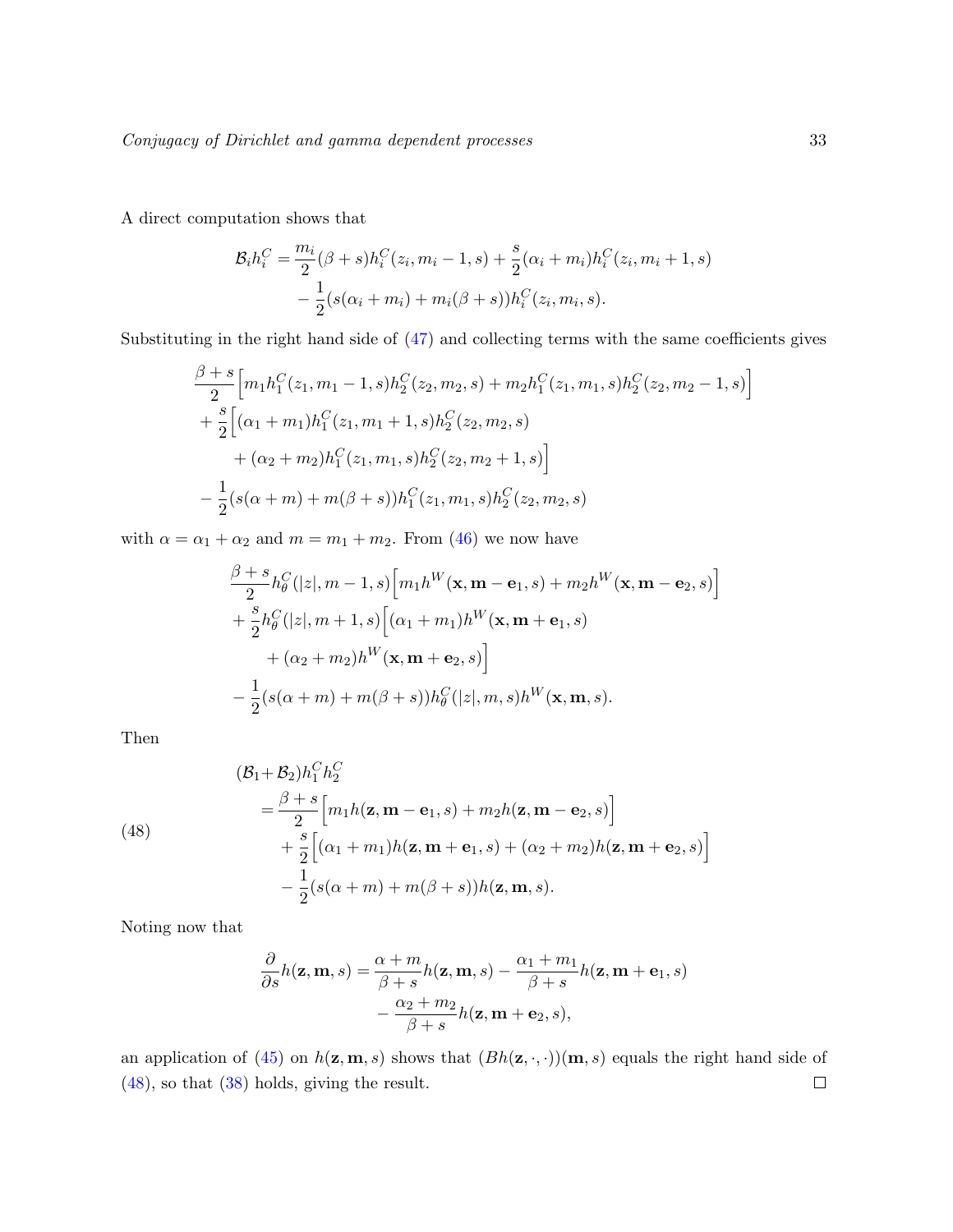The previous Theorem extends the gamma-type duality showed for one dimensional CIR processes in [Papaspiliopoulos and Ruggiero](#page-39-7) [\(2014\)](#page-39-7). Although the components of  $\mathbf{Z}_t$  are independent, the result is not entirely trivial. Indeed the one-dimensional CIR process is dual to a two-components process given by a one-dimensional death process and a one-dimensional deterministic dual. The previous result shows that  $K$  independent CIR processes have dual not given by a K independent versions of the CIR dual, but by a death process on  $\mathbb{Z}_+^K$  modulated by a single deterministic process. Specifically, here the dual component  $\mathbf{M}_t$  is a K-dimensional death process on  $\mathbb{Z}_{+}^{K}$  which, conditionally on  $S_{t}$ , jumps from **m** to **m** – **e**<sub>i</sub> at rate  $2m_{i}(\beta + S_{t})$ , and  $S_t \in \mathbb{R}_+$  is a nonnegative deterministic process driven by the logistic type differential equation

(49) 
$$
\frac{\mathrm{d}S_t}{\mathrm{d}t} = -\frac{1}{2}S_t(\beta + S_t).
$$

The next Proposition formalises the propagation step for multivariate CIR processes. Denote by  $Ga(\alpha, \beta)$  the product of gamma distributions

<span id="page-33-1"></span>
$$
Ga(\alpha_1, \beta) \times \cdots \times Ga(\alpha_K, \beta),
$$

with  $\boldsymbol{\alpha} = (\alpha_1, \ldots, \alpha_K)$ .

<span id="page-33-2"></span>**Proposition 4.5.** Let  $\{(Z_{1,t},...,Z_{K,t}), t \geq 0\}$  be as in Theorem [4.4.](#page-31-3) Then

<span id="page-33-0"></span>(50)  
\n
$$
\psi_t(\text{Ga}(\alpha + \textbf{m}, \beta + s)) =
$$
\n
$$
= \sum_{i=0}^{|\textbf{m}|} \text{Bin}(|\textbf{m}| - i; |\textbf{m}|, p(t)) \text{Ga}(\theta + |\textbf{m}| - i, \beta + S_t)
$$
\n
$$
\times \sum_{\textbf{0} \leq \textbf{i} \leq \textbf{m}, |\textbf{i}| = i} p(\textbf{i}; \textbf{m}, i) \pi_{\alpha + \textbf{m} - \textbf{i}},
$$

where  $\text{Bin}(|\mathbf{m}| - i; |\mathbf{m}|, p(t))$  and  $p(i; \mathbf{m}, i)$  are as in [\(32\)](#page-22-3).

Proof. From independence we have

$$
\psi_t(\mathbf{Ga}(\boldsymbol{\alpha}+\mathbf{m},\beta+s))=\prod_{i=1}^K\psi_t(\text{Ga}(\alpha_i+m_i,\beta+s)).
$$

Using Lemma [4.3](#page-30-1) in the Appendix, the previous equals

$$
\prod_{i=1}^{K} \sum_{j=0}^{m_i} \text{Bin}(m_i - j; m_i, p(t)) \text{Ga}(\alpha_i + m_i - j, \beta + S_t)
$$
  
= 
$$
\sum_{i_1=0}^{m_1} \text{Bin}(m_1 - i_1; m_1, p(t)) \text{Ga}(\alpha_1 + m_1 - i_1, \beta + S_t)
$$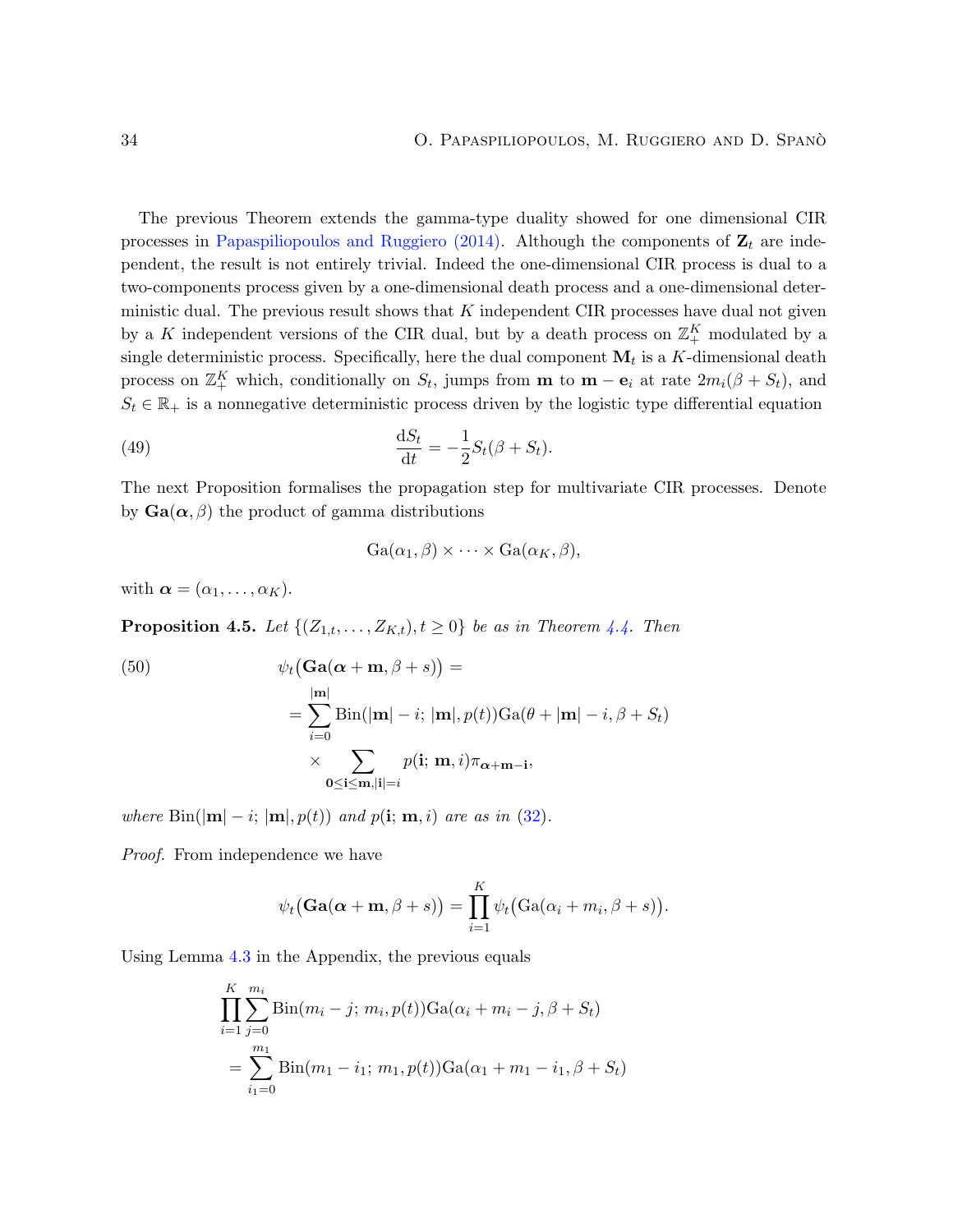Conjugacy of Dirichlet and gamma dependent processes 35

$$
\times \cdots \times \sum_{i_K=0}^{m_K} \text{Bin}(m_K - i_K; m_K, p(t)) \text{Ga}(\alpha_K + m_K - i_K, \beta + S_t).
$$

Using now the fact that a product of Binomials equals the product of a Binomial and an hypergeometric distribution, we have

$$
\sum_{i=0}^{|\mathbf{m}|} \text{Bin}(|\mathbf{m}|-i; |\mathbf{m}|, p(t)) \sum_{\mathbf{0} \leq \mathbf{i} \leq \mathbf{m}, |\mathbf{i}| = i} p(\mathbf{i}; \mathbf{m}, i) \prod_{j=1}^{K} \text{Ga}(\alpha_j + m_j - i_j, \beta + S_t)
$$

which, using  $(15)$ , yields  $(50)$ . Furthermore,  $(33)$  is obtained by solving  $(49)$  and by means of the following argument. The one dimensional death process that drives  $|\mathbf{M}_t|$  in Theorem [4.4,](#page-31-3) jumps from  $|\mathbf{m}|$  to  $|\mathbf{m}| - 1$  at rate  $|\mathbf{m}|(\beta + S_t)/2$ , see [\(45\)](#page-31-2). The probability that  $|\mathbf{M}_t|$  remains in  $|\mathbf{m}|$  in  $[0, t]$  if it is in  $|\mathbf{m}|$  at time 0, here denoted  $P(|\mathbf{m}| \mid |\mathbf{m}|, S_t)$ , is then

$$
P(|\mathbf{m}| \mid |\mathbf{m}|, S_t) = \exp\bigg\{-\frac{|\mathbf{m}|}{2}\int_0^t (\beta + S_u) \mathrm{d}u\bigg\} = \bigg(\frac{\beta}{(\beta + s)e^{\beta t/2} - s}\bigg)^{|\mathbf{m}|}.
$$

The probability of a jump from  $|\mathbf{m}|$  to  $|\mathbf{m}| - 1$  occurring in [0, t] is

$$
P(|\mathbf{m}| - 1 | |\mathbf{m}|, S_t)
$$
  
=  $\int_0^t \exp\left\{-\frac{|\mathbf{m}|}{2}\int_0^s (\beta + S_u) du\right\} \frac{|\mathbf{m}|}{2} S_s$   
 $\times \exp\left\{-\frac{|\mathbf{m}| - 1}{2}\int_s^t (\beta + S_u) du\right\} ds$   
=  $\frac{|\mathbf{m}|}{2} \exp\left\{-\frac{|\mathbf{m}|}{2}\int_0^t (\beta + S_u) du\right\}$   
 $\times \int_0^t S_s \exp\left\{\left(\frac{|\mathbf{m}|}{2} - \frac{|\mathbf{m}| - 1}{2}\right) \int_s^t (\beta + S_u) du\right\} ds$   
=  $|\mathbf{m}| \exp\left\{-\frac{|\mathbf{m}|}{2}\int_0^t (\beta + S_u) du\right\}$   
 $\times \left(1 - \exp\left\{\left(\frac{|\mathbf{m}|}{2} - \frac{|\mathbf{m}| - 1}{2}\right) \int_0^t (\beta + S_u) du\right\}\right)$   
=  $|\mathbf{m}| \left(\exp\left\{-\frac{|\mathbf{m}|}{2}\int_0^t (\beta + S_u) du\right\}$   
 $- \exp\left\{-\frac{|\mathbf{m}| - 1}{2}\int_0^t (\beta + S_u) du\right\}\right)$   
=  $|\mathbf{m}| \left(\frac{\beta}{(\beta + s)e^{\beta t/2} - s}\right)^{|\mathbf{m}| - 1} \left(1 - \frac{\beta}{(\beta + s)e^{\beta t/2} - s}\right)$ 

.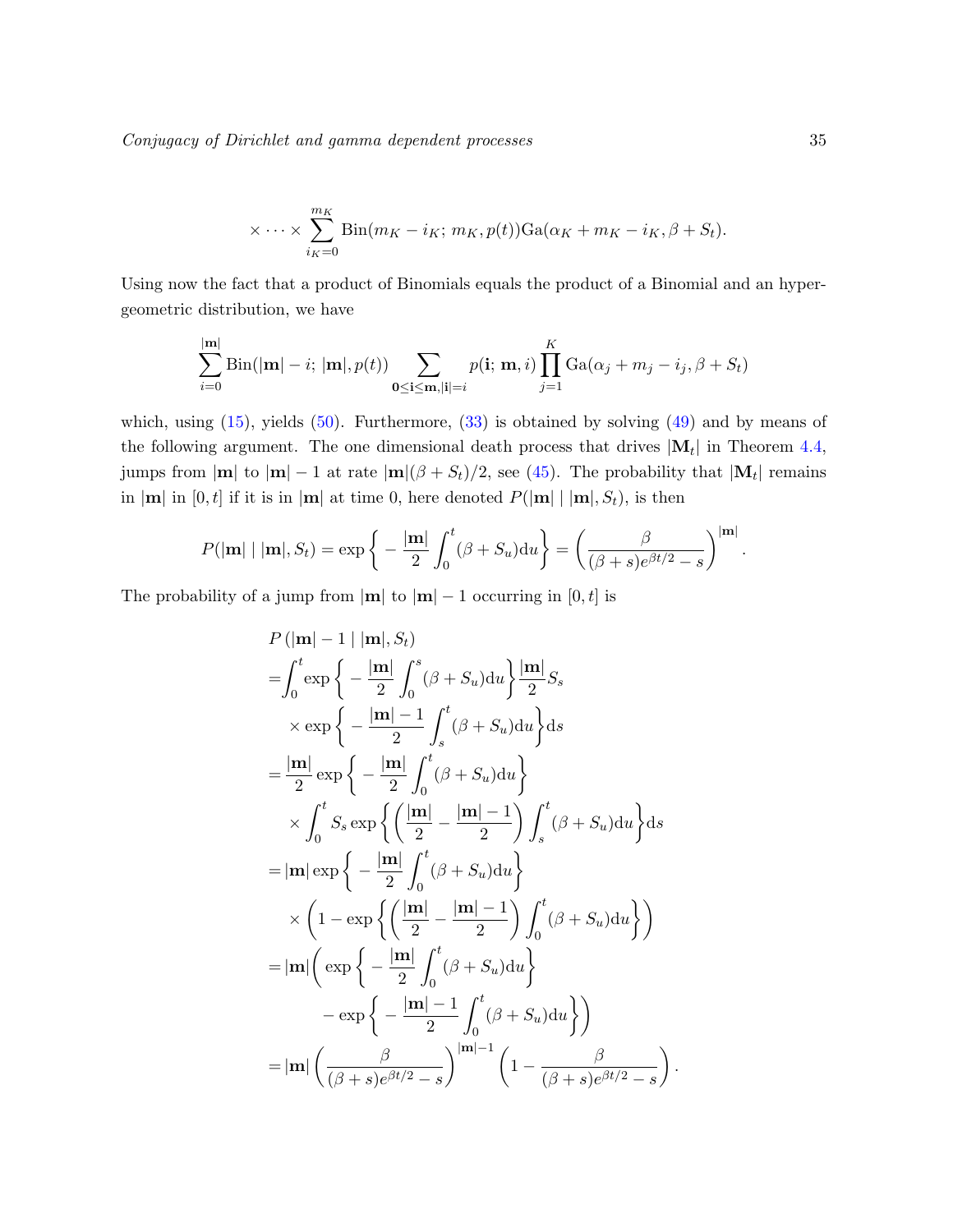Iterating the argument leads to conclude that the death process jumps from  $|m|$  to  $|m| - i$  in [0, t] with probability  $\text{Bin}(|\mathbf{m}| - i | \mathbf{m}|, p(t)).$  $\Box$ 

Note that when  $s \in \mathbb{N}$ ,  $Ga(\alpha_i + m, \beta + s)$  is the posterior of a  $Ga(\alpha_i, \beta)$  prior given s Poisson observations with total count m. Hence the dual component  $M_{i,t}$  is interpreted as the sum of the observed values of type i, and  $S_t \subset \mathbb{R}_+$  as a continuous version of the sample size. In particular, [\(50\)](#page-33-0) shows that a multivariate CIR propagates a vector of gamma distributions into a mixture whose kernels factorise into a gamma and a Dirichlet distribution, and whose mixing weights are driven by a one-dimensional death process with Binomial transitions together with hypergeometric probabilities for allocating the masses.

The following Proof of the conjugacy for mixtures of gamma random measures is due to [Lo](#page-39-6) [\(1982\)](#page-39-6) and outlined here for the ease of the reader.

#### Proof of Lemma [3.4](#page-21-2)

Since  $z_{\mathbf{m}} := (z \mid \mathbf{m}) \sim \Gamma_{\text{c} \to \infty}^{\beta + s}$  $\alpha + \sum_{i=1}^{K_m} m_i \delta_{y_i^*}$ , from  $(13)$  we have  $y_{m+1}, \ldots, y_n \mid z, \mathbf{m}, n \stackrel{iid}{\sim} z_{\mathbf{m}}/|z_{\mathbf{m}}|, \quad n \mid z_{\mathbf{m}} \sim Po(|z_{\mathbf{m}}|).$ 

Using  $(15)$  we have

$$
\Gamma_{\alpha+\sum_{i=1}^{K_m}m_i\delta_{y_i^*}}^{\beta+s} = \mathrm{Ga}(\theta+|\mathbf{m}|,\beta+s)\Pi_{\alpha+\sum_{i=1}^{K_m}m_i\delta_{y_i^*}},
$$

that is  $|z_{\mathbf{m}}|$  and  $z_{\mathbf{m}}/|z_{\mathbf{m}}|$  are independent with  $Ga(\theta+|\mathbf{m}|, \beta+s)$  and  $\Pi_{\alpha+\sum_{i=1}^{K_m} m_i \delta_{y_i^*}}$ distribution respectively. Then we have

$$
z_{\mathbf{m}} \mid \mathbf{y}_{m+1:m+n} \sim \text{Ga}(\theta + |\mathbf{n}|, \beta + s + 1) \prod_{\alpha + \sum_{i=1}^{K_{m+n}} n_i \delta_{y_i^*}} = \Gamma_{\alpha + \sum_{i=1}^{K_{m+n}} n_i \delta_{y_i^*}}
$$

where **n** are the multiplicities of the distinct values in  $\mathbf{y}_{1:n}$ . Finally, by the independence of  $|z_{m}|$ and  $z_{\mathbf{m}}/|z_{\mathbf{m}}|$ , the conditional distribution of the mixing measure follows by the same argument used in Proposition [3.1.](#page-18-2)  $\Box$ 

We are now ready to prove the main result for DW processes.

#### Proof of Theorem [3.5](#page-22-0)

Fix a partition  $(A_1, \ldots, A_K)$  of  $\mathcal Y$ . Then by Proposition [4.5](#page-33-2)

$$
\psi_t\left(\Gamma^{\beta+s}_{\alpha+\sum_{i=1}^{K_m}m_i\delta_{y_i^*}}(A_1,\ldots,A_K)\right)
$$
  
= 
$$
\sum_{i=0}^{|\mathbf{m}|} \text{Bin}(|\mathbf{m}|-i; |\mathbf{m}|, p(t)) \text{Ga}(\theta + |\mathbf{m}|-i, \beta + S_t)
$$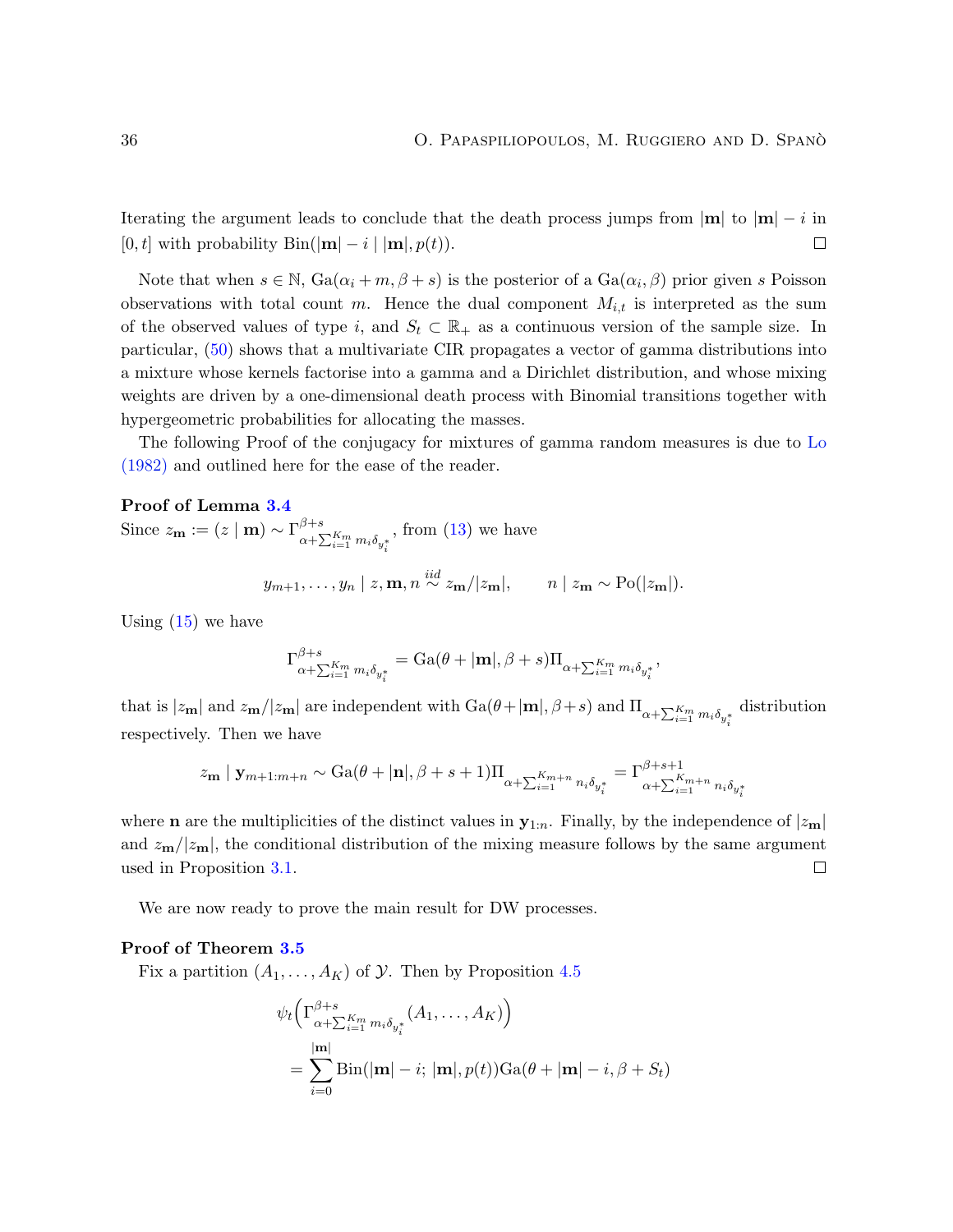$$
\times \sum_{\mathbf{0}\leq\mathbf{i}\leq\tilde{\mathbf{m}},|\mathbf{i}|=i}p(\mathbf{i};\ \tilde{\mathbf{m}},i)\pi_{\pmb{\alpha}+\tilde{\mathbf{m}}-\mathbf{i}},
$$

where  $\Gamma^{\beta+s}_{\alpha+\sum_{i=1}^{K_m}m_i\delta_{y_i^*}}$  $(A_1, \ldots, A_K)$  denotes  $\Gamma_{\alpha + \sum_{i=1}^{K_m} m_i \delta_{y_i^*}}^{\beta + s}$  $\left(\cdot\right)$  evaluated on  $\left(A_1, \right)$  $\dots, A_K$ ) and  $\tilde{\mathbf{m}}$  are the multiplicities yielded by the projection of **m** onto  $(A_1, \dots, A_K)$ . Use now  $(15)$  and  $(32)$  to write the right hand side of  $(31)$  as

$$
\sum_{\mathbf{n}\in L(\mathbf{m})} \tilde{p}_{\mathbf{m},\mathbf{n}}(t) \Gamma_{\alpha+\sum_{i=1}^{K_m} n_i \delta_{y_i^*}}^{\beta+\sum_{i=1}^{K_m} n_i \delta_{y_i^*}}
$$
\n
$$
= \sum_{i=0}^{|\mathbf{m}|} \text{Bin}(|\mathbf{m}|-i; |\mathbf{m}|, p(t)) \text{Ga}(\theta + |\mathbf{m}|-i, \beta + S_t)
$$
\n
$$
\times \sum_{\mathbf{0}\leq \mathbf{n}\leq \mathbf{m}, |\mathbf{n}|=i} p(\mathbf{n}; \mathbf{m}, i) \Pi_{\alpha+\sum_{j=1}^{K_m} (m_j - n_j) \delta_{y_j^*}}.
$$

Since the inner sum is the only term which depends on multiplicities and since Dirichlet processes are characterised by their finite-dimensional projections, we are only left to show that

$$
\sum_{\mathbf{0} \leq \mathbf{n} \leq \mathbf{m}, |\mathbf{n}| = i} p(\mathbf{n}; \mathbf{m}, i) \Pi_{\alpha + \sum_{j=1}^{K_m} (m_j - n_j) \delta_{y_j^*}} (A_1, \dots, A_K)
$$

$$
= \sum_{\mathbf{0} \leq \mathbf{i} \leq \tilde{\mathbf{m}}, |\mathbf{i}| = i} p(\mathbf{i}; \tilde{\mathbf{m}}, i) \pi_{\alpha + \tilde{\mathbf{m}} - \mathbf{i}}
$$

which, in view of  $(43)$ , holds if

$$
\sum_{\mathbf{0} \leq \mathbf{n} \leq \mathbf{m}: \tilde{\mathbf{n}} = \mathbf{i}} p(\mathbf{i}; \, \mathbf{m}, i) = p(\mathbf{i}; \, \tilde{\mathbf{m}}, i),
$$

where  $\tilde{\mathbf{n}}$  denotes the projection of  $\mathbf{n}$  onto  $(A_1, \ldots, A_K)$ . This is the consistency with respect to merging of classes of the multivariate hypergeometric distribution, and so the result now follows by the same argument at the end of the proof of Theorem [3.2.](#page-19-0)  $\Box$ 

We conclude by proving the recursive representation of Proposition [3.3,](#page-20-0) whose argument is analogous to the FV case.

#### Proof of Proposition [3.6](#page-23-0)

The update operation [\(34\)](#page-23-2) follows directly from Lemma [3.1.](#page-18-2) The prediction operation [\(28\)](#page-20-4) for elements of  $\mathcal{F}_{\Pi}$  follows from Theorem [3.5](#page-22-0) together with the linearity of [\(4\)](#page-6-1) and a rearrangement of the sums, so that

$$
\psi_t \Bigg(\sum_{\mathbf{m} \in M} w_{\mathbf{m}} \Gamma^{\beta+s}_{\alpha + \sum_{i=1}^{K_m} m_i \delta_{y_i^*}}\Bigg)
$$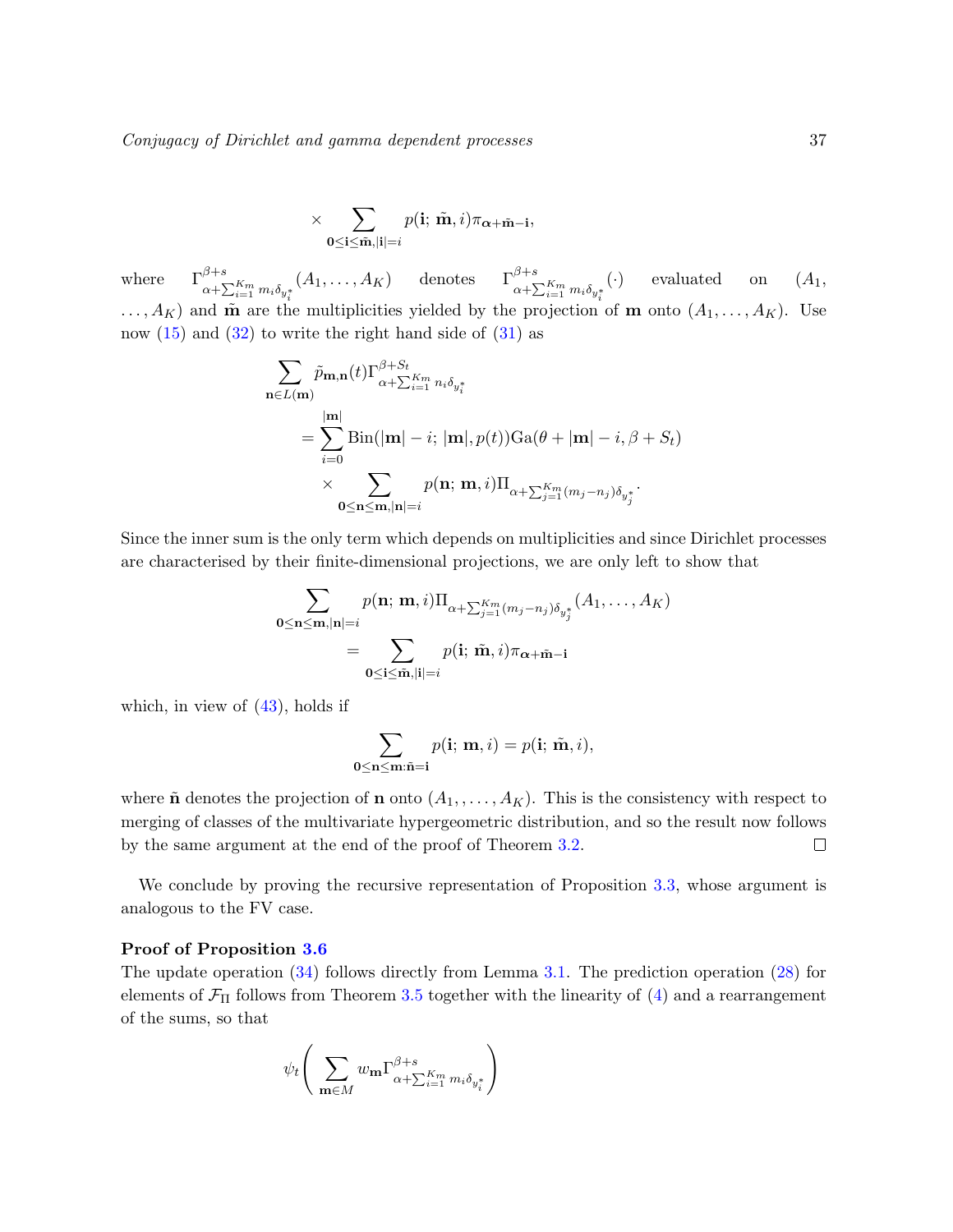$\Box$ 

$$
= \sum_{\mathbf{m}\in M} w_{\mathbf{m}} \sum_{\mathbf{n}\in L(\mathbf{m})} p_{\mathbf{m},\mathbf{n}}(t) \Gamma^{\beta+S_t}_{\alpha+\sum_{i=1}^{K_m} m_i \delta_{y_i^*}} = \sum_{\mathbf{n}\in L(M)} \left( \sum_{\mathbf{m}\in M, \mathbf{m}\geq \mathbf{n}} w_{\mathbf{m}} p_{\mathbf{m},\mathbf{n}}(t) \right) \Gamma^{\beta+S_t}_{\alpha+\sum_{i=1}^{K_m} m_i \delta_{y_i^*}}.
$$

As a final comment concerning the strategy followed for proving the propagation result in Theorems [3.2](#page-19-0) and [3.5,](#page-22-0) one could be tempted to work directly with the duals of the FV and DW processes [\(Dawson and Hochberg,](#page-38-16) [1982;](#page-38-16) [Ethier and Kurtz,](#page-38-7) [1993;](#page-38-7) [Etheridge,](#page-38-17) [2000\)](#page-38-17). However, this is not optimal, due to the high degree of generality of such dual processes. The simplest path for deriving the propagation step for the nonparametric signals appears to be resorting to the corresponding parametric dual by means of projections and by exploiting the filtering results for those cases.

## References

- <span id="page-37-6"></span>Antoniak, C.E. (1974). Mixtures of Dirichlet processes with applications to Bayesian nonparametric problems. Ann. Statist. 2, 1152–1174.
- <span id="page-37-5"></span>Barndorff-Nielsen, O and Shephard, N. (2001). Non-Gaussian Ornstein-Uhlenbeck-based models and some of their uses in financial economics. J. Roy. Statist. Soc. Ser. B 63, 167–241.
- <span id="page-37-4"></span>Beal, M.J., Ghahramani, Z. and Rasmussen, C.E. (2002). The infinite hidden Markov model. Advances in Neural Information Processing Systems 14, 577–585.
- <span id="page-37-8"></span>Blackwell, D. (1973). Discreteness of Ferguson Selections. Ann. Statist. 1, 356–358.
- <span id="page-37-9"></span>BLACKWELL, D. and MACQUEEN, J.B. (1973). Ferguson distributions via Pólya urn schemes. Ann. Statist. 1, 353-355.
- <span id="page-37-1"></span>CARON, F., DAVY. M. and Doucet, A. (2007). Generalized Pólya urn for time-varying Dirichlet process mixtures. Proc. 23rd Conf. on Uncertainty in Artificial Intelligence, Vancouver.
- <span id="page-37-0"></span>CARON, F., DAVY, M., DOUCET, A., DUFLOS, E. and VANHEEGHE, P. (2008). Bayesian inference for linear dynamic models with Dirichlet process mixtures. IEEE Trans. Sig. Proc. 56, 71–84.
- <span id="page-37-3"></span>Caron, F., Neiswanger, W., Wood, F., Doucet, A. and Davy, M. (2016). Generalized Pólya urn for time-varying Pitman–Yor processes. J. Mach. Learn. Res., in press.
- <span id="page-37-2"></span>CARON, F. and TEH, Y.W. (2012). Bayesian nonparametric models for ranked data. Neural Information Processing Systems (NIPS 2012), Lake Tahoe, USA, 2012.
- <span id="page-37-7"></span>Cox, J.C., INGERSOLL, J.E. and ROSS, S.A. (1985). A theory of the term structure of interest rates. Econometrica 53, 385–407.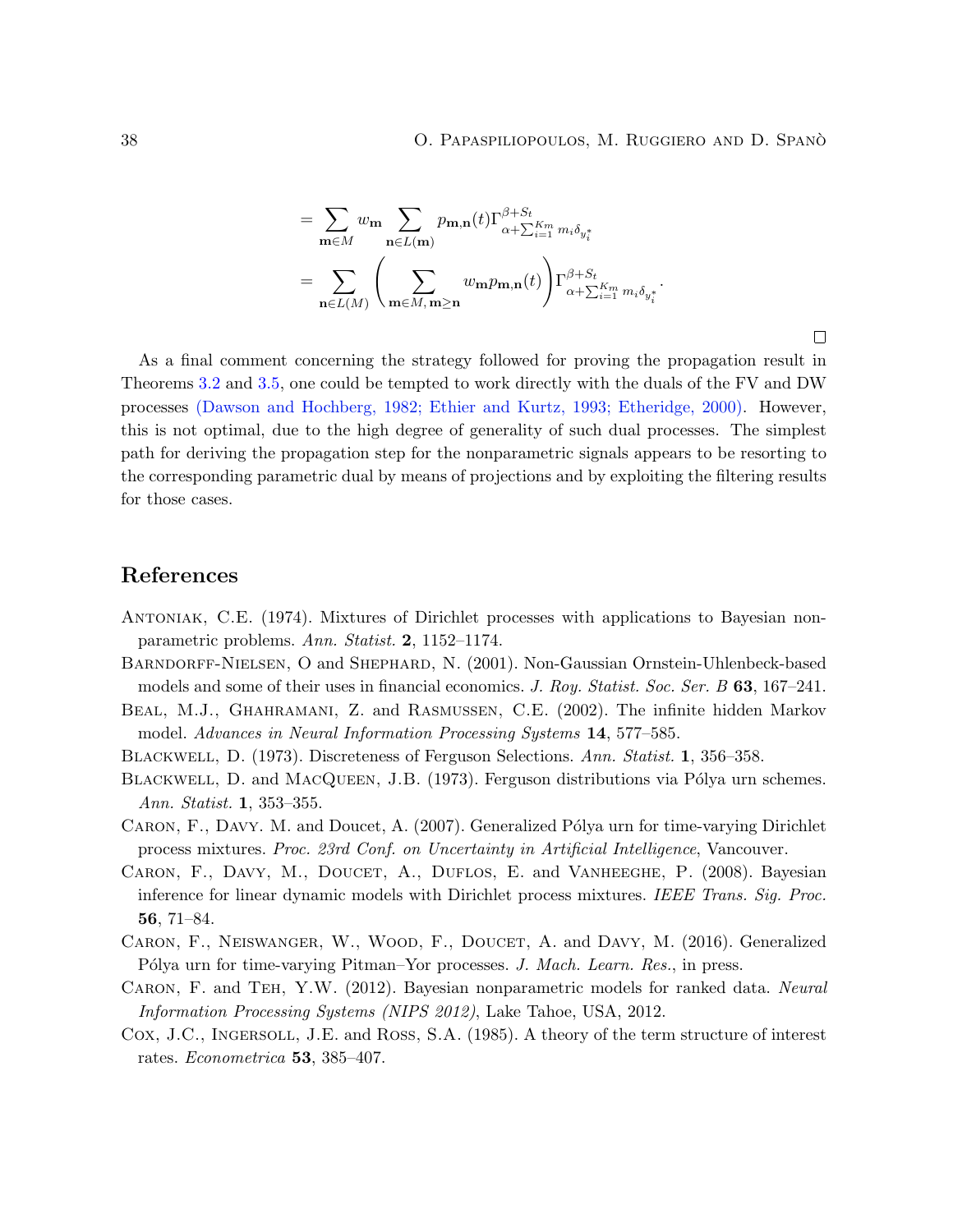- <span id="page-38-15"></span>Chaleyat-Maurel, M. and Genon-Catalot, V. (2006). Computable infinite-dimensional filters with applications to discretized diffusion processes. Stoch. Proc. Appl. 116, 1447–1467.
- <span id="page-38-5"></span>CHALEYAT-MAUREL, M. and GENON-CATALOT, V. (2009). Filtering the Wright–Fisher diffusion. ESAIM Probab. Stat. 13, 197–217.
- <span id="page-38-13"></span>DALEY, D.J. and VERE-JONES (2008). An introduction to the theory of point processes, Vol. 2. Springer, New York.
- <span id="page-38-8"></span>DAWSON, D.A. (1993). Measure-valued Markov processes. Ecole d'Eté de Probabilités de Saint Flour XXI. Lecture Notes in Mathematics 1541. Springer, Berlin.
- <span id="page-38-11"></span>DAWSON, D.A. (2010). Introductory lectures on stochastic population systems. Technical Report Series 451, Laboratory for Research in Statistics and Probability, Carleton University.
- <span id="page-38-16"></span>DAWSON, D.A. and HOCHBERG, K.J.(1982). Wandering random measures in the Fleming–Viot model. Ann. Probab. 10, 554–580.
- <span id="page-38-1"></span>DUNSON, D.B. (2006). Bayesian dynamic modeling of latent trait distributions. *Biostatistics* 7, 551–568.
- <span id="page-38-12"></span>ETHERIDGE, A.M. (2009). Some mathematical models from population genetics. Ecole d'été de Probabilités de Saint-Flour XXXIX. Lecture Notes in Math. 2012. Springer.
- <span id="page-38-17"></span>ETHERIDGE, A.M. (2000). An introduction to superprocesses. University Lecture Series, 20. American Mathematical Society, Providence, RI.
- <span id="page-38-9"></span>ETHIER, S.N. and GRIFFITHS, R.C. (1993). The transition function of a Fleming–Viot process. Ann. Probab. 21, 1571–1590.
- <span id="page-38-14"></span>ETHIER, S.N. and GRIFFITHS, R.C. (1993b). The transition function of a measure-valued branching diffusion with immigration. In Stochastic Processes. A Festschrift in Honour of Gopinath Kallianpur (S. Cambanis, J. Ghosh, R.L. Karandikar and P.K. Sen, eds.), 71-79. Springer, New York.
- <span id="page-38-7"></span>ETHIER, S.N. and KURTZ, T.G. (1993). Fleming–Viot processes in population genetics. SIAM J. Control Optim. 31, 345–386.
- <span id="page-38-10"></span>Favaro, S., Ruggiero, M. and Walker, S.G. (2009). On a Gibbs sampler based random process in Bayesian nonparametrics. Electron. J. Statist. 3, 1556–1566.
- <span id="page-38-0"></span>FERGUSON, T.S. (1973). A Bayesian analysis of some nonparametric problems. Ann. Statist. 1, 209–230.
- <span id="page-38-3"></span>Gassiat, E. and Rousseau, J (2016). Nonparametric finite translation hidden Markov models and extensions. Bernoulli, 22, 193–212.
- <span id="page-38-6"></span>Ghosal, S. (2010). The Dirichlet process, related priors and posterior asymptotics. In Bayesian Nonparametrics (N. L. Hjort, C. C. Holmes, P. Müller and S. G. Walker, eds.). Cambridge Univ. Press, Cambridge
- <span id="page-38-4"></span>GRIFFIN, J. E. (2011). The Ornstein-Uhlenbeck Dirichlet Process and other time-varying processes for Bayesian nonparametric inference, J. Stat. Plan. Infer., 141, 3648–3664.
- <span id="page-38-2"></span>GRIFFIN, J. E. and STEEL, M. F. J. (2006). Order-based dependent Dirichlet processes. JASA,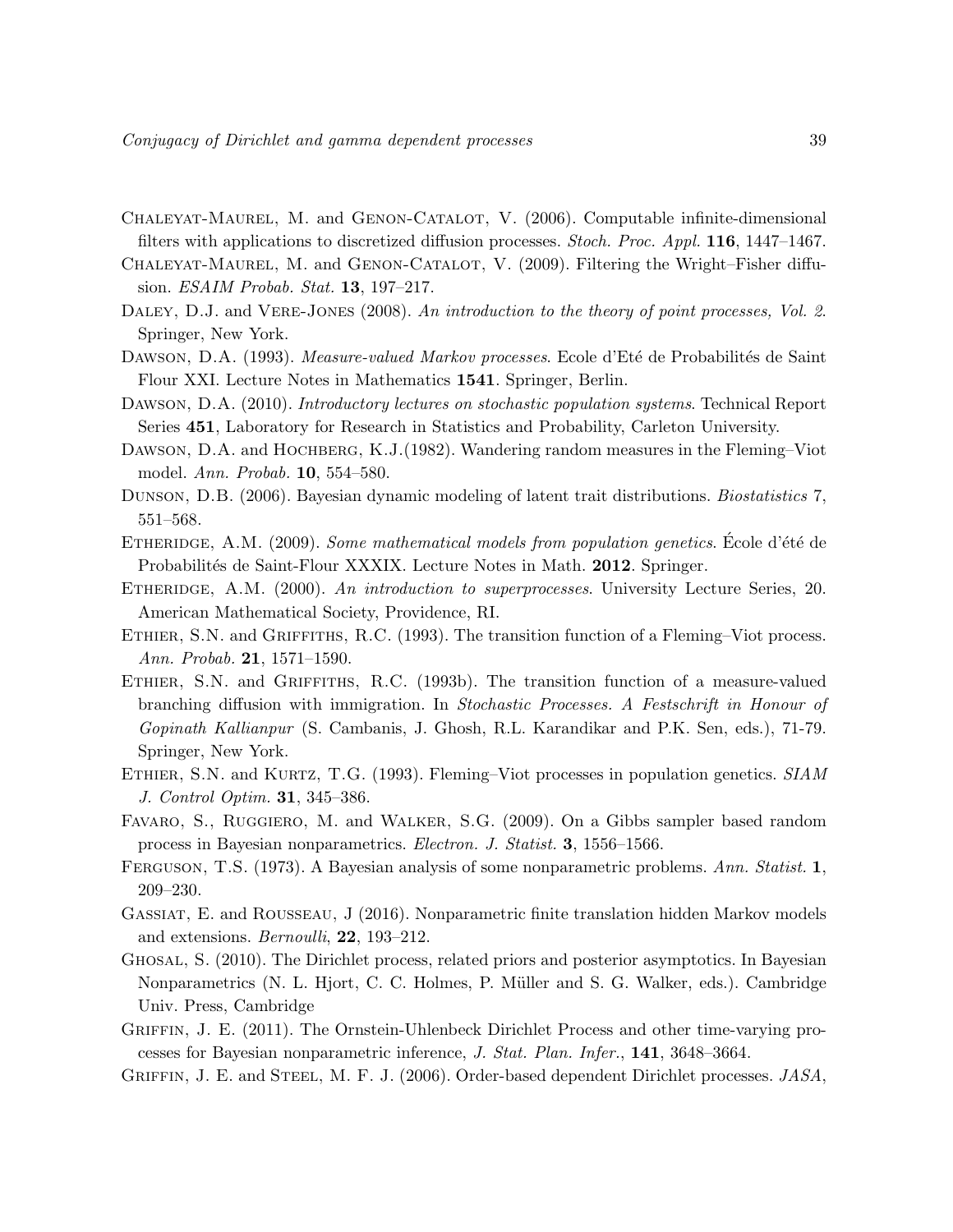473, 179–194.

- <span id="page-39-14"></span>GRIFFITHS, R.C. and SPANO, D.  $(2010)$ . Diffusion processes and coalescent trees. In Probability and Mathematical Genetics: Papers in Honour of Sir John Kingman (Bingham, N.H. and Goldie, C.M., eds.). London Mathematical Society Lecture Notes Series, Cambridge University Press.
- <span id="page-39-3"></span>GUTIERREZ, L., MENA, R.H. and RUGGIERO, M. (2016). A time dependent Bayesian nonparametric model for air quality analysis. Comput. Statist. Data Anal. 95, 161–175.
- <span id="page-39-15"></span>JANSEN, S and KURT, N. (2014). On the notion(s) of duality for Markov processes. Probab. Surveys. 11, 59–120.
- <span id="page-39-16"></span>JOHNSON, N.L., KOTZ, S. and BALAKRISHNAN, N. (1997). Discrete multivariate distributions. John Wiley & Sons, New York.
- <span id="page-39-17"></span>Kawazu, K. and Watanabe, S. (1971). Branching processes with immigration and related limit theorems. Theory Probab. Appl. 16, 36–54.
- <span id="page-39-11"></span>Konno, N. and Shiga, T. (1988). Stochastic differential equations for some measure valued diffusions. Probab. Th. Rel. Fields 79, 201–225.
- <span id="page-39-12"></span><span id="page-39-6"></span>Li, Z. (2011). Measure-valued branching Markov processes. Springer, Heidelberg.
- Lo, A.Y. (1982). Bayesian nonparametric statistical inference for Poisson point process. Z. Wahrsch. Verw. Gebiete 59, 55–66.
- <span id="page-39-0"></span>MACEACHERN, S.N. (1999). Dependent Nonparametric Processes. In ASA Proceedings of the Section on Bayesian Statistical Science. American Statist. Assoc., Alexandria, VA.
- <span id="page-39-1"></span>MACEACHERN, S.N. (2000). Dependent Dirichlet processes. Tech. Rep., Ohio State University.
- <span id="page-39-4"></span>MENA, R.H. and RUGGIERO, M. (2016). Dynamic density estimation with diffusive Dirichlet mixtures. Bernoulli 22, 901–926.
- <span id="page-39-10"></span>Mena, R.H., Ruggiero, M. and Walker, S.G. (2011). Geometric stick-breaking processes for continuous-time Bayesian nonparametric modeling. J. Statist. Plann. Inf. 141, 3217–3230.
- <span id="page-39-13"></span>PAPASPILIOPOULOS, O. and ROBERTS, G.O. (2008). Retrospective mcmc for dirichlet process hierarchical models. *Biometrika* **95**, 169–186.
- <span id="page-39-7"></span>PAPASPILIOPOULOS, O. and RUGGIERO, M. (2014). Optimal filtering and the dual process. Bernoulli 20, 1999–2019.
- <span id="page-39-2"></span>RODRIGUEZ, A. and TER HORST, E. (2008). Bayesian dynamic density estimation. Bayes. Anal. 3, 339–366.
- <span id="page-39-8"></span>Ruggiero, M. and Walker, S.G. (2009a). Bayesian nonparametric construction of the Fleming–Viot process with fertility selection. Statist. Sinica, 19, 707–720.
- <span id="page-39-9"></span>Ruggiero, M. and Walker, S.G. (2009b). Countable representation for infinite-dimensional diffusions derived from the two-parameter Poisson–Dirichlet process. Elect. Comm. Probab. 14, 501–517.
- <span id="page-39-5"></span>STEPLETON, T., GHAHRAMANI, Z., GORDON, G., and LEE, T.-S. (2009). The block diagonal infinite hidden Markov model. Journal of Machine Learning Research 5, 544–551.